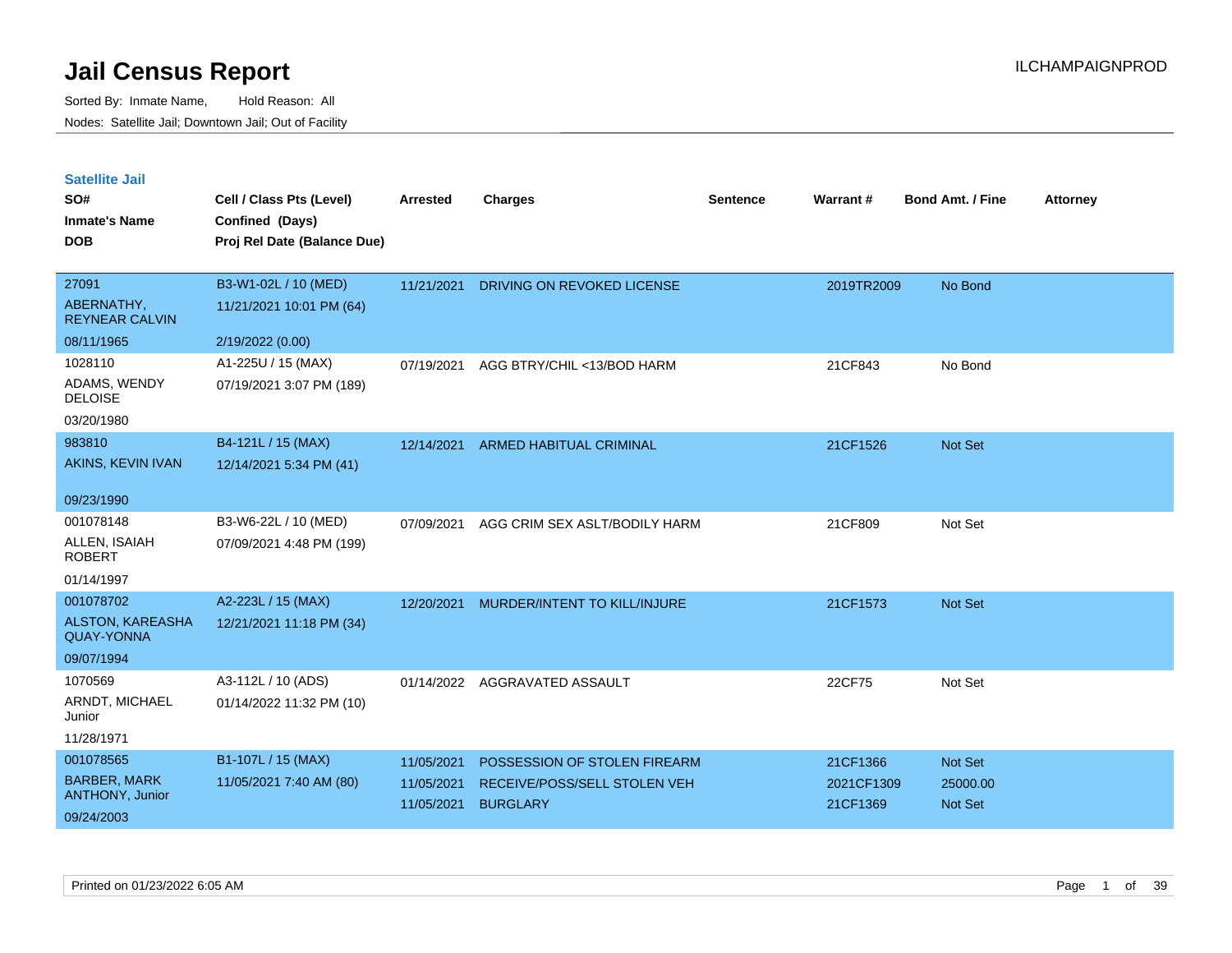| Sorted By: Inmate Name,                               | Hold Reason: All                            |            |                                          |                 |                 |                         |                 |
|-------------------------------------------------------|---------------------------------------------|------------|------------------------------------------|-----------------|-----------------|-------------------------|-----------------|
| Nodes: Satellite Jail; Downtown Jail; Out of Facility |                                             |            |                                          |                 |                 |                         |                 |
| SO#                                                   | Cell / Class Pts (Level)                    | Arrested   | <b>Charges</b>                           | <b>Sentence</b> | <b>Warrant#</b> | <b>Bond Amt. / Fine</b> | <b>Attorney</b> |
| <b>Inmate's Name</b>                                  | Confined (Days)                             |            |                                          |                 |                 |                         |                 |
| <b>DOB</b>                                            | Proj Rel Date (Balance Due)                 |            |                                          |                 |                 |                         |                 |
|                                                       |                                             |            |                                          |                 |                 |                         |                 |
| 518851                                                | A3-216L / 10 (ADS)                          | 01/11/2022 | <b>FELON POSS/USE WEAPON/FIREARM</b>     |                 | 20CF361         | 15000.00                |                 |
| <b>MASSIE</b>                                         | BARKER, ALEXANDER  01/11/2022 2:37 PM (13)  | 01/11/2022 | POSS AMT CON SUB EXCEPT(A)/(D)           |                 | 2020CF863       | 15000.00                |                 |
|                                                       |                                             |            | 01/11/2022 BAD CHK/OBTAIN CON PROP/>150  |                 | 20CF192         | 15000.00                |                 |
|                                                       |                                             | 01/11/2022 | <b>BAD CHK/OBTAIN CON PROP/&gt;150</b>   |                 | 19CF1686        | 15000.00                |                 |
|                                                       |                                             |            | 01/11/2022 METH DELIVERY/15<100 GRAMS    | 20y (DOC)       | 20CF1383        | No Bond                 |                 |
|                                                       |                                             | 01/11/2022 | DRIVING ON REVOKED LICENSE               |                 | 2020TR16539     | 1500.00                 |                 |
|                                                       |                                             |            | 01/11/2022 OBSTRUCTING IDENTIFICATION    |                 | 2020CM222       | 1500.00                 |                 |
| 09/24/1986                                            |                                             |            |                                          |                 |                 |                         |                 |
| 1073281                                               | A2-222L / 5 (ADS)                           | 11/15/2021 | DOM BTRY/CONTACT/1-2 PRECONV             |                 | 2021CF206       | 5000.00                 |                 |
| <b>BASLER, MONET</b><br>MARISA                        | 11/15/2021 11:08 PM (70)                    |            |                                          |                 |                 |                         |                 |
| 08/17/1994                                            |                                             |            |                                          |                 |                 |                         |                 |
| 1072477                                               | A4-104U / 15 (ADS)                          |            | 01/13/2022 FELON POSS/USE WEAPON/FIREARM |                 | 22CF74          | Not Set                 |                 |
|                                                       | BEASLEY, KEVIN CORY 01/13/2022 8:47 PM (11) |            |                                          |                 |                 |                         |                 |
|                                                       |                                             |            |                                          |                 |                 |                         |                 |
| 06/16/2000                                            |                                             |            |                                          |                 |                 |                         |                 |
| 001078535                                             | B2-T2-07U / 15 (SPH)                        | 10/26/2021 | CRIM SEX ASSAULT/FORCE                   |                 | 21CF1305        | Not Set                 |                 |
| BERRY, DAVID ISAAC                                    | 10/26/2021 10:52 AM (90)                    |            |                                          |                 |                 |                         |                 |
| 09/23/2000                                            |                                             |            |                                          |                 |                 |                         |                 |
| 001078781                                             | <b>BOOKH-8 / 15 (ADS)</b>                   |            | 01/19/2022 MACHINE GUN/AUTOMATIC WEAPON  |                 | 22CF89          | <b>Not Set</b>          |                 |
| <b>BILLINGS, DEMONTE</b>                              | 01/19/2022 9:57 PM (5)                      |            |                                          |                 |                 |                         |                 |
| <b>JADON</b>                                          |                                             |            |                                          |                 |                 |                         |                 |
| 02/06/2000                                            |                                             |            |                                          |                 |                 |                         |                 |
| 001078405                                             | BOOKH-3                                     |            | 01/23/2022 DOMESTIC BATTERY              |                 | 2022CMAWOW      | Not Set                 |                 |
| <b>BINION, ROBERT</b>                                 | 01/23/2022 2:47 AM (1)                      |            |                                          |                 |                 |                         |                 |
| 03/27/1991                                            |                                             |            |                                          |                 |                 |                         |                 |
| 001078789                                             | BOOKH-3                                     |            | 01/22/2022 INDIRECT CRIMINAL CONTEMPT    |                 | ACC21009201     | Not Set                 |                 |
| <b>BIVENS, ERIC JAMES</b>                             | 01/22/2022 2:38 AM (2)                      |            |                                          |                 |                 |                         |                 |
| 12/30/1982                                            |                                             |            |                                          |                 |                 |                         |                 |

Printed on 01/23/2022 6:05 AM **Page 2 of 39**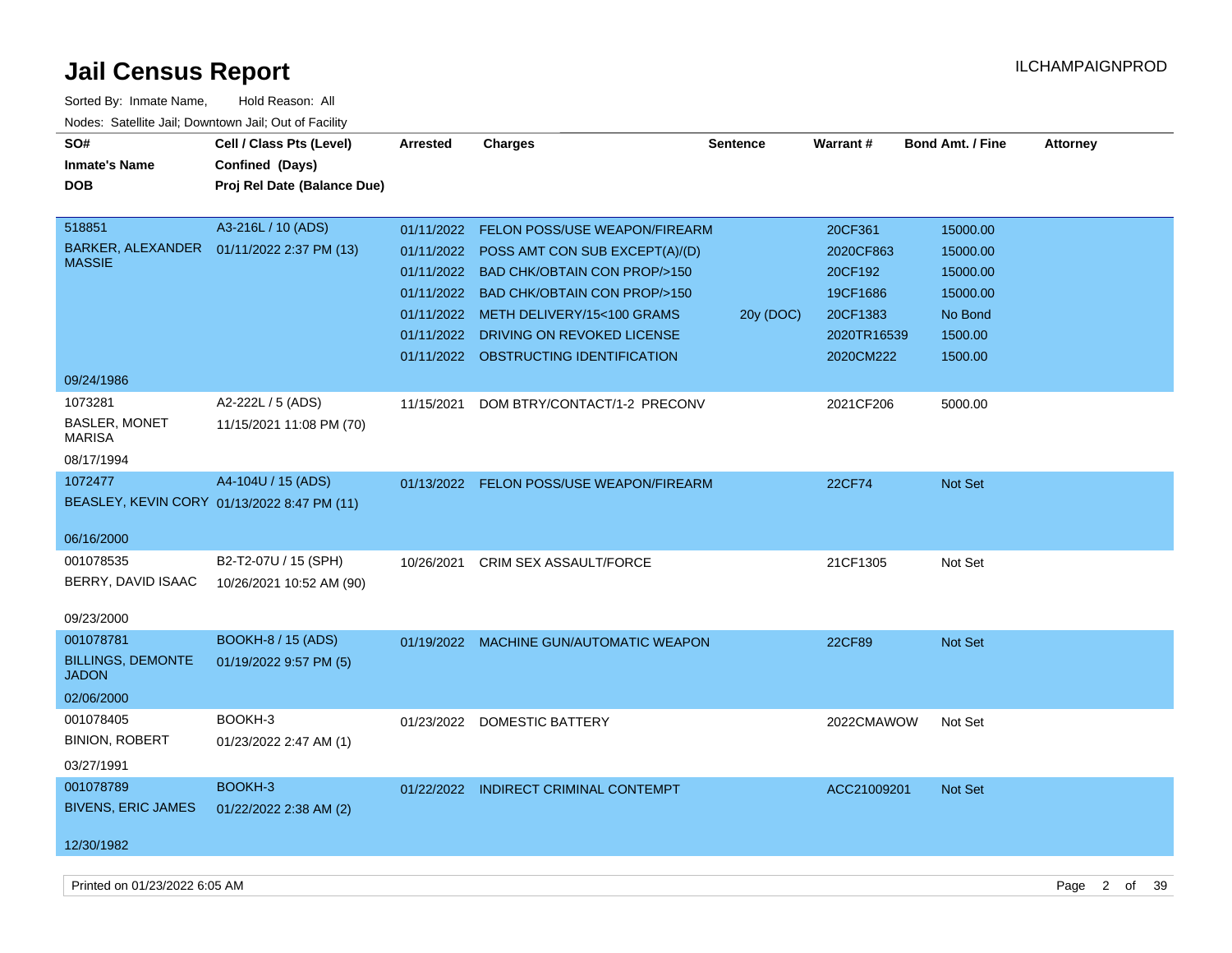Sorted By: Inmate Name, Hold Reason: All Nodes: Satellite Jail; Downtown Jail; Out of Facility

| SO#                                      | Cell / Class Pts (Level)    | <b>Arrested</b> | <b>Charges</b>                            | <b>Sentence</b> | Warrant#   | <b>Bond Amt. / Fine</b> | <b>Attorney</b> |
|------------------------------------------|-----------------------------|-----------------|-------------------------------------------|-----------------|------------|-------------------------|-----------------|
| <b>Inmate's Name</b>                     | Confined (Days)             |                 |                                           |                 |            |                         |                 |
| <b>DOB</b>                               | Proj Rel Date (Balance Due) |                 |                                           |                 |            |                         |                 |
|                                          |                             |                 |                                           |                 |            |                         |                 |
| 47897                                    | A3-214U / 15 (ADS)          |                 | 01/19/2022 VIOLATE ORDER PROTECTION       |                 | 22CF85     | <b>Not Set</b>          |                 |
| <b>BRANAMAN,</b><br><b>CLIFFORD EARL</b> | 01/19/2022 9:21 PM (5)      |                 | 01/19/2022 DRVG REVOKED/2+/PERS INJ/DEATH |                 | 22CF84     | <b>Not Set</b>          |                 |
| 03/09/1975                               |                             |                 |                                           |                 |            |                         |                 |
| 923208                                   | BOOKH-3                     |                 | 01/22/2022 CRIM TRES TO RES/PERS PRESENT  |                 | 2022CFAWOW | Not Set                 |                 |
| BREADY, ANDREW<br><b>NICHOLAS</b>        | 01/22/2022 7:43 PM (2)      |                 |                                           |                 |            |                         |                 |
| 06/08/1988                               |                             |                 |                                           |                 |            |                         |                 |
| 51247                                    | B1-202U / 10 (MED)          |                 | 04/15/2021 FELON POSS/USE WEAPON/FIREARM  |                 | 21CF411    | Not Set                 |                 |
| <b>BROWN, DANTE</b><br><b>MAURICE</b>    | 04/15/2021 6:24 PM (284)    |                 |                                           |                 |            |                         |                 |
| 04/19/1979                               |                             |                 |                                           |                 |            |                         |                 |
| 1028966                                  | BOOKH-3                     | 01/22/2022      | AGGRAVATED BATTERY                        |                 | 2022CFAWOW | Not Set                 |                 |
| <b>BROWN, DARRION</b>                    | 01/22/2022 3:10 PM (2)      | 01/22/2022      | RESIST/OBSTRUCTING A PEACE OFFICEL        |                 | 2022CMAWOW | Not Set                 |                 |
| <b>DEVON</b>                             |                             | 01/22/2022      | CRIM DMG TO PROP \$500-10K                |                 | 2020CF726  | 5000.00                 |                 |
| 03/05/1994                               |                             | 01/22/2022      | AGG BATTERY/GREAT BODILY HARM             |                 | 2021CF390  | 10000.00                |                 |
| 990921                                   | A3-214L / 15 (ADS)          | 01/20/2022      | MFG/DEL 1<15 GR COCAINE/ANLG              |                 | 19CF369    | 25000.00                |                 |
| <b>BROWN, QUINTIN</b><br><b>MARSHAUN</b> | 01/20/2022 7:19 PM (4)      |                 | 01/20/2022 ARMED HABITUAL CRIMINAL        |                 | 21CF935    | 750000.00               |                 |
| 09/26/1991                               |                             |                 |                                           |                 |            |                         |                 |
| 29957                                    | B4-222L / 15 (MAX)          | 11/13/2021      | FELON POSS/USE WEAPON/FIREARM             |                 | 21CF1390   | Not Set                 |                 |
| BROWN, RODNEY<br>LOUIS                   | 11/13/2021 8:57 PM (72)     | 11/13/2021      | AGG CRIM SX AB/>5 YR OLDER VIC            |                 | 2019CF0718 | 250000.00               |                 |
| 01/07/1968                               |                             |                 |                                           |                 |            |                         |                 |
| 001077945                                | A1-224U / 10 (MED)          | 11/13/2021      | AGG ASLT PEACE OFF/FIRE/ER WRK            |                 | 2021CF637  | 1000.00                 |                 |
| <b>BROWN, SIDREA</b>                     | 11/13/2021 10:49 AM (72)    | 11/13/2021      | <b>BURGLARY</b>                           |                 | 2021CF543  | 50000.00                |                 |
| <b>RENEIA</b>                            |                             | 11/17/2021      | <b>BURGLARY</b>                           |                 | 21CF1264   | 1000.00                 |                 |
| 07/23/1992                               |                             |                 |                                           |                 |            |                         |                 |
| 001078739                                | BOOKF-2 / 5 (ADS)           | 01/05/2022      | <b>CRIMINAL TRESPASS BUILDING</b>         |                 | 2020CM392  | 1000.00                 |                 |
| BRYANT, JUDITH ANN                       | 01/05/2022 6:36 PM (19)     |                 |                                           |                 |            |                         |                 |

10/22/1957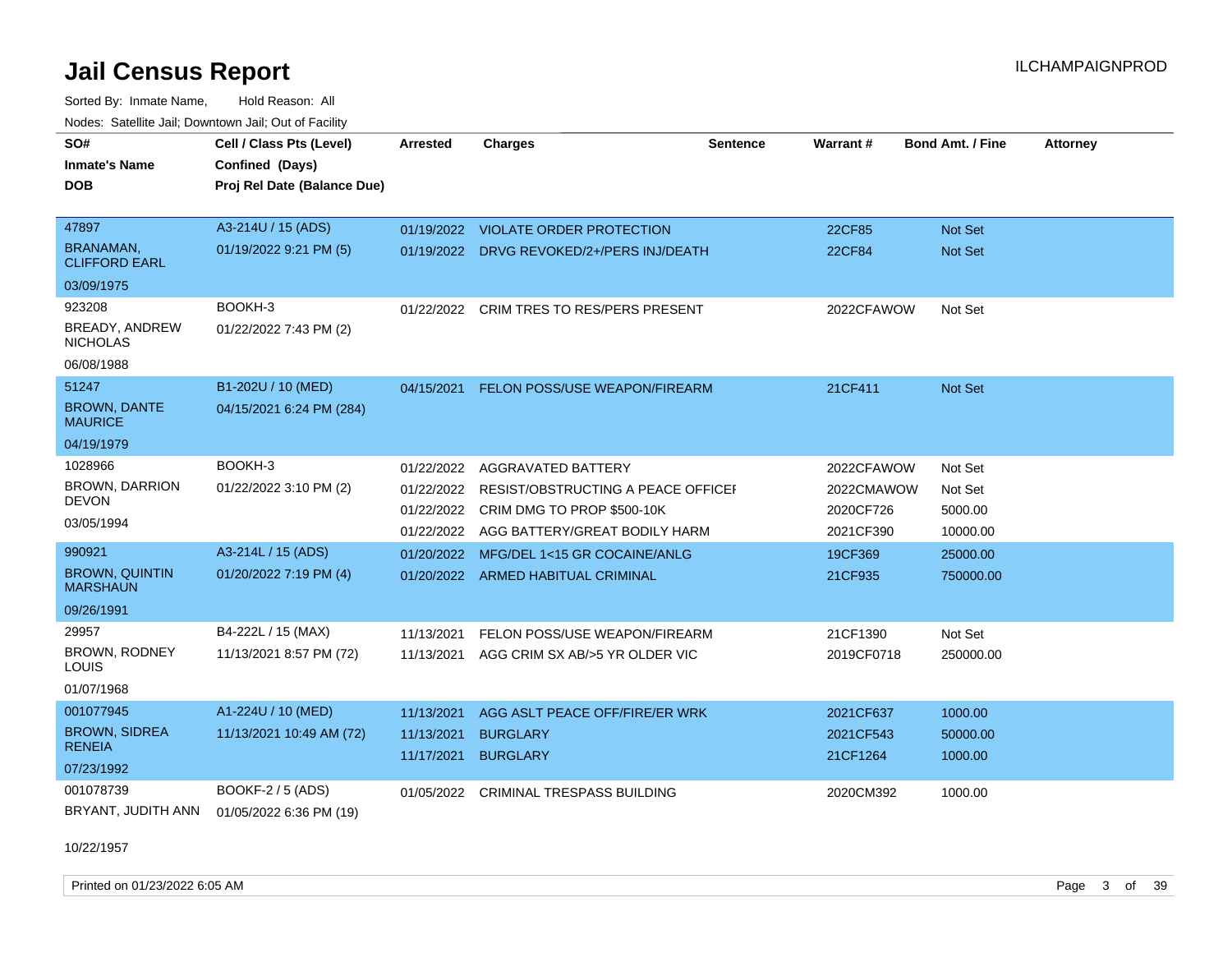| ivouss. Satellite Jali, Downtown Jali, Out of Facility |                                             |                 |                                         |                 |            |                         |                 |
|--------------------------------------------------------|---------------------------------------------|-----------------|-----------------------------------------|-----------------|------------|-------------------------|-----------------|
| SO#                                                    | Cell / Class Pts (Level)                    | <b>Arrested</b> | <b>Charges</b>                          | <b>Sentence</b> | Warrant#   | <b>Bond Amt. / Fine</b> | <b>Attorney</b> |
| <b>Inmate's Name</b>                                   | Confined (Days)                             |                 |                                         |                 |            |                         |                 |
| <b>DOB</b>                                             | Proj Rel Date (Balance Due)                 |                 |                                         |                 |            |                         |                 |
|                                                        |                                             |                 |                                         |                 |            |                         |                 |
| 56936                                                  | A3-215L / 15 (SPH)                          | 11/01/2021      | PUBLIC INDECENCY/EXPOSURE/3+            | 3y/0m/0d (DO    |            | Not Set                 |                 |
| CALDWELL, STEVEN<br><b>ANDRE</b>                       | 11/01/2021 1:09 PM (84)                     |                 |                                         |                 |            |                         |                 |
| 04/19/1982                                             |                                             |                 |                                         |                 |            |                         |                 |
| 001077954                                              | B3-W1-04L / 10 (MED)                        | 12/21/2021      | <b>RESIDENTIAL BURGLARY</b>             |                 | 21CF1570   | Not Set                 |                 |
|                                                        | CALKINS, STEVEN RAY 12/21/2021 6:35 AM (34) |                 |                                         |                 |            |                         |                 |
| 01/01/1992                                             |                                             |                 |                                         |                 |            |                         |                 |
| 39474                                                  | B1-101U / 10 (ADS)                          | 07/06/2021      | MFG/DEL 15<100 GR HEROIN/ANLG           |                 | 21CF792    | Not Set                 |                 |
| CAMPBELL, AARON<br><b>JACOB</b>                        | 07/06/2021 11:56 PM (202)                   |                 |                                         |                 |            |                         |                 |
| 07/18/1974                                             |                                             |                 |                                         |                 |            |                         |                 |
| 48473                                                  | A4-107L / 10 (ADS)                          |                 | 01/14/2022 VIOLATE OP/OTHER PRIOR       |                 | 22CF70     | Not Set                 |                 |
| LAMONT, Third                                          | CARRINGTON, ALBERT 01/14/2022 6:08 PM (10)  |                 |                                         |                 |            |                         |                 |
| 10/03/1966                                             |                                             |                 |                                         |                 |            |                         |                 |
| 1060436                                                | A4-204L / 5 (ADS)                           | 01/06/2022      | AGGRAVATED UNLAWFUL RESTRAINT           |                 | 22CF29     | <b>Not Set</b>          |                 |
| <b>CARTER, DERESHEO</b><br><b>DEWAYNE</b>              | 01/06/2022 8:43 PM (18)                     |                 | 01/06/2022 FELON ESCAPE/PEACE OFFICER   |                 | 22CF28     | Not Set                 |                 |
| 09/10/1991                                             |                                             |                 |                                         |                 |            |                         |                 |
| 1029088                                                | B1-201U / 10 (MED)                          | 12/21/2021      | FELON POSS/USE FIREARM PRIOR            |                 | 21CF1338   | 250000.00               |                 |
| CHAPPLE, MALIK<br><b>BIANCO</b>                        | 12/22/2021 10:02 AM (33)                    |                 |                                         |                 |            |                         |                 |
| 10/25/1994                                             |                                             |                 |                                         |                 |            |                         |                 |
| 56241                                                  | A4-205L / 5 (ADS)                           |                 | 01/13/2022 VIOLATE ORDER/PRIOR DOM BTRY |                 | 22CF59     | Not Set                 |                 |
| <b>CLARK, DAMON</b><br><b>GILLMORE</b>                 | 01/13/2022 4:36 AM (11)                     |                 |                                         |                 |            |                         |                 |
| 12/21/1976                                             |                                             |                 |                                         |                 |            |                         |                 |
| 001077485                                              | A1-227L / 15 (MAX)                          | 12/21/2021      | MURDER/INTENT TO KILL/INJURE            |                 | 2021CF1282 | 1000000.00              |                 |
| COLBERT, ARIEANA<br><b>FELICIA</b>                     | 12/21/2021 2:08 PM (34)                     |                 |                                         |                 |            |                         |                 |
| 12/13/2000                                             |                                             |                 |                                         |                 |            |                         |                 |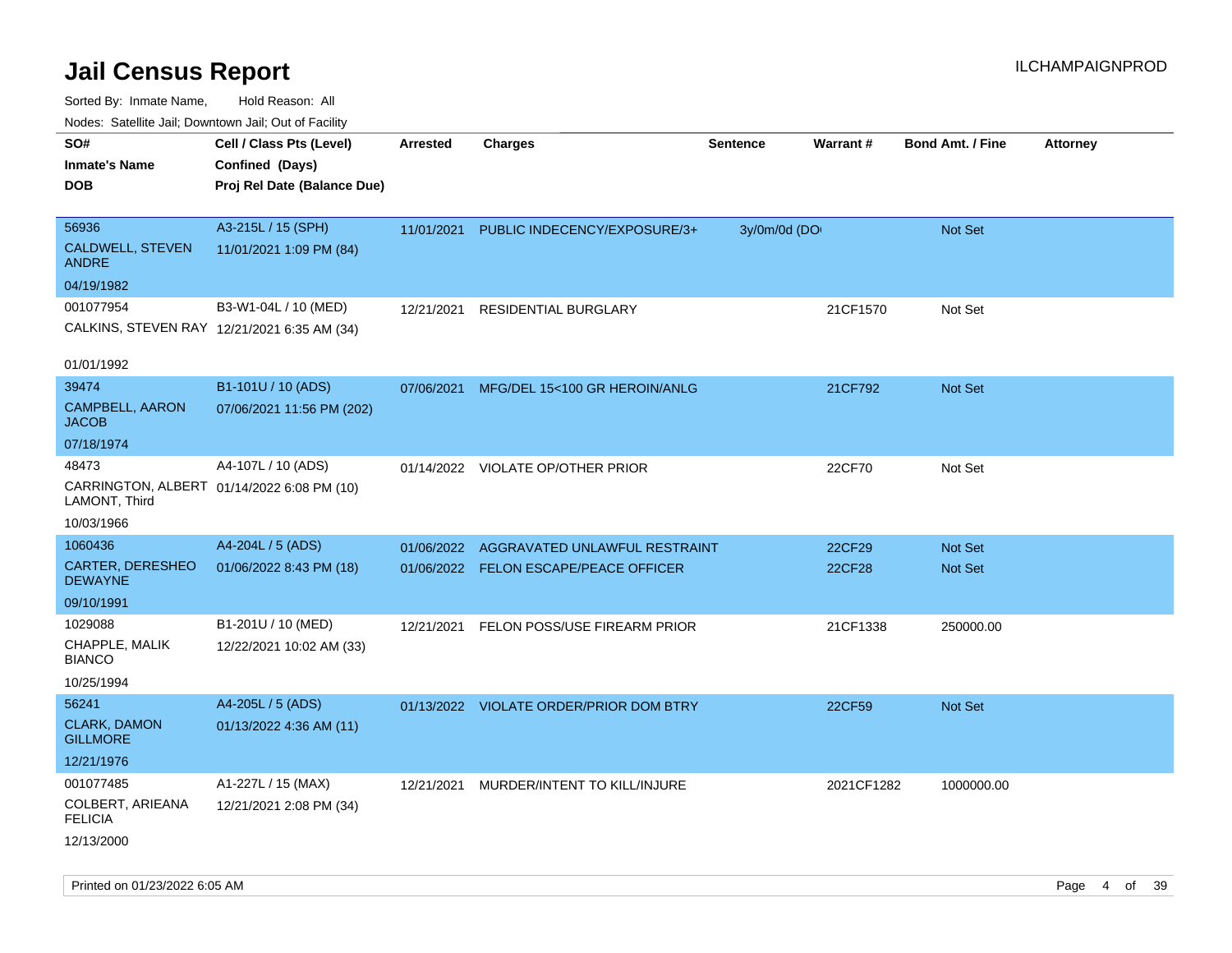| SO#                                    | Cell / Class Pts (Level)                     | <b>Arrested</b>   | <b>Charges</b>                            | <b>Sentence</b> | Warrant#             | <b>Bond Amt. / Fine</b> | <b>Attorney</b> |
|----------------------------------------|----------------------------------------------|-------------------|-------------------------------------------|-----------------|----------------------|-------------------------|-----------------|
| <b>Inmate's Name</b>                   | Confined (Days)                              |                   |                                           |                 |                      |                         |                 |
| <b>DOB</b>                             | Proj Rel Date (Balance Due)                  |                   |                                           |                 |                      |                         |                 |
|                                        |                                              |                   |                                           |                 |                      |                         |                 |
| 34805                                  | B4-227U / 15 (MAX)                           | 10/01/2021        | <b>DOMESTIC BATTERY</b>                   |                 | 21CF1183             | Not Set                 |                 |
|                                        | CONERLY, KIN JOSEPH 10/01/2021 1:53 AM (115) | 10/01/2021        | <b>ARMED HABITUAL CRIMINAL</b>            |                 | 21CF1184             | Not Set                 |                 |
|                                        |                                              | 10/06/2021        | POSS STOLEN VEHICLE > \$25,000            |                 | 19CF1786             | Not Set                 |                 |
| 11/16/1971                             |                                              |                   |                                           |                 |                      |                         |                 |
| 958936                                 | BOOKF-2 / 10 (ADS)                           |                   | 01/11/2022 FELON FAIL/RETURN FRM FURLOUGH |                 | 21CF1351             | 150000.00               |                 |
| COWAN, CAPRICE<br><b>CASHAY</b>        | 01/11/2022 7:04 PM (13)                      |                   | 01/12/2022 AGG BATTERY/USE DEADLY WEAPON  |                 | 2y/6m (DOC) 18CF1571 | No Bond                 |                 |
| 07/19/1988                             |                                              |                   |                                           |                 |                      |                         |                 |
| 1074319                                | B2-T1-04L / 15 (SPH)                         | 10/12/2021        | AGGRAVATED CRUELTY TO ANIMALS             |                 | 21CF1238             | Not Set                 |                 |
| <b>CRAIG, DAVUCCI</b><br><b>DAVION</b> | 10/12/2021 11:36 AM (104)                    | 10/14/2021 MURDER |                                           |                 | 21CF1239             | Not Set                 |                 |
| 08/02/2001                             |                                              |                   |                                           |                 |                      |                         |                 |
| 001077549                              | B2-T3-10L / 10 (SPH)                         | 12/22/2020        | PRED CRIM SEX ASLT/VICTIM <13             |                 | 2020CF1469           | Not Set                 |                 |
| CRISTOBAL-MATEO,<br><b>CRISTOBAL</b>   | 12/22/2020 1:17 PM (398)                     |                   |                                           |                 |                      |                         |                 |
| 12/02/1988                             |                                              |                   |                                           |                 |                      |                         |                 |
| 1076848                                | A4-103L / 15 (ADS)                           |                   | 01/18/2022 AGG BATTERY/PUBLIC PLACE       |                 | 20CF1491             | No Bond                 |                 |
| <b>CROSS, STEED</b><br><b>GATHON</b>   | 01/18/2022 4:02 PM (6)                       |                   |                                           |                 |                      |                         |                 |
| 10/11/1974                             |                                              |                   |                                           |                 |                      |                         |                 |
| 988538                                 | B1-106L / 10 (MED)                           | 12/21/2021        | AGGRAVATED DOMESTIC BATTERY               |                 | 21CF1564             | Not Set                 |                 |
| DAVIDSON, HARLEY<br><b>KYLE SCOTT</b>  | 12/21/2021 5:45 AM (34)                      |                   |                                           |                 |                      |                         |                 |
| 08/05/1990                             |                                              |                   |                                           |                 |                      |                         |                 |
| 1023587                                | B1-203U / 15 (MAX)                           | 09/24/2021        | MFG/DEL CANNABIS/2.5-10 GRAMS             |                 | 21CF1155             | Not Set                 |                 |
| DAVIS, MARTIN<br><b>DENNIS</b>         | 09/24/2021 9:38 PM (122)                     |                   | 09/24/2021 ARMED HABITUAL CRIMINAL        |                 | 2021-CF681           | 500000.00               |                 |
| 12/02/1994                             |                                              |                   |                                           |                 |                      |                         |                 |
| 001078538                              | B1-205L / 10 (MED)                           | 10/26/2021        | <b>CRIM SEX ASSAULT/FORCE</b>             |                 | 21CF1301             | Not Set                 |                 |
| DAWKINS, LEN                           | 10/26/2021 8:18 PM (90)                      |                   |                                           |                 |                      |                         |                 |
| 03/23/1987                             |                                              |                   |                                           |                 |                      |                         |                 |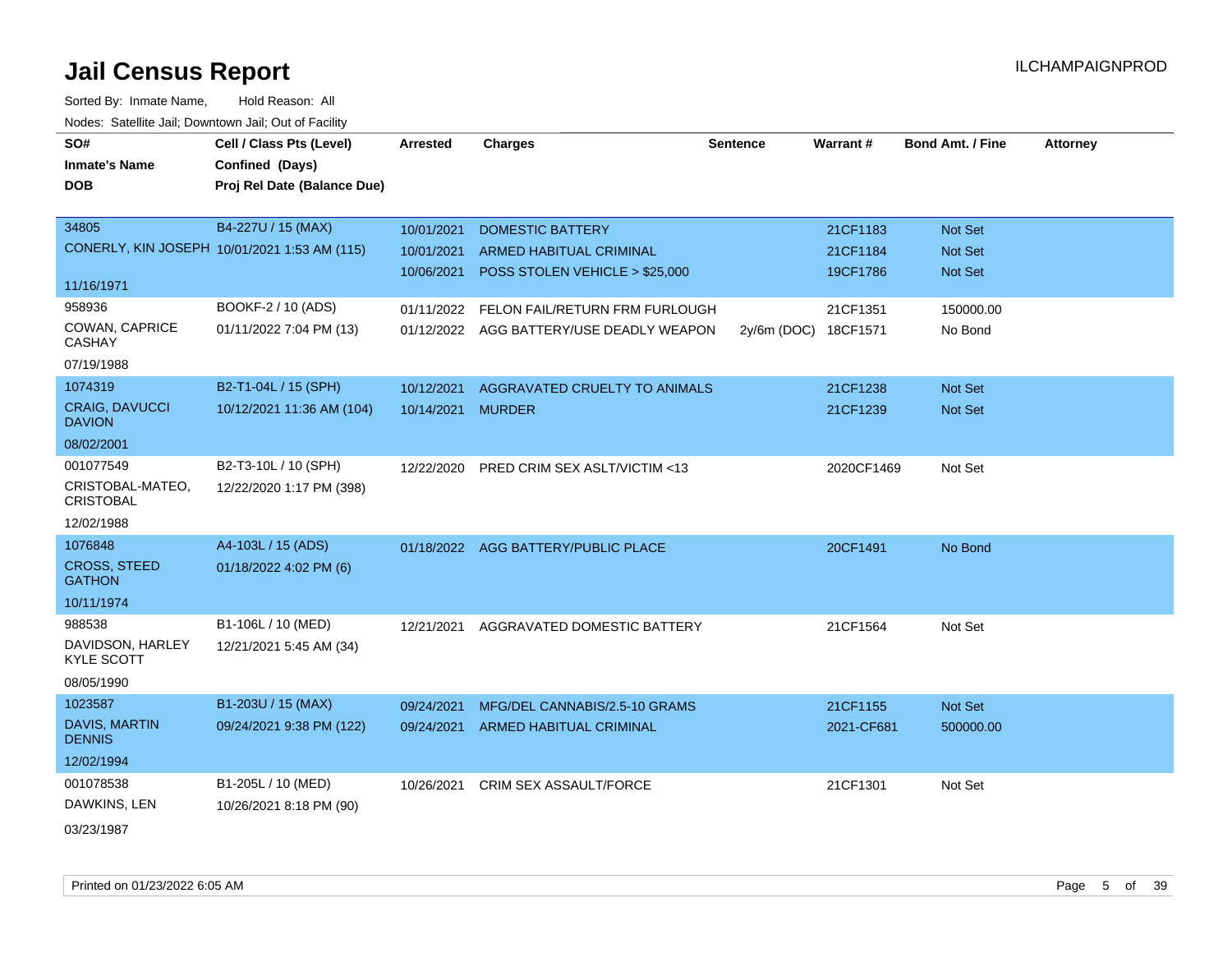| roacs. Catellite Jall, Downtown Jall, Out of Facility |                                             |                 |                                          |                 |             |                         |                 |
|-------------------------------------------------------|---------------------------------------------|-----------------|------------------------------------------|-----------------|-------------|-------------------------|-----------------|
| SO#<br><b>Inmate's Name</b>                           | Cell / Class Pts (Level)<br>Confined (Days) | <b>Arrested</b> | <b>Charges</b>                           | <b>Sentence</b> | Warrant#    | <b>Bond Amt. / Fine</b> | <b>Attorney</b> |
| <b>DOB</b>                                            | Proj Rel Date (Balance Due)                 |                 |                                          |                 |             |                         |                 |
| 56972                                                 | B3-W3-10L / 10 (MED)                        | 08/30/2021      | POSS STOLEN VEHICLE > \$25,000           |                 | 21CF1044    | Not Set                 |                 |
| DAY, DANIEL JOSEPH                                    | 08/30/2021 3:07 PM (147)                    | 09/04/2021      | <b>BURGLARY</b>                          |                 | 21CF1054    | <b>Not Set</b>          |                 |
| 10/16/1982                                            |                                             |                 |                                          |                 |             |                         |                 |
| 25659                                                 | B4-125L / 15 (MAX)                          | 06/15/2021      | <b>RESIDENTIAL BURGLARY</b>              |                 | 2020CF1218  | 50000.00                |                 |
| DORRIS, LORENZO                                       | 06/15/2021 6:17 AM (223)                    | 06/15/2021      | <b>BURGLARY</b>                          |                 | 21CF689     | Not Set                 |                 |
| 07/19/1966                                            |                                             |                 |                                          |                 |             |                         |                 |
| 1024895                                               | B3-W4-14L / 10 (MED)                        | 12/15/2021      | MFG/DEL 100<400 GR COCA/ANLG             |                 | 21CF1535    | Not Set                 |                 |
| EDWARDS, GEORGE<br><b>CORTEZ</b>                      | 12/15/2021 12:26 PM (40)                    | 12/15/2021      | <b>AGGRAVATED BATTERY</b>                |                 | 21CF1536    | Not Set                 |                 |
| 06/19/1994                                            |                                             |                 |                                          |                 |             |                         |                 |
| 1074720                                               | BOOKF-3 / 15 (ADS)                          |                 | 01/19/2022 PRED CRIM SEX ASLT/VICTIM <13 |                 | 21CF1414    | 500000.00               |                 |
| ELVIR-REYES, JORGE<br><b>LEONARDO</b>                 | 01/19/2022 1:43 PM (5)                      |                 |                                          |                 |             |                         |                 |
| 06/03/1988                                            |                                             |                 |                                          |                 |             |                         |                 |
| 1069992                                               | A3-116L / 10 (ADS)                          |                 | 01/14/2022 VIO BAIL BOND/CLASS 4 OFFENSE |                 | 22CM19      | Not Set                 |                 |
| <b>EMBEYA, CRISTAVI</b><br><b>TSHOMBA</b>             | 01/14/2022 5:19 PM (10)                     |                 |                                          |                 |             |                         |                 |
| 03/19/1999                                            |                                             |                 |                                          |                 |             |                         |                 |
| 987328                                                | A2-122L / 10 (MED)                          | 12/11/2021      | AGG ASLT PEACE OFF/FIRE/ER WRK           |                 | 21CF1515    | Not Set                 |                 |
| ERVIN, DEIDRA ANN<br><b>RUTH</b>                      | 12/11/2021 8:48 PM (44)                     |                 |                                          |                 |             |                         |                 |
| 04/15/1991                                            |                                             |                 |                                          |                 |             |                         |                 |
| 45194                                                 | B3-W7-28L / 10 (MED)                        | 10/20/2021      | DOMESTIC BATTERY/OTHER PRIOR             |                 | 21CF1265    | <b>Not Set</b>          |                 |
| <b>FALLS, ANDREW</b>                                  | 10/20/2021 12:59 AM (96)                    |                 |                                          |                 |             |                         |                 |
| 08/15/1976                                            |                                             |                 |                                          |                 |             |                         |                 |
| 527081                                                | B3-W6-24L / 10 (MED)                        | 09/06/2021      | ARSON/REAL/PERSONAL PROP>\$150           |                 | 2021 CF 797 | 25000.00                |                 |
| FERGUSON,<br><b>CHRISTOPHER</b>                       | 09/06/2021 1:18 PM (140)                    |                 |                                          |                 |             |                         |                 |
| 12/21/1981                                            |                                             |                 |                                          |                 |             |                         |                 |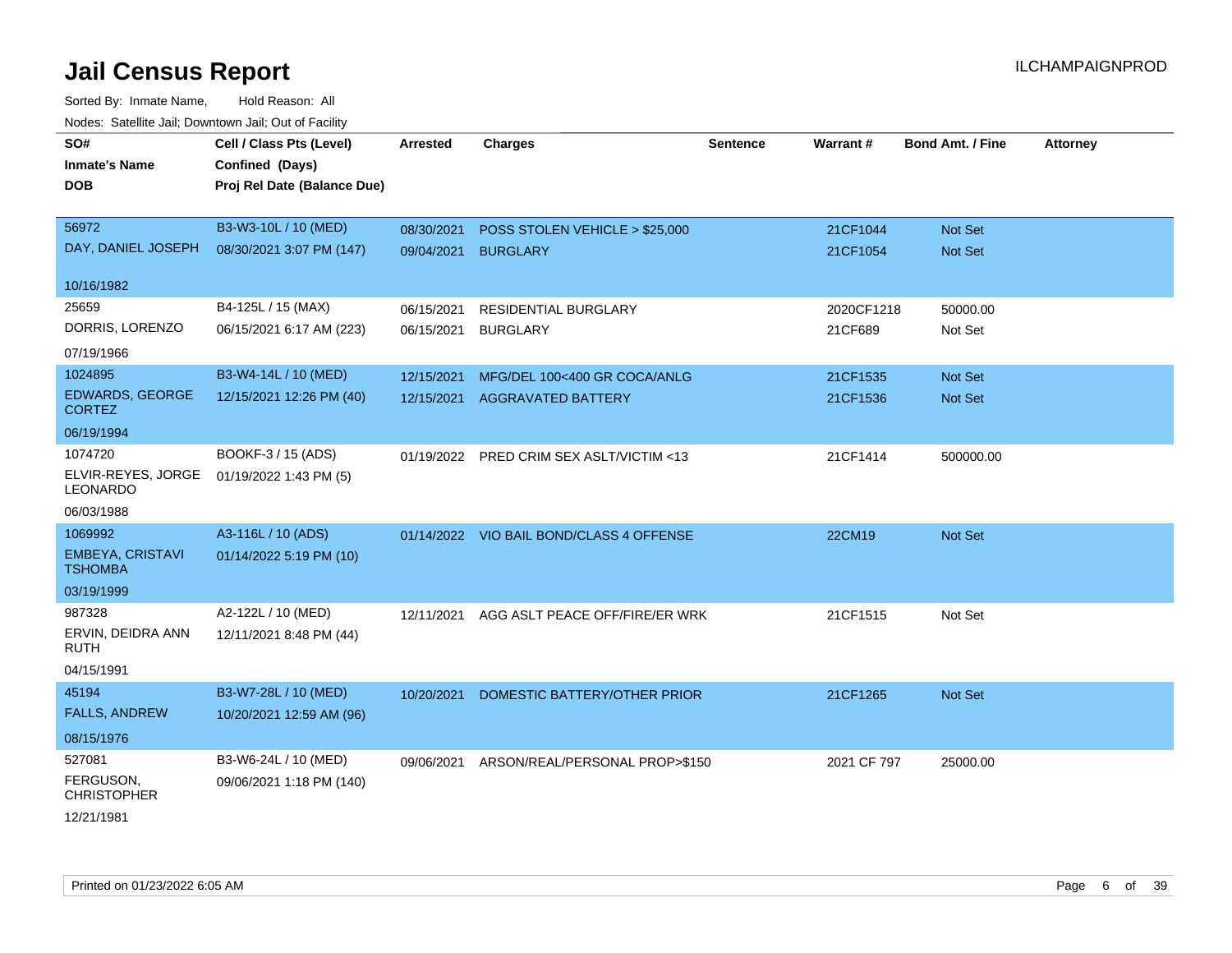Sorted By: Inmate Name, Hold Reason: All Nodes: Satellite Jail; Downtown Jail; Out of Facility

| SO#                                   | Cell / Class Pts (Level)                    | <b>Arrested</b>   | <b>Charges</b>                           | <b>Sentence</b> | Warrant#     | <b>Bond Amt. / Fine</b> | <b>Attorney</b> |
|---------------------------------------|---------------------------------------------|-------------------|------------------------------------------|-----------------|--------------|-------------------------|-----------------|
| <b>Inmate's Name</b>                  | Confined (Days)                             |                   |                                          |                 |              |                         |                 |
| <b>DOB</b>                            | Proj Rel Date (Balance Due)                 |                   |                                          |                 |              |                         |                 |
|                                       |                                             |                   |                                          |                 |              |                         |                 |
| 1039744                               | B4-224U / 15 (MAX)                          | 12/06/2021 MURDER |                                          |                 | 20CF959      | 1000000.00              |                 |
| FONVILLE, TREVOY<br><b>JERMAINE</b>   | 12/06/2021 10:52 AM (49)                    |                   |                                          |                 |              |                         |                 |
| 01/13/1996                            |                                             |                   |                                          |                 |              |                         |                 |
| 518395                                | B2-T4-16L / 15 (SPH)                        | 07/07/2020        | <b>CRIMINAL SEXUAL ASSAULT</b>           |                 | 2020-CF735   | 250000.00               |                 |
|                                       | FRANDLE, MARK RYAN 07/07/2020 3:42 PM (566) |                   |                                          |                 |              |                         |                 |
|                                       |                                             |                   |                                          |                 |              |                         |                 |
| 09/10/1985                            |                                             |                   |                                          |                 |              |                         |                 |
| 001077934                             | A1-125L / 10 (MED)                          | 08/22/2021        | <b>AGG DUI/ACCIDENT/DEATH</b>            |                 | 21CF1024     | Not Set                 |                 |
| <b>FREED, LOGAN</b><br><b>SUZANNE</b> | 08/22/2021 11:45 PM (155)                   | 08/22/2021        | <b>DOMESTIC BATTERY</b>                  |                 | 21 CM 172    | 10000.00                |                 |
| 08/18/1996                            |                                             |                   |                                          |                 |              |                         |                 |
| 001078290                             | A1-125U / 10 (ADS)                          | 08/19/2021        | MACHINE GUN/AUTO WEAPON/VEH              |                 | 21CF1012     | Not Set                 |                 |
| FREEMAN, ANGEL<br><b>JANILA KAY</b>   | 08/19/2021 1:26 AM (158)                    |                   |                                          |                 |              |                         |                 |
| 12/25/1995                            |                                             |                   |                                          |                 |              |                         |                 |
| 001078780                             | <b>BOOKH-8 / 15 (ADS)</b>                   |                   | 01/19/2022 FIREARM/FOID INVALID/NOT ELIG |                 | <b>2CF90</b> | Not Set                 |                 |
| FULWILEY, KANYE<br><b>TONY</b>        | 01/19/2022 9:39 PM (5)                      |                   |                                          |                 |              |                         |                 |
| 09/24/2003                            |                                             |                   |                                          |                 |              |                         |                 |
| 1063104                               | A3-212L / 5 (ADS)                           | 01/10/2022        | <b>VIOLATE ORDER PROTECTION</b>          |                 | 21CF1258     | 25000.00                |                 |
| <b>FUSON, KEITH</b><br>EDWARD         | 01/10/2022 9:14 PM (14)                     |                   | 01/10/2022 VIOLATE ORDER PROTECTION      |                 | 21CF1259     | 25000.00                |                 |

05/07/1987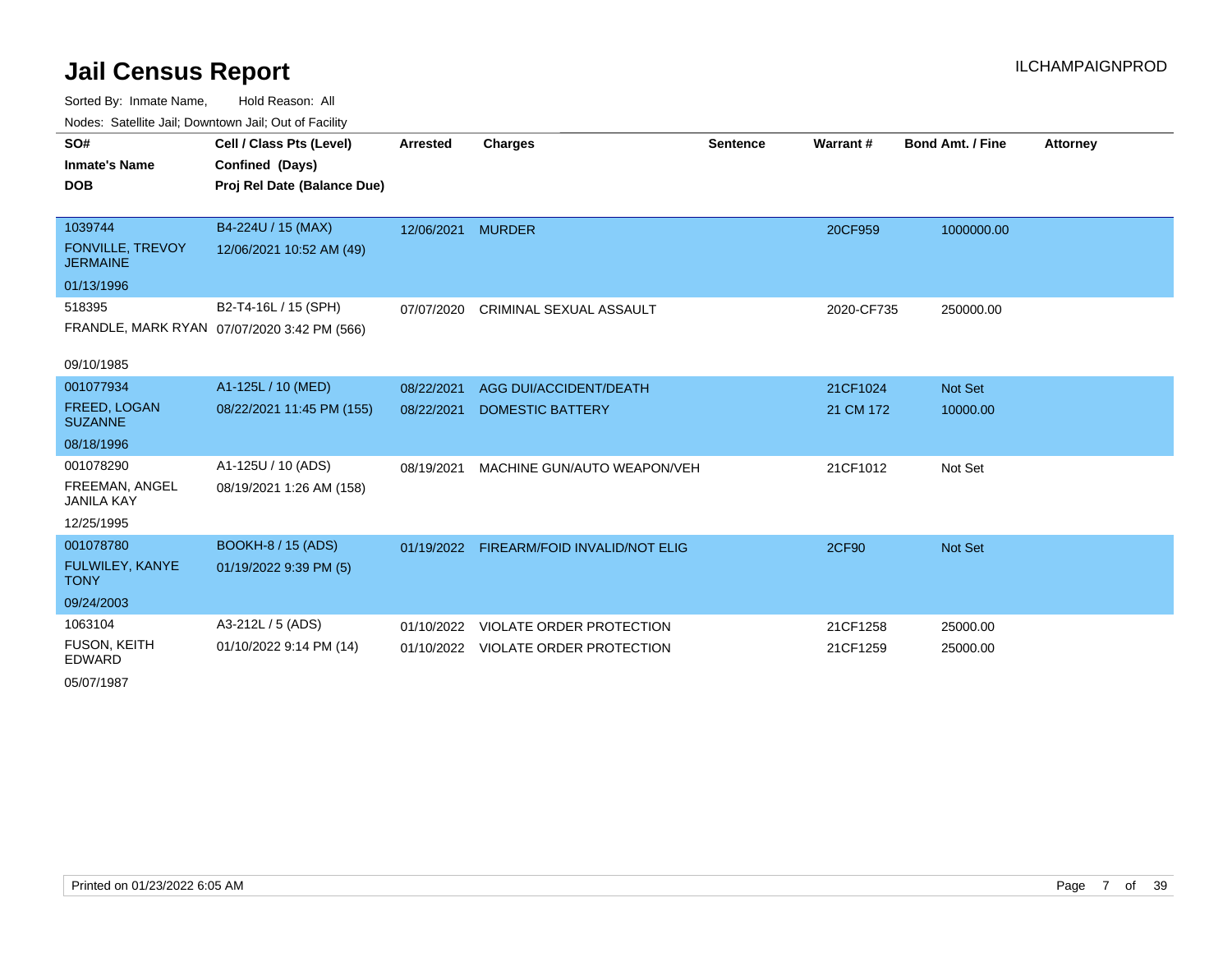| Sorted By: Inmate Name,            | Hold Reason: All                                      |                 |                                          |                 |              |                         |          |
|------------------------------------|-------------------------------------------------------|-----------------|------------------------------------------|-----------------|--------------|-------------------------|----------|
|                                    | Nodes: Satellite Jail; Downtown Jail; Out of Facility |                 |                                          |                 |              |                         |          |
| SO#                                | Cell / Class Pts (Level)                              | <b>Arrested</b> | <b>Charges</b>                           | <b>Sentence</b> | Warrant#     | <b>Bond Amt. / Fine</b> | Attorney |
| <b>Inmate's Name</b>               | Confined (Days)                                       |                 |                                          |                 |              |                         |          |
| <b>DOB</b>                         | Proj Rel Date (Balance Due)                           |                 |                                          |                 |              |                         |          |
|                                    |                                                       |                 |                                          |                 |              |                         |          |
| 001078790                          | BOOKH-3                                               | 01/22/2022      | DRVG UNDER INFLU OF ALCOHOL              |                 | 2022DTAWOW   | <b>Not Set</b>          |          |
| <b>GADDIS, DARRELL</b>             | 01/23/2022 1:00 AM (1)                                |                 | 01/22/2022 DRVG UNDER INFLU/BAC 0.08     |                 | 2022DTAWOW   | <b>Not Set</b>          |          |
| LEE, Junior                        |                                                       | 01/22/2022      | DRIVING ON SUSPENDED LICENSE             |                 | 2022TRAWOW   | <b>Not Set</b>          |          |
| 11/05/1983                         |                                                       |                 | 01/22/2022 IMPROPER TRAFFIC LANE USAGE   |                 | 2022TRAWOW   | <b>Not Set</b>          |          |
|                                    |                                                       |                 | 01/22/2022 IMPROPER TURN SIGNAL          |                 | 2022TRAWOW   | <b>Not Set</b>          |          |
|                                    |                                                       |                 | 01/22/2022 TRANSP/CARRY ALC LIQ/DRIVER   |                 | 2022TRAWOW   | <b>Not Set</b>          |          |
|                                    |                                                       |                 | 01/22/2022 OPERATE UNINSURED MTR VEHICLE |                 | 2022TRAWOW   | <b>Not Set</b>          |          |
|                                    |                                                       |                 | 01/22/2022 AGG DUI/LIC SUSP OR REVOKED   |                 | 2022CFAWOW   | No Bond                 |          |
|                                    |                                                       |                 | 01/22/2022 AGG DUI/NO VALID INS          |                 | 2022CFAWOW   | Not Set                 |          |
| 001078154                          | A3-217U / 10 (ADS)                                    | 01/09/2022      | DRVG UNDER INFLU OF ALCOHOL              |                 | 2021 DT 182  | 5000.00                 |          |
| GENTRY, DAMON<br><b>LIONEL</b>     | 01/09/2022 4:41 PM (15)                               | 01/09/2022      | AGG DOMESTIC BATTERY/STRANGLE            |                 | 2021 CF 1396 | 50000.00                |          |
| 12/25/1971                         |                                                       |                 |                                          |                 |              |                         |          |
| 001078633                          | B2-T4-13U / 25 (SPH)                                  | 12/01/2021      | <b>PRED CRIM SEX ASLT/VICTIM &lt;13</b>  |                 | 21CF1416     | 250000.00               |          |
| GONZALEZ-GUILLEN,<br><b>EDWARD</b> | 12/01/2021 12:08 PM (54)                              |                 |                                          |                 |              |                         |          |
| 08/25/2002                         |                                                       |                 |                                          |                 |              |                         |          |
| 001078607                          | B4-221L / 15 (MAX)                                    | 11/22/2021      | FELON POSS/USE FIREARM/PAROLE            |                 | 21CF1437     | Not Set                 |          |
| GRAY, WILLIAM<br>DA'VON            | 11/22/2021 2:57 PM (63)                               |                 | 11/22/2021 ATTEMPT (FIRST DEGREE MURDER) |                 | 21CF1435     | Not Set                 |          |
| 04/18/1984                         |                                                       |                 |                                          |                 |              |                         |          |
| 56342                              | B1-206L / 10 (MED)                                    | 10/21/2021      | THEFT CONTROL INTENT <\$500              |                 | 17CF1451     | 10000.00                |          |
| <b>GRIFFIN, NATHAN</b>             | 10/21/2021 4:20 PM (95)                               | 10/21/2021      | DRIVING ON REVOKED LICENSE               |                 | 20TR1979     | 3000.00                 |          |
| <b>EUGENE</b>                      |                                                       | 10/21/2021      | <b>ARMED HABITUAL CRIMINAL</b>           |                 | 21CF1279     | <b>Not Set</b>          |          |
| 02/24/1969                         |                                                       |                 |                                          |                 |              |                         |          |
| 1049103                            | A4-106U / 5 (ADS)                                     | 12/27/2021      | DOMESTIC BATTERY                         |                 | 2021CM595    | Not Set                 |          |
| HAGGARD, RYAN<br>PHILIP            | 12/27/2021 9:15 PM (28)                               |                 |                                          |                 |              |                         |          |

06/01/1983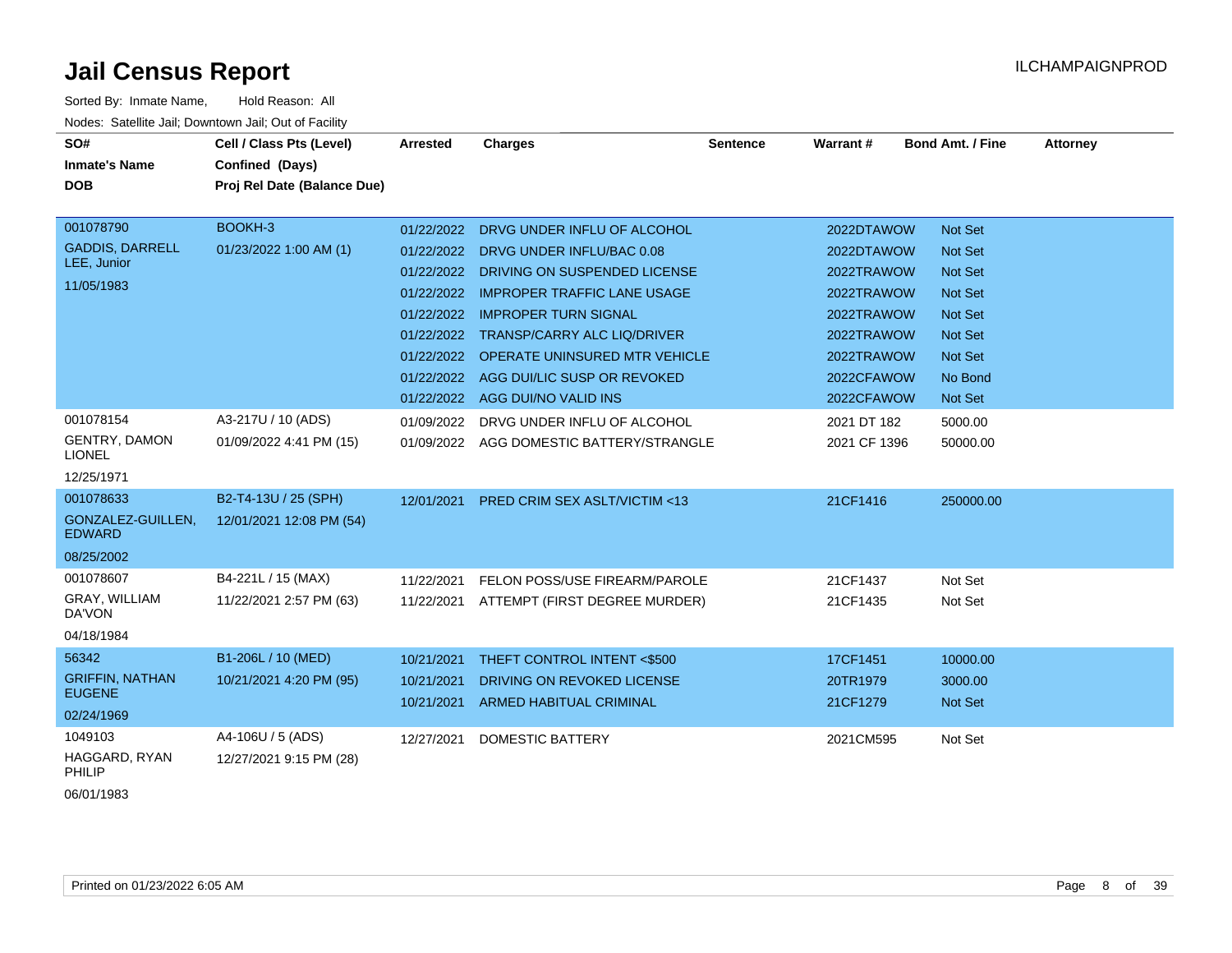| rioucs. Odichite Jah, Downtown Jah, Out of Facility |                             |                          |                                                                   |                 |            |                         |                 |
|-----------------------------------------------------|-----------------------------|--------------------------|-------------------------------------------------------------------|-----------------|------------|-------------------------|-----------------|
| SO#                                                 | Cell / Class Pts (Level)    | <b>Arrested</b>          | <b>Charges</b>                                                    | <b>Sentence</b> | Warrant#   | <b>Bond Amt. / Fine</b> | <b>Attorney</b> |
| <b>Inmate's Name</b>                                | Confined (Days)             |                          |                                                                   |                 |            |                         |                 |
| <b>DOB</b>                                          | Proj Rel Date (Balance Due) |                          |                                                                   |                 |            |                         |                 |
|                                                     |                             |                          |                                                                   |                 |            |                         |                 |
| 987254                                              | A3-115L / 10 (ADS)          |                          | 01/12/2022 DOMESTIC BATTERY/OTHER PRIOR                           | 6y (DOC)        | 20CF356    | No Bond                 |                 |
| HAYES, CARL DONJO                                   | 01/12/2022 5:20 PM (12)     |                          |                                                                   |                 |            |                         |                 |
| 03/02/1963                                          |                             |                          |                                                                   |                 |            |                         |                 |
| 001078488                                           | B2-T3-12L / 15 (SPH)        | 10/14/2021               | PRED CRIM SEX ASLT/VICTIM <13                                     |                 | 21CF1232   | 500000.00               |                 |
| HERNANDEZ-LOPEZ,<br><b>ERNESTO</b>                  | 10/14/2021 3:15 PM (102)    | 10/14/2021               | <b>FUGITIVE FROM JUSTICE</b>                                      |                 | 21CF1246   | Not Set                 |                 |
| 11/28/1975                                          |                             |                          |                                                                   |                 |            |                         |                 |
| 975293                                              | B2-T4-14L / 10 (SPH)        | 07/21/2021               | <b>STALKING</b>                                                   |                 | 2021CF863  | Not Set                 |                 |
| HILL, JACOB MILES                                   | 07/21/2021 8:43 PM (187)    | 07/21/2021               | VIO ORDER/PRIOR VIO OF ORDER                                      |                 | 21CF914    | No Bond                 |                 |
|                                                     |                             | 07/25/2021               | <b>PAROLE REVOCATION</b>                                          |                 | CH2104646  | <b>Not Set</b>          |                 |
| 02/06/1988                                          |                             | 08/18/2021               | <b>HARASS WITNESS/FAMILY MBR/REP</b>                              |                 | 21CF992    | Not Set                 |                 |
|                                                     |                             | 09/09/2021               | AGG STALKING/BODILY HARM                                          |                 | 21CF1073   | Not Set                 |                 |
| 48471                                               | B1-207L / 15 (MAX)          | 08/08/2021               | AGG BATTERY/DISCHARGE FIREARM                                     |                 | 21CF946    | Not Set                 |                 |
| HILL, RAMESH<br><b>JERMAINE</b>                     | 08/08/2021 4:45 AM (169)    |                          |                                                                   |                 |            |                         |                 |
| 12/11/1978                                          |                             |                          |                                                                   |                 |            |                         |                 |
| 1043704                                             | B4-223L / 15 (MAX)          | 07/13/2021               | ARMED ROBBERY/ARMED W/FIREARM                                     | 12y (DOC)       | 21CF815    | <b>Not Set</b>          |                 |
| <b>HOUSTON, STEVEN</b><br><b>CORDELL</b>            | 07/13/2021 5:56 AM (195)    |                          |                                                                   |                 |            |                         |                 |
| 01/24/1989                                          |                             |                          |                                                                   |                 |            |                         |                 |
| 999198                                              | B4-226L / 15 (MAX)          | 11/30/2021               | FELON POSS/USE FIREARM PRIOR                                      |                 | 21CF1377   | 500000.00               |                 |
| HOWARD, BRION LIN                                   | 11/30/2021 10:41 AM (55)    |                          |                                                                   |                 |            |                         |                 |
| 06/10/1992                                          |                             |                          |                                                                   |                 |            |                         |                 |
| 1061996                                             | A1-124L / 5 (MIN)           | 10/30/2021               | DRVG UNDER INFLUENCE OF DRUG                                      |                 |            | No Bond                 |                 |
| HUBBARD, REBEKIAH<br><b>DIONA</b>                   | 10/30/2021 1:37 PM (86)     | 10/30/2021<br>10/31/2021 | RETAIL THEFT/DISP MERCH/<\$300<br>USE FORGED CR/DEBIT CARD/<\$300 |                 | 2018CF1302 | 20000.00<br>No Bond     |                 |
| 04/08/1998                                          | 1/26/2022 (0.00)            |                          |                                                                   | 2y (DOC)        |            |                         |                 |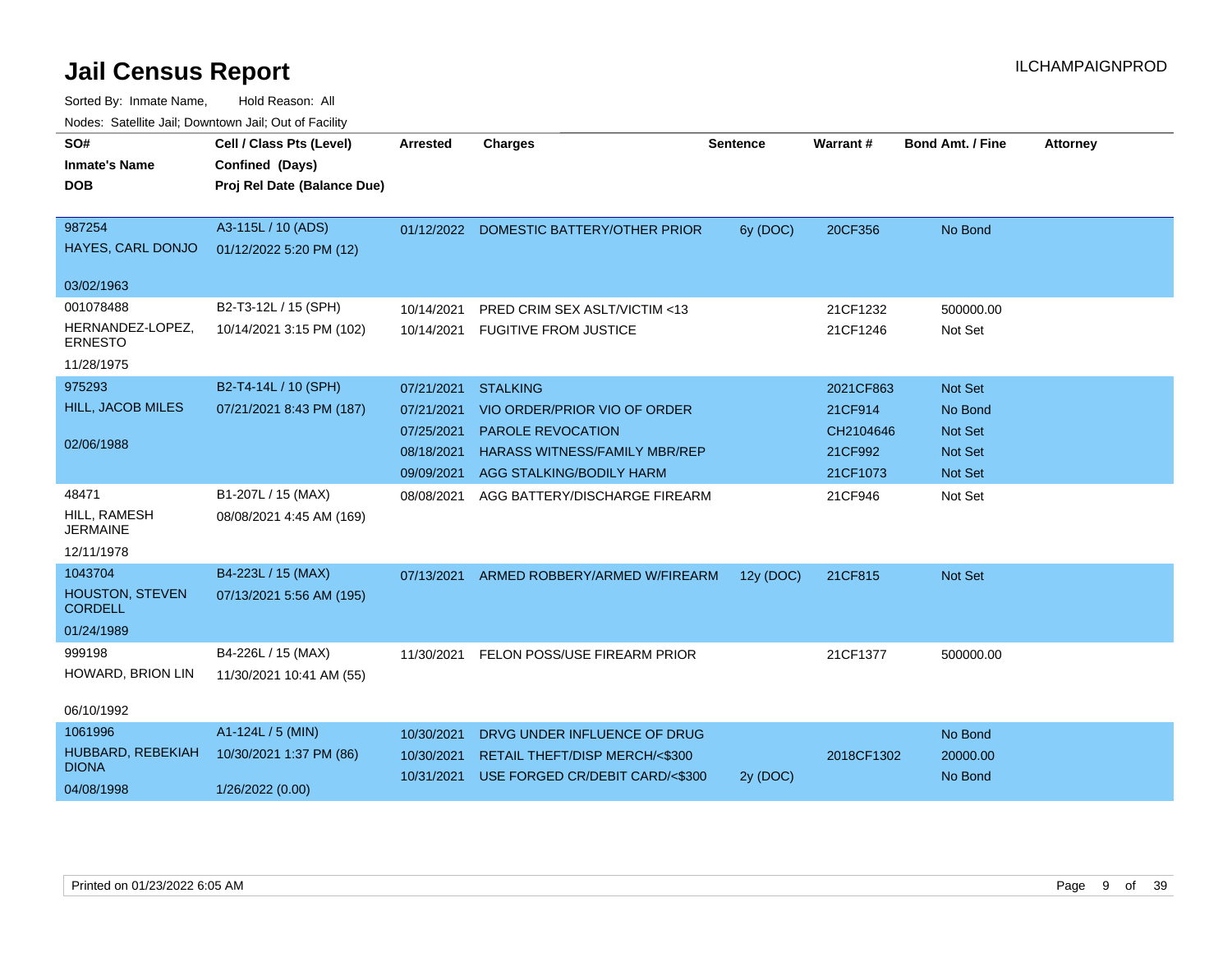| roaco. Catolino cali, Domntonn cali, Out of Facility |                                            |                 |                                           |                 |             |                         |                 |
|------------------------------------------------------|--------------------------------------------|-----------------|-------------------------------------------|-----------------|-------------|-------------------------|-----------------|
| SO#                                                  | Cell / Class Pts (Level)                   | <b>Arrested</b> | <b>Charges</b>                            | <b>Sentence</b> | Warrant#    | <b>Bond Amt. / Fine</b> | <b>Attorney</b> |
| <b>Inmate's Name</b>                                 | Confined (Days)                            |                 |                                           |                 |             |                         |                 |
| <b>DOB</b>                                           | Proj Rel Date (Balance Due)                |                 |                                           |                 |             |                         |                 |
|                                                      |                                            |                 |                                           |                 |             |                         |                 |
| 953555                                               | B4-122L / 15 (MAX)                         | 03/10/2021      | <b>CRIM TRESPASS TO RESIDENCE</b>         |                 | 21CF272     | Not Set                 |                 |
| HUNT, TAVARIS EARL                                   | 03/10/2021 4:58 AM (320)                   |                 | 04/14/2021 AGG FLEEING POLICE/21 MPH OVER | 3y (DOC)        | 2020CF94    | 10000.00                |                 |
|                                                      |                                            |                 |                                           |                 |             |                         |                 |
| 12/29/1987                                           |                                            |                 |                                           |                 |             |                         |                 |
| 38993                                                | B4-126L / 15 (MAX)                         |                 | 02/13/2021 ATTEMPT (FIRST DEGREE MURDER)  |                 | 21CF181     | Not Set                 |                 |
| JACKSON, LAMONT<br>JEREMIE                           | 02/13/2021 7:45 AM (345)                   |                 |                                           |                 |             |                         |                 |
| 07/31/1973                                           |                                            |                 |                                           |                 |             |                         |                 |
| 001078689                                            | B1-201L / 15 (MAX)                         | 12/17/2021      | <b>FIREARM/FOID INVALID/NOT ELIG</b>      |                 | 21CF1551    | No Bond                 |                 |
| <b>JACKSON, PRENTISS</b>                             | 12/18/2021 12:39 AM (37)                   | 12/17/2021      | POSS STOLEN VEHICLE > \$25,000            |                 | 21JD37      | Not Set                 |                 |
| <b>MANSION DEWAYNE</b>                               |                                            |                 |                                           |                 |             |                         |                 |
| 09/02/2003                                           | 1/30/2022 (0.00)                           |                 |                                           |                 |             |                         |                 |
| 001077487                                            | B3-W8-30L / 10 (MED)                       | 12/03/2020      | FELON POSS/USE WEAPON/FIREARM             |                 | 20CF1377    | Not Set                 |                 |
| JACKSON, TERRELL<br>DANDRE                           | 12/03/2020 10:18 AM (417)                  | 11/09/2021      | AGG DISCHARGE FIREARM/OCC VEH             |                 | 21CR0331401 | No Bond                 |                 |
| 08/11/1990                                           |                                            |                 |                                           |                 |             |                         |                 |
| 001077864                                            | B1-103L / 15 (MAX)                         | 04/18/2021      | FELON POSS/USE WEAPON/FIREARM             |                 | 21CF428     | Not Set                 |                 |
| D                                                    | JAMERSON, ANTHONY 04/18/2021 7:21 PM (281) |                 |                                           |                 |             |                         |                 |
| 01/26/1990                                           |                                            |                 |                                           |                 |             |                         |                 |
| 001078703                                            | A2-220L / 15 (ADS)                         | 12/20/2021      | MURDER/INTENT TO KILL/INJURE              |                 | 21CF1574    | Not Set                 |                 |
| JOHNS, SHAMIQUH<br><b>THERESA</b>                    | 12/22/2021 6:41 AM (33)                    |                 |                                           |                 |             |                         |                 |
| 04/03/1992                                           |                                            |                 |                                           |                 |             |                         |                 |
| 001078788                                            | BOOKH-3                                    |                 | 01/21/2022 DOMESTIC BATTERY               |                 | 2020CMAWOW  | <b>Not Set</b>          |                 |
| JOHNSON, BRENTON Z 01/21/2022 8:33 PM (3)            |                                            |                 |                                           |                 |             |                         |                 |
|                                                      |                                            |                 |                                           |                 |             |                         |                 |
| 08/07/1987                                           |                                            |                 |                                           |                 |             |                         |                 |
| 1071536                                              | B4-127L / 15 (MED)                         | 06/17/2021      | UNLAWFUL RESTRAINT                        | 2y (DOC)        | 21CF702     | Not Set                 |                 |
| JOHNSON, ZACHERY<br>EDWARD                           | 06/17/2021 2:00 AM (221)                   |                 |                                           |                 |             |                         |                 |
| 10/30/1987                                           |                                            |                 |                                           |                 |             |                         |                 |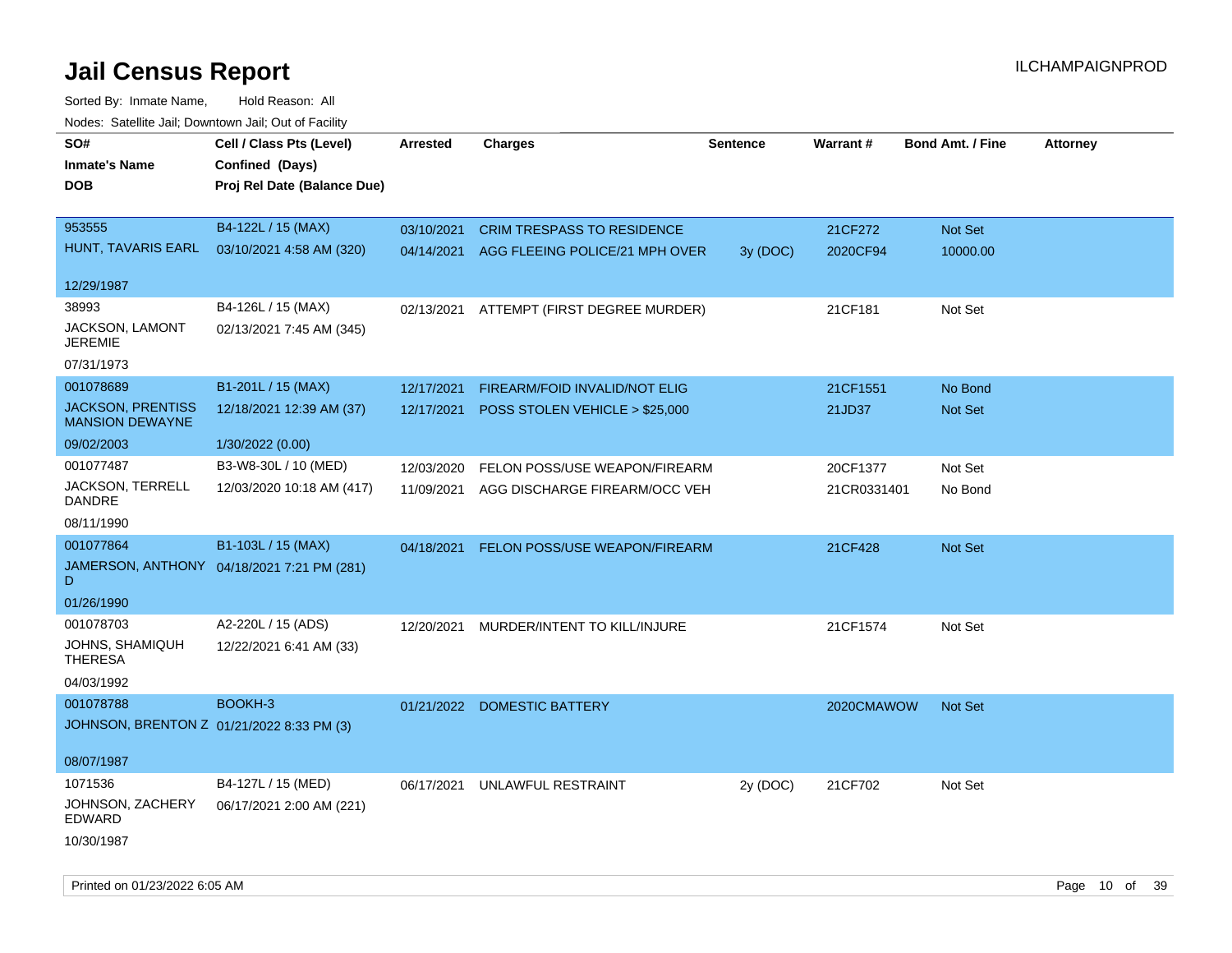| Sorted By: Inmate Name,                               | Hold Reason: All                           |            |                                   |                 |                 |                         |                 |
|-------------------------------------------------------|--------------------------------------------|------------|-----------------------------------|-----------------|-----------------|-------------------------|-----------------|
| Nodes: Satellite Jail; Downtown Jail; Out of Facility |                                            |            |                                   |                 |                 |                         |                 |
| SO#                                                   | Cell / Class Pts (Level)                   | Arrested   | Charges                           | <b>Sentence</b> | <b>Warrant#</b> | <b>Bond Amt. / Fine</b> | <b>Attorney</b> |
| <b>Inmate's Name</b>                                  | Confined (Days)                            |            |                                   |                 |                 |                         |                 |
| DOB                                                   | Proj Rel Date (Balance Due)                |            |                                   |                 |                 |                         |                 |
|                                                       |                                            |            |                                   |                 |                 |                         |                 |
| 1017120                                               | B3-W4-16L / 5 (MIN)                        | 10/29/2021 | AGG ASLT/USE DDLY WEAPON          |                 |                 | No Bond                 |                 |
|                                                       | JONES, JOSHUA LYNN 10/29/2021 3:15 AM (87) |            |                                   |                 |                 |                         |                 |
|                                                       |                                            |            |                                   |                 |                 |                         |                 |
| 05/16/1993                                            | 1/25/2022 (0.00)                           |            |                                   |                 |                 |                         |                 |
| 001078645                                             | B4-222U / 10 (MED)                         | 12/02/2021 | <b>ILLEG POSS AMMUNITION/FOID</b> |                 | 21CM472         | 1000.00                 |                 |
| JONES, KELVIN<br>KHYRIC                               | 12/02/2021 6:56 PM (53)                    | 12/02/2021 | AGG DISCHARGE FIREARM             |                 | 21CF1478        | No Bond                 |                 |
| 02/27/2001                                            |                                            |            |                                   |                 |                 |                         |                 |
| 956822                                                | B1-205U / 15 (MAX)                         | 11/25/2021 | AGGRAVATED DOMESTIC BATTERY       |                 | 21CF1442        | <b>Not Set</b>          |                 |
| JONES, MARIO                                          | 11/25/2021 10:37 AM (60)                   | 11/25/2021 | <b>PAROLE REVOCATION</b>          |                 | CH2106361       | No Bond                 |                 |
| NATHANIEL                                             |                                            | 11/25/2021 | UNLAWFUL RESTRAINT                |                 | 21CF1443        | <b>Not Set</b>          |                 |
| 10/27/1987                                            |                                            |            |                                   |                 |                 |                         |                 |
| 1008468                                               | B4-226U / 10 (MED)                         | 12/01/2021 | FELON POSS/USE WEAPON/FIREARM     |                 | 21CF1472        | Not Set                 |                 |
| JONES, MARTEZ                                         | 12/01/2021 1:28 PM (54)                    | 12/01/2021 | VIO BAIL BOND/FAMILY MEMBER       |                 | 22CM9           | Not Set                 |                 |
| LAMONTE                                               |                                            | 12/02/2021 | PROBATION VIOLATION               |                 | 20CF1151        | Not Set                 |                 |
| 06/22/1993                                            |                                            |            |                                   |                 |                 |                         |                 |
| 506244                                                | B1-204L / 15 (MAX)                         | 07/15/2021 | ARMED ROBBERY/ARMED W/FIREARM     |                 | 2021CF791       | 250000.00               |                 |
| JOSLIN, JASON LEE                                     | 07/15/2021 4:38 AM (193)                   |            |                                   |                 |                 |                         |                 |
| 12/22/1985                                            |                                            |            |                                   |                 |                 |                         |                 |
|                                                       |                                            |            |                                   |                 |                 |                         |                 |
| 66662                                                 | B3-W5-20L / 10 (MED)                       | 12/05/2021 | POSS AMT CON SUB EXCEPT(A)/(D)    | 2y (DOC)        | 18CF597         | 200000.00               |                 |
| KINTNER, WESLEY J                                     | 12/05/2021 1:57 PM (50)                    |            |                                   |                 |                 |                         |                 |
| 04/15/1986                                            |                                            |            |                                   |                 |                 |                         |                 |
| 1041648                                               | A3-213L / 15 (ADS)                         | 01/11/2022 | <b>PAROLE REVOCATION</b>          |                 | CH2200221       | <b>Not Set</b>          |                 |
| <b>LANE, DEMETRIUS</b><br>LAQUAN                      | 01/11/2022 5:27 AM (13)                    | 01/11/2022 | ARMED HABITUAL CRIMINAL           |                 | 22CF41          | <b>Not Set</b>          |                 |
| 07/04/1996                                            |                                            |            |                                   |                 |                 |                         |                 |
| 1070011                                               | B4-124U / 15 (MAX)                         | 08/03/2021 | AGG DISCH FIREARM/1ST AID PERS    |                 | 21CF929         | Not Set                 |                 |
| LAWS, WILLIAM<br>ZARAK, Third                         | 08/03/2021 3:53 PM (174)                   |            |                                   |                 |                 |                         |                 |
| 07/06/1999                                            |                                            |            |                                   |                 |                 |                         |                 |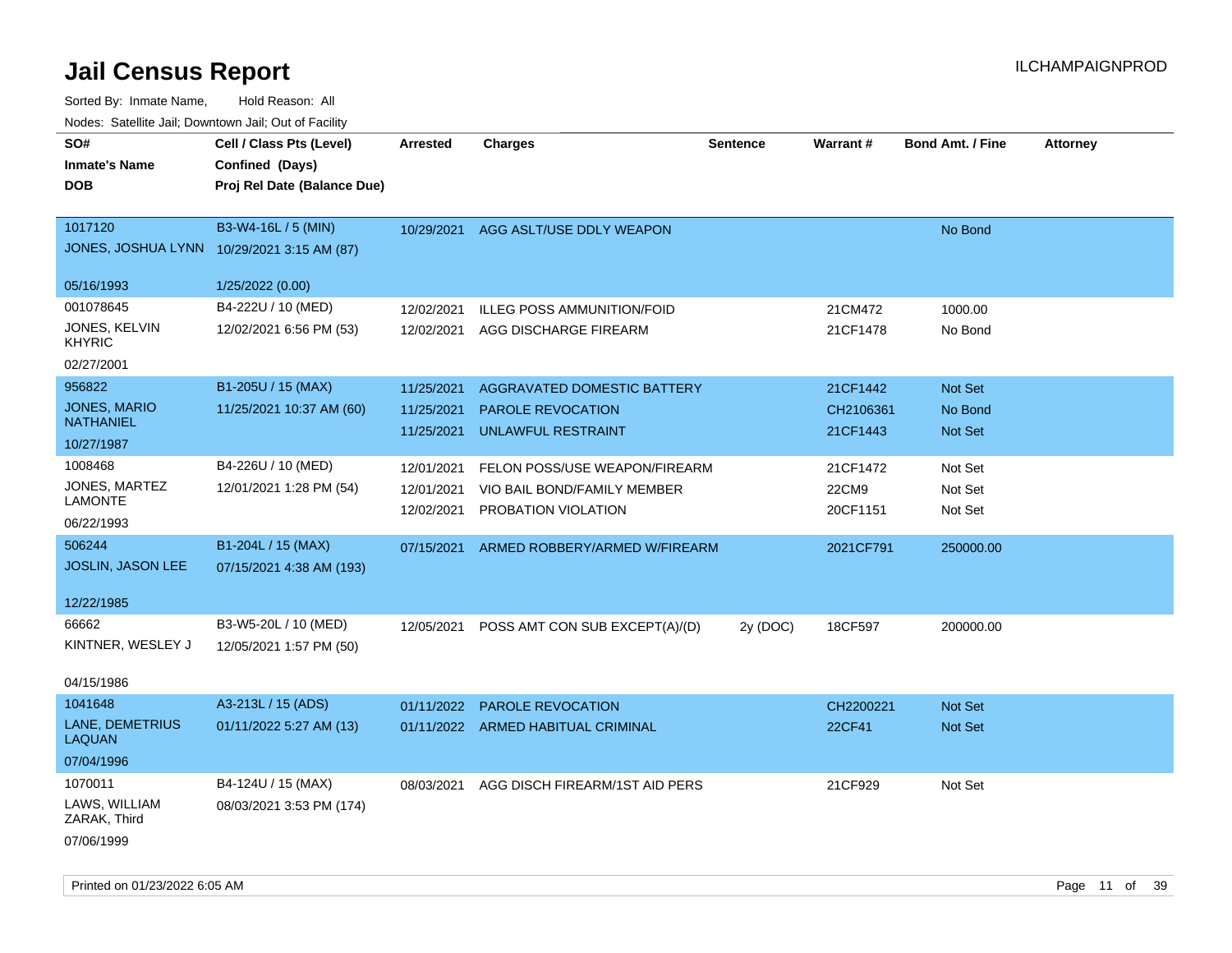| SO#<br><b>Inmate's Name</b><br><b>DOB</b>                            | Cell / Class Pts (Level)<br>Confined (Days)<br>Proj Rel Date (Balance Due) | <b>Arrested</b>                                                    | <b>Charges</b>                                                                                                                              | <b>Sentence</b> | Warrant#                                                                     | <b>Bond Amt. / Fine</b>                                   | <b>Attorney</b> |
|----------------------------------------------------------------------|----------------------------------------------------------------------------|--------------------------------------------------------------------|---------------------------------------------------------------------------------------------------------------------------------------------|-----------------|------------------------------------------------------------------------------|-----------------------------------------------------------|-----------------|
| 548089<br>LEWIS, LAWRENCE<br>PAUL, Third<br>02/08/1993               | B1-204U / 15 (MAX)<br>12/04/2020 4:42 AM (416)                             | 12/04/2020<br>12/04/2020<br>12/04/2020                             | ATTEMPT (FIRST DEGREE MURDER)<br>METH DELIVERY/100<400 GRAMS<br>AGG DOMESTIC BATTERY/STRANGLE                                               |                 | 20CF1378<br>20CF1481<br>18CF1507                                             | Not Set<br>Not Set<br>10000.00                            |                 |
| 001077524<br>LEWIS, TREVOR<br><b>DANIEL</b><br>06/03/2002<br>1065002 | B2-T4-15U / 10 (SPH)<br>12/14/2020 5:16 PM (406)<br>B3-W3-12L / 10 (MED)   | 12/14/2020<br>12/14/2020<br>12/14/2020<br>12/14/2020<br>11/16/2021 | AGG BATTERY/JUDGE/EMT<br><b>RESIDENTIAL ARSON</b><br>AGG BATTERY/PUBLIC PLACE<br>AGG BATTERY/PEACE OFFICER<br>DOMESTIC BTRY/CONTACT/VIO O/P |                 | 2020-CF-1212<br>2020-CF-1388<br>2020-CF-1231<br>2020-CF-1211<br>2019CF001781 | 10000.00<br>150000.00<br>50000.00<br>10000.00<br>25000.00 |                 |
| LOVELESS, DUSTIN<br>DEE.<br>06/17/1982                               | 11/16/2021 11:41 AM (69)                                                   |                                                                    |                                                                                                                                             |                 |                                                                              |                                                           |                 |
| 1000869<br>MARTIN, MANNIX<br><b>TILMOND</b><br>07/19/1991            | A3-114L / 15 (MAX)<br>09/12/2021 12:40 AM (134)                            | 09/11/2021                                                         | FELON POSS/USE WEAPON/FIREARM                                                                                                               |                 | 21CF1102                                                                     | Not Set                                                   |                 |
| 48792<br><b>MCCLAIN, HURCHEL</b><br><b>JOSEPH</b><br>05/01/1979      | B4-225U / 10 (MED)<br>11/20/2021 4:11 AM (65)                              | 11/19/2021                                                         | AGG BATTERY/DISCHARGE FIREARM                                                                                                               |                 | 21CF1425                                                                     | Not Set                                                   |                 |
| 001077938<br>MCGAHA,<br>CHRISTOPHER D<br>07/27/1991                  | BOOKH-2 / 15 (ADS)<br>05/10/2021 7:02 PM (259)                             | 05/10/2021<br>05/11/2021<br>05/27/2021                             | AGG KIDNAPING DISCH FIR/HARM<br><b>MURDER</b><br>ESCAPE FROM DEPT OF CORRECTION                                                             |                 | 21CF532<br>2021-CF-215<br>21CF600                                            | Not Set<br>No Bond<br>Not Set                             |                 |
| 66710<br><b>MEEKS, CASSARIOUS</b><br><b>MONTE</b><br>06/22/1984      | <b>BOOKH-4 / 15 (ADS)</b><br>01/20/2022 11:40 AM (4)                       |                                                                    | 01/19/2022 ARMED VIOLENCE/CATEGORY I                                                                                                        |                 | 22CF88                                                                       | Not Set                                                   |                 |
| 1043071<br>MERRELL-<br>SUTHERLAND, ALICIA<br>11/26/1972              | A2-120L / 10 (MED)<br>11/08/2021 2:22 AM (77)                              | 11/08/2021                                                         | CRIM DMG/GOVT PROP/<\$500                                                                                                                   |                 | 21CF1378                                                                     | Not Set                                                   |                 |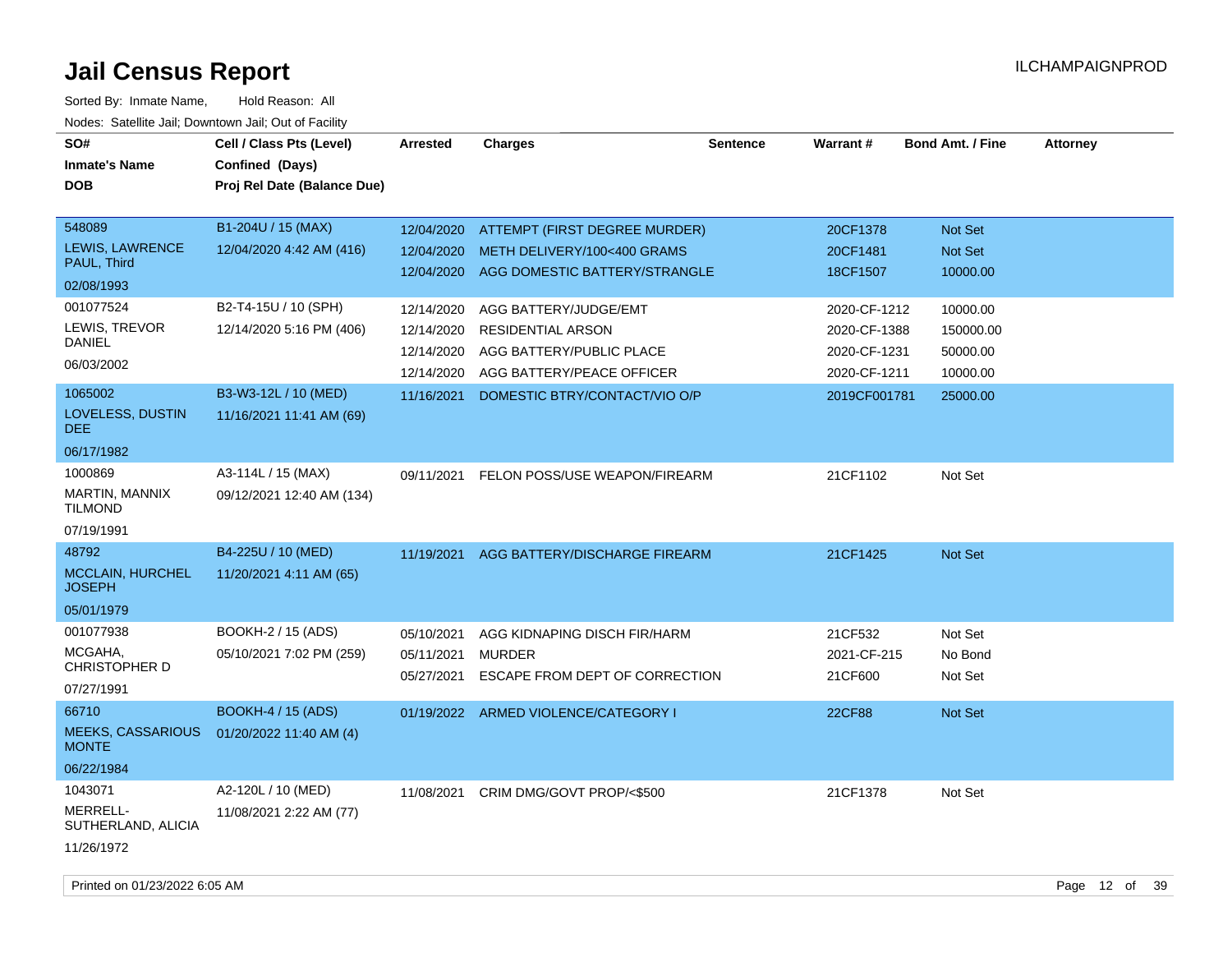Sorted By: Inmate Name, Hold Reason: All

| Nodes: Satellite Jail; Downtown Jail; Out of Facility |                                             |                 |                               |          |            |                  |                 |
|-------------------------------------------------------|---------------------------------------------|-----------------|-------------------------------|----------|------------|------------------|-----------------|
| SO#                                                   | Cell / Class Pts (Level)                    | <b>Arrested</b> | <b>Charges</b>                | Sentence | Warrant#   | Bond Amt. / Fine | <b>Attorney</b> |
| <b>Inmate's Name</b>                                  | Confined (Days)                             |                 |                               |          |            |                  |                 |
| <b>DOB</b>                                            | Proj Rel Date (Balance Due)                 |                 |                               |          |            |                  |                 |
|                                                       |                                             |                 |                               |          |            |                  |                 |
| 41584                                                 | B4-227L / 15 (MAX)                          | 12/01/2021      | ARMED HABITUAL CRIMINAL       |          | 21CF1467   | <b>Not Set</b>   |                 |
|                                                       | MILLER, JOSE LOVELL 12/02/2021 1:04 AM (53) |                 |                               |          |            |                  |                 |
| 10/07/1975                                            |                                             |                 |                               |          |            |                  |                 |
| 001078721                                             | A4-202L / 5 (ADS)                           | 12/29/2021      | VIOLATE ORDER PROTECTION      |          | 21CF1600   | Not Set          |                 |
| MIRAMONTES, RAUL                                      | 12/29/2021 4:02 AM (26)                     |                 |                               |          |            |                  |                 |
|                                                       |                                             |                 |                               |          |            |                  |                 |
| 05/11/1989                                            |                                             |                 |                               |          |            |                  |                 |
| 001077902                                             | A2-123L / 5 (ADS)                           | 11/23/2021      | BATTERY/CAUSE BODILY HARM     |          | 21CM187    | Not Set          |                 |
| MOFFETT, CAROLYN<br><b>REENE</b>                      | 11/21/2021 10:31 AM (64)                    |                 |                               |          |            |                  |                 |
| 10/23/1988                                            |                                             |                 |                               |          |            |                  |                 |
| 39106                                                 | A4-102L / 10 (MED)                          | 10/12/2021      | DOMESTIC BATTERY/OTHER PRIOR  |          | 21CF1217   | Not Set          |                 |
| Junior                                                | MOORE, ANDREW LEE, 10/12/2021 1:02 AM (104) |                 |                               |          |            |                  |                 |
| 04/12/1973                                            | 4/10/2022 (0.00)                            |                 |                               |          |            |                  |                 |
| 1007239                                               | A3-111L / 10 (ADS)                          | 12/29/2021      | <b>DOMESTIC BATTERY</b>       |          | 21CF1607   | Not Set          |                 |
| MOORE, ANDREW<br><b>VIRGIL</b>                        | 12/29/2021 8:40 PM (26)                     |                 |                               |          |            |                  |                 |
| 08/20/1972                                            |                                             |                 |                               |          |            |                  |                 |
| 1076661                                               | BOOKH-3                                     | 01/22/2022      | DUI INTOXICATING COMPOUND     |          | 2020DT191  | 5000.00          |                 |
| MOORE, COLTIN RILEY 01/22/2022 5:32 AM (2)            |                                             |                 | 01/22/2022 CRIM DAMAGE/<\$500 |          | 2021CMAWOW | 5000.00          |                 |
|                                                       |                                             |                 |                               |          |            |                  |                 |
| 10/23/1996                                            |                                             |                 |                               |          |            |                  |                 |
| 539294                                                | A4-207L / 10 (ADS)                          | 01/11/2022      | AGG DUI/NO VALID DL           |          | 22CF49     | Not Set          |                 |
| MOSLEY, JAMES<br><b>CALVIN</b>                        | 01/11/2022 9:43 PM (13)                     |                 | 01/11/2022 PAROLE REVOCATION  |          | CH2200227  | No Bond          |                 |
| 12/11/1985                                            |                                             |                 |                               |          |            |                  |                 |
| 001078517                                             | B1-102L / 15 (MAX)                          | 10/19/2021      | ATTEMPT (FIRST DEGREE MURDER) |          | 21CF1267   | Not Set          |                 |
| NELSON, RORY<br><b>DEMOND</b>                         | 10/19/2021 3:55 AM (97)                     |                 |                               |          |            |                  |                 |
| 08/14/1984                                            |                                             |                 |                               |          |            |                  |                 |

Printed on 01/23/2022 6:05 AM **Page 13** of 39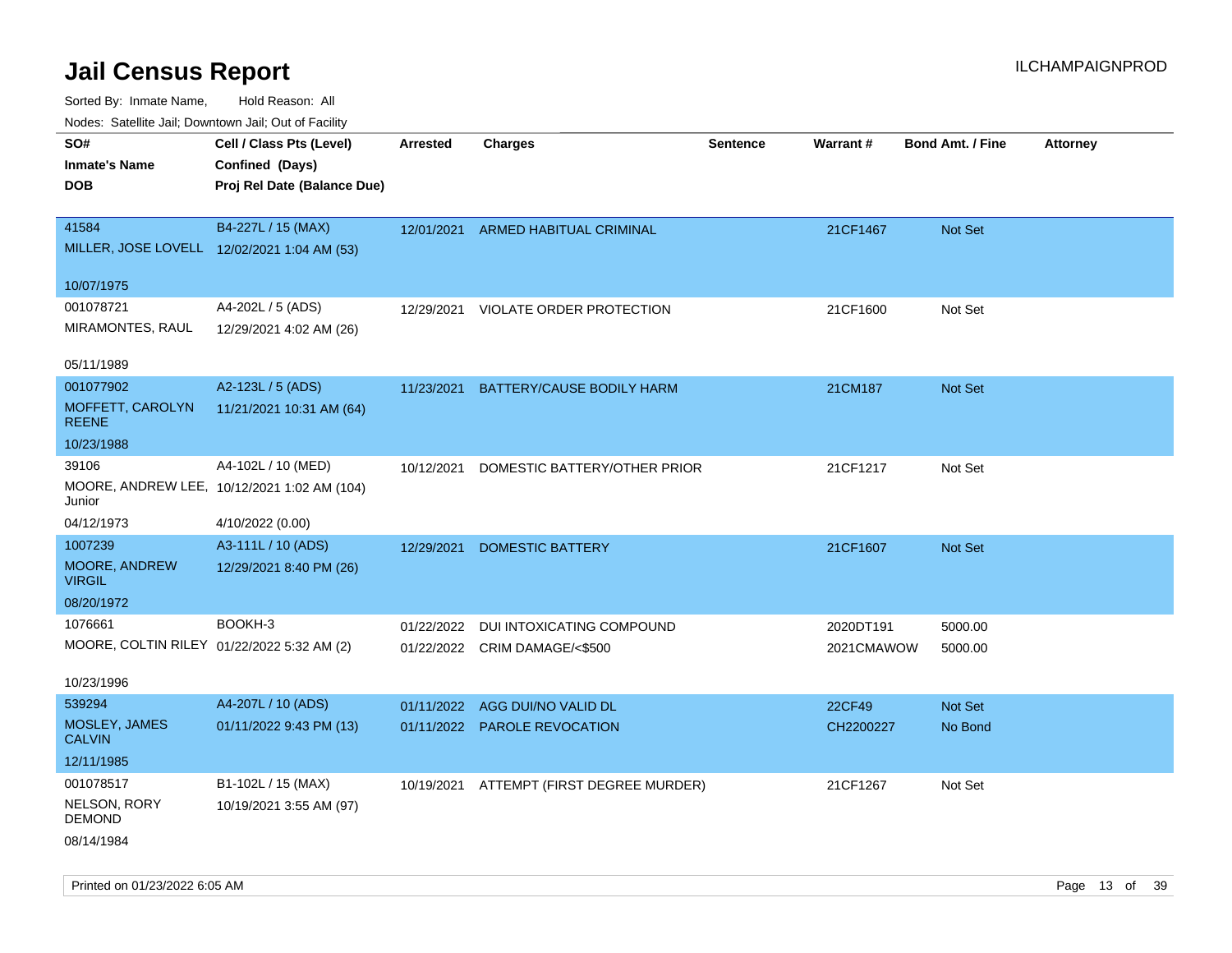| SO#                                | Cell / Class Pts (Level)    | <b>Arrested</b> | <b>Charges</b>                           | <b>Sentence</b> | Warrant#  | <b>Bond Amt. / Fine</b> | <b>Attorney</b> |
|------------------------------------|-----------------------------|-----------------|------------------------------------------|-----------------|-----------|-------------------------|-----------------|
| <b>Inmate's Name</b>               | Confined (Days)             |                 |                                          |                 |           |                         |                 |
| <b>DOB</b>                         | Proj Rel Date (Balance Due) |                 |                                          |                 |           |                         |                 |
|                                    |                             |                 |                                          |                 |           |                         |                 |
| 001078357                          | B2-T1-02L / 15 (SPH)        | 09/17/2021      | ARMED ROBBERY/ARMED W/FIREARM            |                 | 21CF1128  | <b>Not Set</b>          |                 |
| PETTIGREW, CAREY                   | 09/17/2021 9:56 AM (129)    | 09/17/2021      | ARMED ROBBERY/ARMED W/FIREARM            |                 | 21CF1129  | <b>Not Set</b>          |                 |
| <b>CORNITRIAS DEOBLO</b>           |                             | 09/17/2021      | ARMED ROBBERY/ARMED W/FIREARM            |                 | 21CF1230  | Not Set                 |                 |
| 08/31/1986                         |                             |                 |                                          |                 |           |                         |                 |
| 1030954                            | A4-101L / 15 (ADS)          | 01/14/2022      | ARMED VIOLENCE/CATEGORY I                |                 | 22CF76    | Not Set                 |                 |
| PETTIGREW,<br>MALCOME JAMIESON     | 01/15/2022 4:35 AM (9)      |                 | 01/14/2022 MFG/DEL CANNABIS/10-30 GRAMS  |                 | 2020CF9   | 15000.00                |                 |
| 02/20/1995                         |                             |                 |                                          |                 |           |                         |                 |
| 1063325                            | A3-117L / 10 (MED)          |                 | 01/13/2022 VIO BAIL BOND/CLASS A OFFENSE |                 | 22CM17    | Not Set                 |                 |
| PICKENS, JOSEPH<br><b>PARNELL</b>  | 01/14/2022 12:28 AM (10)    |                 |                                          |                 |           |                         |                 |
| 04/27/1978                         |                             |                 |                                          |                 |           |                         |                 |
| 999352                             | B4-225L / 10 (MED)          | 09/09/2021      | VIOLATE OP/OTHER PRIOR                   | 2y (DOC)        |           | Not Set                 |                 |
| PIRLOT, JUSTIN LEE                 | 09/09/2021 11:28 AM (137)   | 10/23/2021      | <b>FALSE REPORT OF OFFENSE</b>           |                 | 2019CF836 | 5000.00                 |                 |
|                                    |                             |                 |                                          |                 |           |                         |                 |
| 11/08/1982                         |                             |                 |                                          |                 |           |                         |                 |
| 001078669                          | B1-107U / 10 (MED)          | 12/10/2021      | AGG DISCHARGE FIREARM/BLDG/SCH           |                 | 21CF1507  | <b>Not Set</b>          |                 |
| RANGEL, ADRIAN                     | 12/10/2021 12:53 AM (45)    |                 |                                          |                 |           |                         |                 |
| 11/25/2000                         |                             |                 |                                          |                 |           |                         |                 |
| 1069524                            | B4-224L / 15 (MAX)          | 08/08/2021      | MFG/DEL CANNABIS/30-500 GRAMS            |                 | 21CF953   | Not Set                 |                 |
| RAY-DAVIS, KAMARI<br><b>DAYVON</b> | 08/09/2021 2:44 AM (168)    |                 |                                          |                 |           |                         |                 |
| 03/30/2000                         |                             |                 |                                          |                 |           |                         |                 |
| 45473                              | B1-202L / 15 (MAX)          | 11/23/2021      | CHIL SEX OFFEN/RESIDE DAY CARE           |                 | 21CF1275  | 10000.00                |                 |
| REXROAD, CALVIN<br><b>ALLEN</b>    | 11/23/2021 6:27 PM (62)     |                 | 11/23/2021 VIOLATE SEX OFFENDER REGIS    |                 | 21CF546   | 50000.00                |                 |
| 10/04/1970                         |                             |                 |                                          |                 |           |                         |                 |
| 001078602                          | A4-203L / 10 (MED)          | 11/21/2021      | AGGRAVATED DOMESTIC BATTERY              |                 | 21CF1428  | Not Set                 |                 |
| RICHARDSON,<br>JOHNNY LINDAL       | 11/21/2021 10:00 AM (64)    |                 |                                          |                 |           |                         |                 |
| 06/27/2000                         |                             |                 |                                          |                 |           |                         |                 |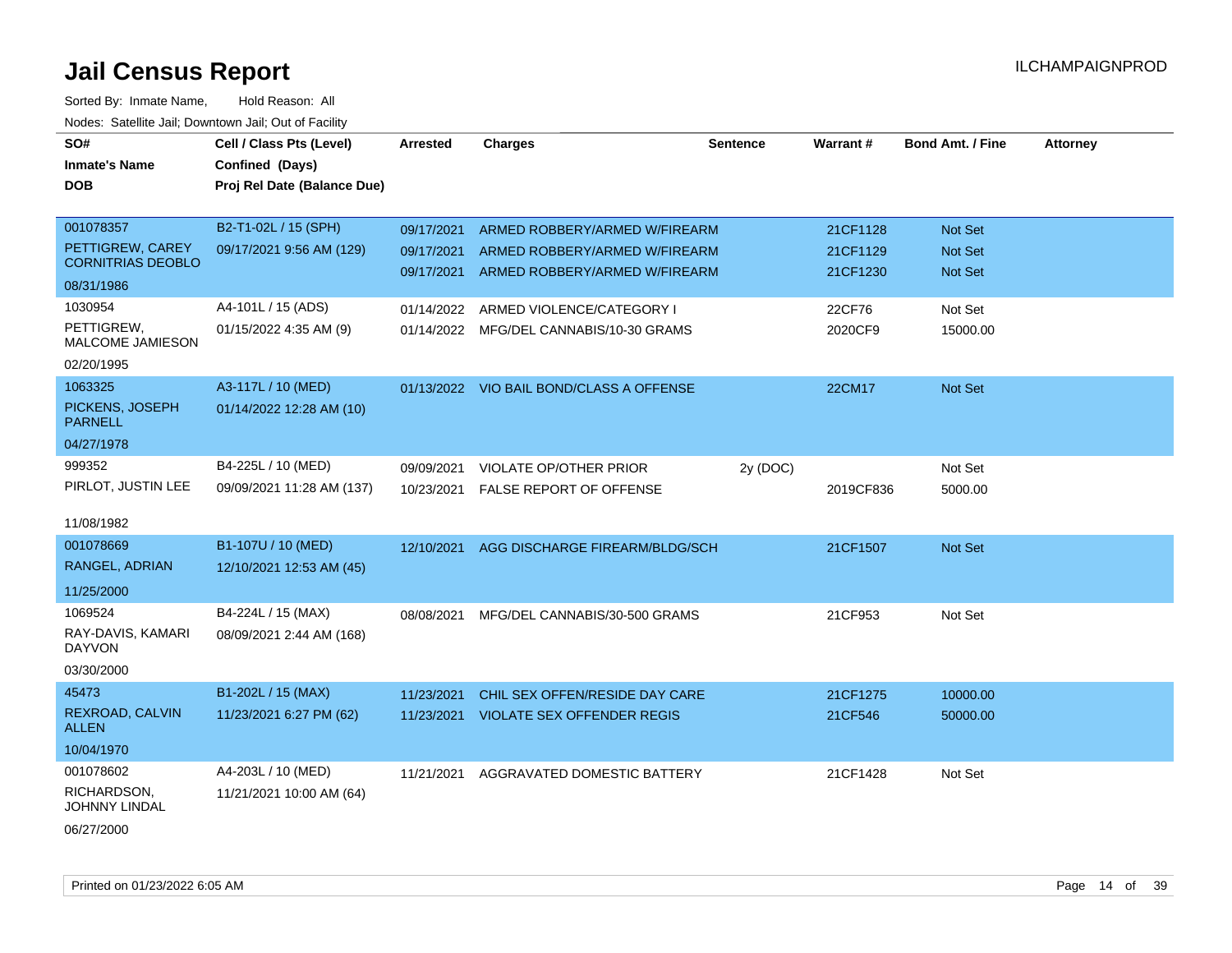| roaco. Catolino cali, Domntonn cali, Out of Facility |                                              |            |                                           |                     |            |                         |                 |
|------------------------------------------------------|----------------------------------------------|------------|-------------------------------------------|---------------------|------------|-------------------------|-----------------|
| SO#                                                  | Cell / Class Pts (Level)                     | Arrested   | <b>Charges</b>                            | <b>Sentence</b>     | Warrant#   | <b>Bond Amt. / Fine</b> | <b>Attorney</b> |
| <b>Inmate's Name</b>                                 | Confined (Days)                              |            |                                           |                     |            |                         |                 |
| <b>DOB</b>                                           | Proj Rel Date (Balance Due)                  |            |                                           |                     |            |                         |                 |
|                                                      |                                              |            |                                           |                     |            |                         |                 |
| 001077783                                            | A3-113L / 10 (ADS)                           |            | 01/05/2022 AGGRAVATED BATTERY             |                     | 21CF325    | Not Set                 |                 |
| <b>RIVERA, DARYL</b><br><b>ANTONIO</b>               | 01/05/2022 4:20 PM (19)                      |            |                                           |                     |            |                         |                 |
| 11/14/1981                                           |                                              |            |                                           |                     |            |                         |                 |
| 001078351                                            | A4-104L / 10 (ADS)                           | 01/14/2022 | AGG UNLAWFUL USE OF WEAPON/VEH            |                     | 22CF73     | Not Set                 |                 |
| ROBINSON, DONTAE<br><b>ROY</b>                       | 01/14/2022 10:57 PM (10)                     | 01/14/2022 | POSSESSION OF STOLEN FIREARM              |                     | 2021CF1609 | 150000.00               |                 |
| 06/25/2002                                           |                                              |            |                                           |                     |            |                         |                 |
| 979485                                               | B2-T3-11U / 15 (SPH)                         | 03/12/2021 | <b>PRED CRIM SEX ASLT/VICTIM &lt;13</b>   |                     | 21CF282    | <b>Not Set</b>          |                 |
| RODRIGUEZ, JOSHUA<br><b>ANTHONY</b>                  | 03/12/2021 1:57 PM (318)                     |            |                                           |                     |            |                         |                 |
| 04/06/1990                                           |                                              |            |                                           |                     |            |                         |                 |
| 61330                                                | B4-123L / 15 (MAX)                           | 12/01/2021 | ARMED HABITUAL CRIMINAL                   |                     | 21CF1473   | Not Set                 |                 |
| <b>RUFFIN, JONATHON</b><br><b>CECIL</b>              | 12/01/2021 5:34 AM (54)                      | 12/01/2021 | PAROLE REVOCATION                         |                     | CH2107545  | No Bond                 |                 |
| 05/10/1984                                           |                                              |            |                                           |                     |            |                         |                 |
| 1071161                                              | B4-124L / 15 (MAX)                           | 08/18/2021 | DELIVERY OF OR POSSESSION OF W/INT        |                     | 21CF1008   | No Bond                 |                 |
| SANDERS, MARKELL<br><b>LAMAR</b>                     | 08/18/2021 6:18 PM (159)                     |            |                                           |                     |            |                         |                 |
| 02/02/2000                                           |                                              |            |                                           |                     |            |                         |                 |
| 1047469                                              | B3-W5-18L / 10 (MED)                         | 07/03/2021 | CRIMINAL SEX ASSAULT/CONSENT              | 2y/6m (DOC) 21CF773 |            | Not Set                 |                 |
| ALLEN                                                | SCHINDLER, RICHARD 07/03/2021 10:25 PM (205) |            |                                           |                     |            |                         |                 |
| 10/16/1979                                           |                                              |            |                                           |                     |            |                         |                 |
| 001078748                                            | A4-106L / 10 (ADS)                           |            | 01/10/2022 AGGRAVATED BATTERY             |                     | 21CF151    | No Bond                 |                 |
| <b>CURTIS</b>                                        | SCHROEDER, JOSHUA 01/10/2022 9:34 AM (14)    |            |                                           |                     |            |                         |                 |
| 09/04/1980                                           | 3/8/2022 (0.00)                              |            |                                           |                     |            |                         |                 |
| 50446                                                | BOOKF-2                                      | 01/22/2022 | <b>DOMESTIC BATTERY</b>                   |                     | 2022CFAWOW | Not Set                 |                 |
| <b>SEETS, KISICA</b><br><b>MARTISHA</b>              | 01/22/2022 4:39 PM (2)                       |            | 01/22/2022 CRIM DAMAGE TO PROPERTY <\$500 |                     | 2022CFAWOW | Not Set                 |                 |
| 05/22/1978                                           |                                              |            |                                           |                     |            |                         |                 |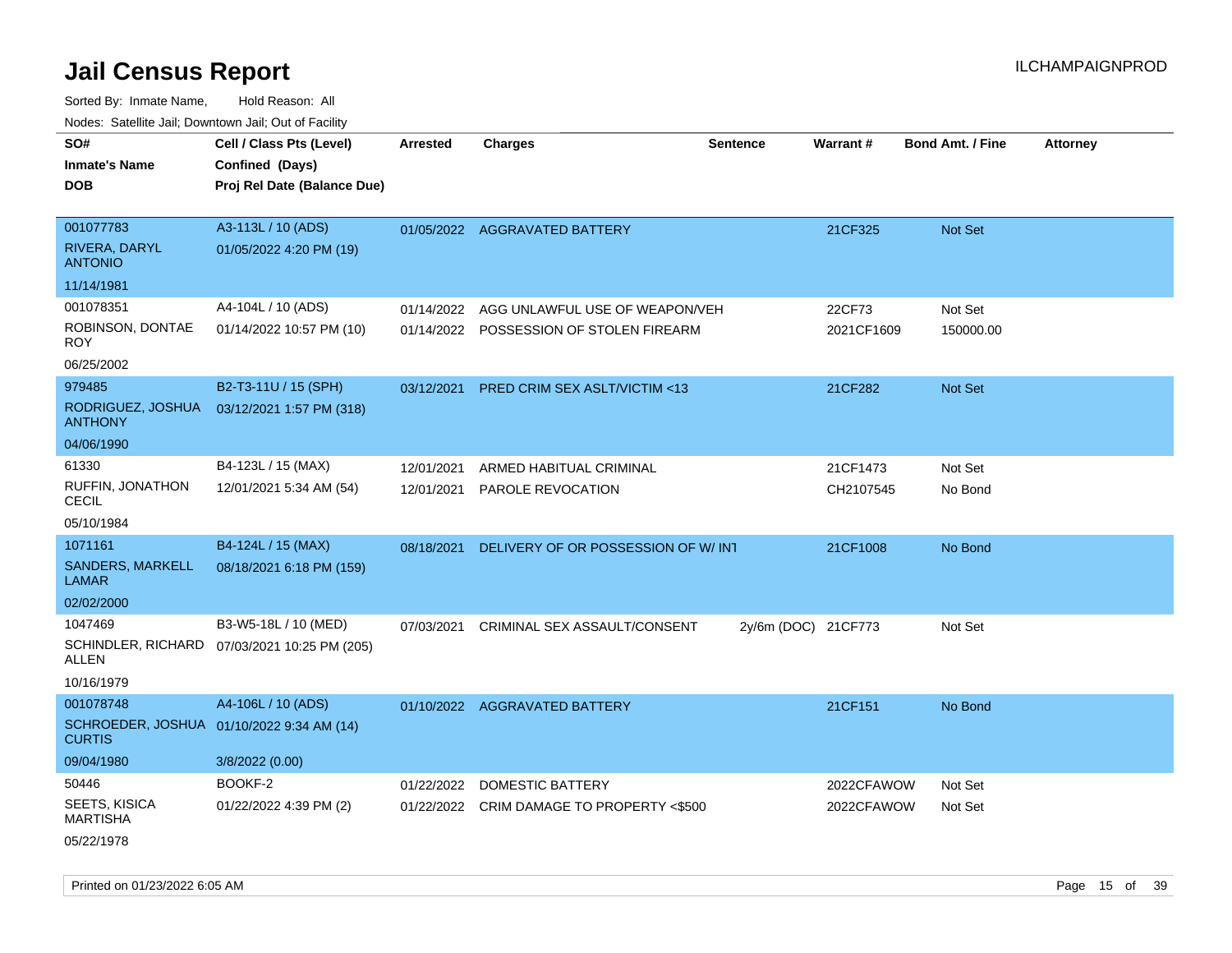| roaco. Catolino cali, Domntonn cali, Out of Facility |                                             |                   |                                          |                 |            |                         |                 |
|------------------------------------------------------|---------------------------------------------|-------------------|------------------------------------------|-----------------|------------|-------------------------|-----------------|
| SO#                                                  | Cell / Class Pts (Level)                    | Arrested          | <b>Charges</b>                           | <b>Sentence</b> | Warrant#   | <b>Bond Amt. / Fine</b> | <b>Attorney</b> |
| <b>Inmate's Name</b>                                 | Confined (Days)                             |                   |                                          |                 |            |                         |                 |
| <b>DOB</b>                                           | Proj Rel Date (Balance Due)                 |                   |                                          |                 |            |                         |                 |
|                                                      |                                             |                   |                                          |                 |            |                         |                 |
| 001078698                                            | A4-201L / 5 (ADS)                           | 12/20/2021        | DIRECT CRIMINAL CONTEMPT                 |                 | 2019F44    | No Bond                 |                 |
| SIDES, BRIAN KEITH                                   | 12/20/2021 4:23 PM (35)                     |                   |                                          |                 |            |                         |                 |
|                                                      |                                             |                   |                                          |                 |            |                         |                 |
| 12/08/1969                                           |                                             |                   |                                          |                 |            |                         |                 |
| 001078441                                            | BOOKF-1 / 15 (ADS)                          | 10/01/2021        | ARMED HABITUAL CRIMINAL                  |                 | 21CF1182   | Not Set                 |                 |
| SINGLETON, CORRIE<br><b>DERRELL</b>                  | 10/01/2021 12:36 PM (115)                   |                   | 12/20/2021 SPEEDING 26-34 MPH OVER LIMIT |                 | 2021TR2701 | 1000.00                 |                 |
| 05/07/1983                                           |                                             |                   |                                          |                 |            |                         |                 |
| 001078765                                            | A4-101U / 10 (ADS)                          | 01/13/2022        | <b>FELON POSS/USE WEAPON/FIREARM</b>     |                 | 22CF66     | Not Set                 |                 |
|                                                      | SMITH, COREY ADRIAN 01/13/2022 7:32 PM (11) | 01/13/2022        | DRVG UNDER INFLUENCE OF DRUG             |                 | 2018DT262  | 190.00                  |                 |
|                                                      |                                             | 01/13/2022        | DRIVING ON REVOKED LICENSE               |                 | 20TR3078   | 190.00                  |                 |
| 09/01/1987                                           |                                             |                   |                                          |                 |            |                         |                 |
| 951986                                               | A3-213U / 10 (ADS)                          |                   | 01/11/2022 WILFUL FAILURE TO REGISTER    |                 | 21 CF 1016 | No Bond                 |                 |
| STARKS, LAWRENCE<br><b>DAVID</b>                     | 01/11/2022 3:06 PM (13)                     |                   |                                          |                 |            |                         |                 |
| 09/28/1955                                           | 2/7/2022 (0.00)                             |                   |                                          |                 |            |                         |                 |
| 1064798                                              | A4-105L / 15 (ADS)                          | 01/17/2022 MURDER |                                          |                 | 2021CF695  | 1500000.00              |                 |
| <b>STENNIS, BRUCE</b><br><b>DEONTAY</b>              | 01/17/2022 1:29 PM (7)                      |                   | 01/17/2022 MFG/DEL 1<15 GR COCAINE/ANLG  |                 | 21CF520    | 50000.00                |                 |
| 08/12/1998                                           |                                             |                   |                                          |                 |            |                         |                 |
| 001077770                                            | A2-221U / 5 (ADS)                           |                   | 01/06/2022 RESIDENTIAL BURGLARY          |                 | 21CF319    | Not Set                 |                 |
|                                                      | STOFFLE, KELLY ANNE 01/06/2022 3:14 PM (18) |                   |                                          |                 |            |                         |                 |
|                                                      |                                             |                   |                                          |                 |            |                         |                 |
| 04/12/1989                                           |                                             |                   |                                          |                 |            |                         |                 |
| 38305                                                | B2-T2-06L / 10 (SPH)                        | 03/18/2020        | <b>CRIMINAL SEXUAL ABUSE</b>             |                 | 20CF-343   | 500000.00               |                 |
| STOVER, JOSH<br><b>ANDREW</b>                        | 03/18/2020 10:24 AM (677)                   |                   |                                          |                 |            |                         |                 |
| 08/18/1973                                           |                                             |                   |                                          |                 |            |                         |                 |
| 1062701                                              | BOOKH-4 / 15 (ADS)                          |                   | 01/20/2022 UNLAWFUL USE OF A WEAPON      | 10y (DOC)       | 2021CF114  | No Bond                 |                 |
| TAYLOR, CODY EARL                                    | 01/20/2022 11:31 AM (4)                     |                   |                                          |                 |            |                         |                 |
|                                                      |                                             |                   |                                          |                 |            |                         |                 |
| 10/22/1997                                           |                                             |                   |                                          |                 |            |                         |                 |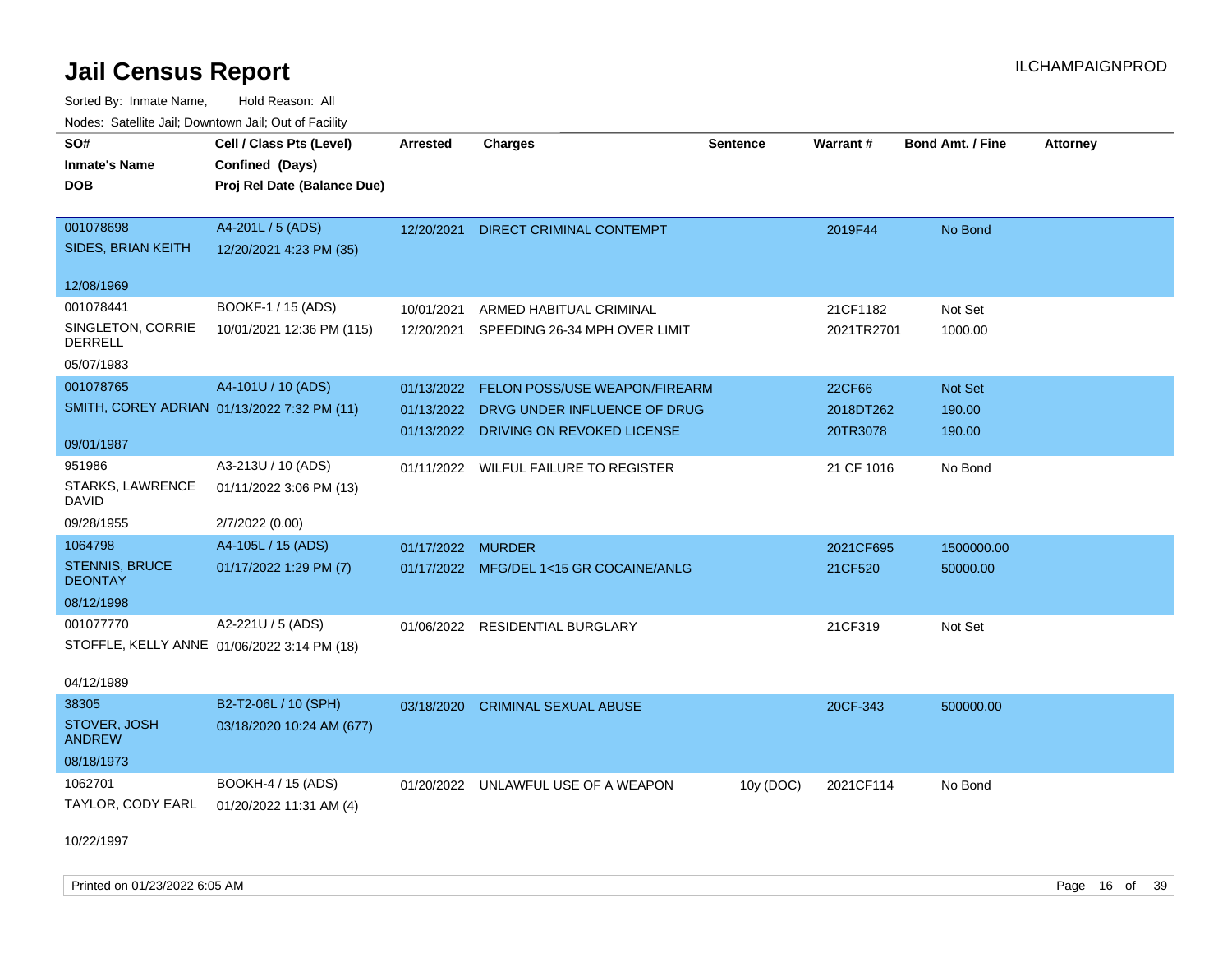| Nodes: Satellite Jail; Downtown Jail; Out of Facility |                             |                 |                               |                 |            |                         |                 |
|-------------------------------------------------------|-----------------------------|-----------------|-------------------------------|-----------------|------------|-------------------------|-----------------|
| SO#                                                   | Cell / Class Pts (Level)    | <b>Arrested</b> | <b>Charges</b>                | <b>Sentence</b> | Warrant#   | <b>Bond Amt. / Fine</b> | <b>Attorney</b> |
| <b>Inmate's Name</b>                                  | Confined (Days)             |                 |                               |                 |            |                         |                 |
| <b>DOB</b>                                            | Proj Rel Date (Balance Due) |                 |                               |                 |            |                         |                 |
|                                                       |                             |                 |                               |                 |            |                         |                 |
| 1000614                                               | A3-112U / 15 (ADS)          |                 | 01/12/2022 AGGRAVATED BATTERY | 3y (DOC)        | 2018CF376  | No Bond                 |                 |
| <b>TESTER, TIMOTHY</b><br><b>RAY</b>                  | 01/12/2022 3:38 PM (12)     |                 |                               |                 |            |                         |                 |
| 06/08/1992                                            |                             |                 |                               |                 |            |                         |                 |
| 001078471                                             | B4-221U / 10 (MED)          | 10/11/2021      | AGG UUW/VEHICLE/<21           |                 | 21CF1210   | 100.00                  |                 |
| THATCH, OMARION<br><b>DIAMONTE</b>                    | 10/11/2021 1:26 AM (105)    |                 |                               |                 |            |                         |                 |
| 09/05/2003                                            |                             |                 |                               |                 |            |                         |                 |
| 32058                                                 | B4-123U / 15 (MAX)          | 06/14/2021      | <b>AGG DISCH FIREARM</b>      |                 | 21CF690    | Not Set                 |                 |
| THOMPSON, STEVEN<br><b>ONEAL</b>                      | 06/14/2021 6:44 AM (224)    |                 |                               |                 |            |                         |                 |
| 03/14/1969                                            |                             |                 |                               |                 |            |                         |                 |
| 32910                                                 | B3-W1-01U / 10 (MED)        | 10/04/2021      | DOM BTRY/HARM/1-2 PRECONV     |                 | 21CF1189   | Not Set                 |                 |
| TULL, CHRISTOPHER<br><b>MICHAEL</b>                   | 10/04/2021 10:53 PM (112)   |                 |                               |                 |            |                         |                 |
| 04/02/1971                                            |                             |                 |                               |                 |            |                         |                 |
| 1073328                                               | BOOKH-6 / 5 (ADS)           |                 | 01/18/2022 AGG DUI/2/PASS<16  |                 | 20-CF-674  | No Bond                 |                 |
| VASQUEZ, ANTHONY<br><b>TOMAS</b>                      | 01/18/2022 9:40 AM (6)      |                 |                               |                 |            |                         |                 |
| 02/05/1996                                            | 1/25/2022 (0.00)            |                 |                               |                 |            |                         |                 |
| 1070737                                               | A1-126L / 15 (MAX)          | 10/14/2021      | AGG KIDNAPG/<13/INTEL DISABL  |                 | 2020CF418  | 250000.00               |                 |
| WASHINGTON,<br><b>JASTINA VIRGINIA</b>                | 10/14/2021 12:02 PM (102)   |                 |                               |                 |            |                         |                 |
| 04/11/2000                                            |                             |                 |                               |                 |            |                         |                 |
| 977140                                                | B1-203L / 10 (MED)          | 10/24/2021      | ARMED HABITUAL CRIMINAL       |                 | 21CF1289   | <b>Not Set</b>          |                 |
| <b>WEBSTER, DERRIAL</b><br><b>DEVON</b>               | 10/24/2021 2:46 AM (92)     |                 |                               |                 |            |                         |                 |
| 01/14/1990                                            |                             |                 |                               |                 |            |                         |                 |
| 44836                                                 | BOOKH-1                     | 01/22/2022      | <b>GIVE FALSE FIRE ALARM</b>  |                 | 2021CF1334 | 5000.00                 |                 |
| WESLEY, FRANK<br>LADELL                               | 01/22/2022 8:36 AM (2)      |                 |                               |                 |            |                         |                 |
| 09/17/1977                                            |                             |                 |                               |                 |            |                         |                 |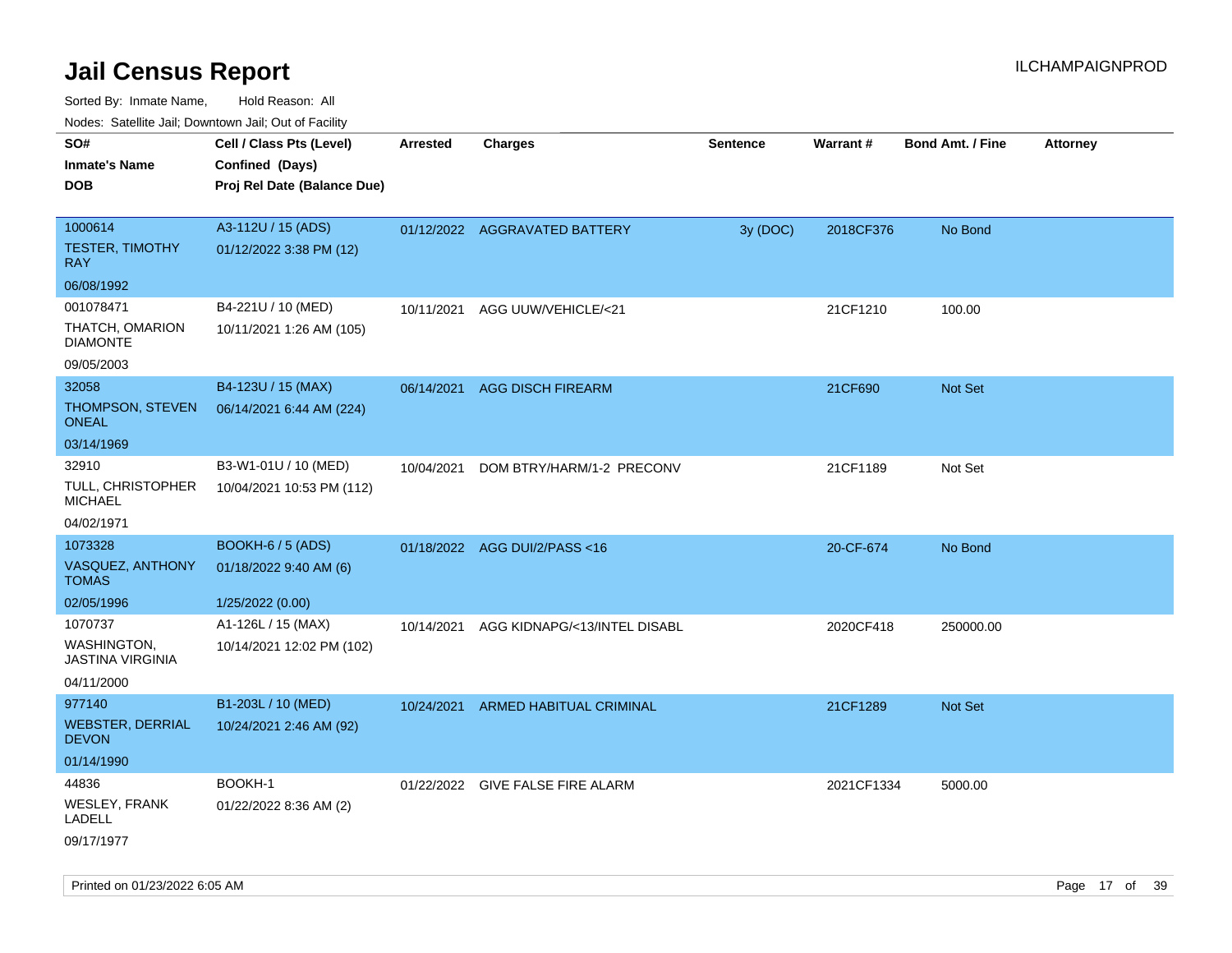|                                             | routes. Saleline Jali, Downlown Jali, Out of Facility |                   |                                          |          |             |                         |                 |  |  |
|---------------------------------------------|-------------------------------------------------------|-------------------|------------------------------------------|----------|-------------|-------------------------|-----------------|--|--|
| SO#                                         | Cell / Class Pts (Level)                              | Arrested          | <b>Charges</b>                           | Sentence | Warrant#    | <b>Bond Amt. / Fine</b> | <b>Attorney</b> |  |  |
| <b>Inmate's Name</b>                        | Confined (Days)                                       |                   |                                          |          |             |                         |                 |  |  |
| <b>DOB</b>                                  | Proj Rel Date (Balance Due)                           |                   |                                          |          |             |                         |                 |  |  |
|                                             |                                                       |                   |                                          |          |             |                         |                 |  |  |
| 001078328                                   | B1-207U / 15 (MAX)                                    |                   | 08/30/2021 FELON POSS/USE WEAPON/FIREARM |          | 21CF1045    | <b>Not Set</b>          |                 |  |  |
| <b>WHITE, JUSTIN</b><br><b>STEVEN</b>       | 08/30/2021 10:48 AM (147)                             |                   |                                          |          |             |                         |                 |  |  |
| 10/25/1995                                  |                                                       |                   |                                          |          |             |                         |                 |  |  |
| 1049234                                     | BOOKH-3                                               | 01/22/2022        | AGGRAVATED DOMESTIC BATTERY              |          | 2022CFAWOW  | Not Set                 |                 |  |  |
| WILLIAMS, KHAMRON<br><b>MARCELL</b>         | 01/22/2022 9:30 AM (2)                                |                   |                                          |          |             |                         |                 |  |  |
| 08/15/1995                                  |                                                       |                   |                                          |          |             |                         |                 |  |  |
| 1019420                                     | B1-105L / 10 (MED)                                    | 12/14/2021        | METH MANUFACTURING/15<100 GR             | 8y (DOC) | 21CF205     | No Bond                 |                 |  |  |
| <b>WILLIAMS,</b><br><b>MARSHAWN ANTONIO</b> | 12/14/2021 1:56 PM (41)                               |                   |                                          |          |             |                         |                 |  |  |
| 06/02/1994                                  |                                                       |                   |                                          |          |             |                         |                 |  |  |
| 638552                                      | B2-T2-08L / 5 (SPH)                                   | 10/07/2021        | CHILD PORNOGRAPHY/PHOTOGRAPH             |          | 2021CF1207  | No Bond                 |                 |  |  |
| WILLIAMS, MICHAEL<br><b>JAMES</b>           | 10/07/2021 12:20 PM (109)                             |                   |                                          |          |             |                         |                 |  |  |
| 03/29/1964                                  |                                                       |                   |                                          |          |             |                         |                 |  |  |
| 1066370                                     | B1-101L / 15 (MAX)                                    | 07/28/2021        | ARMED VIOLENCE/CATEGORY III              |          | 2021 CF 882 | <b>Not Set</b>          |                 |  |  |
| <b>WILLIAMS, REONTE</b><br><b>REMIR</b>     | 07/28/2021 5:40 AM (180)                              |                   |                                          |          |             |                         |                 |  |  |
| 05/14/1999                                  |                                                       |                   |                                          |          |             |                         |                 |  |  |
| 996311                                      | A3-211L / 10 (MED)                                    |                   | 01/12/2022 RECEIVE/POSS/SELL STOLEN VEH  | 3y (DOC) | 2021CF524   | No Bond                 |                 |  |  |
| WILLIAMS,<br>TRAYSHAUN DEVONTA              | 01/12/2022 5:31 PM (12)                               |                   |                                          |          |             |                         |                 |  |  |
| 02/18/1992                                  |                                                       |                   |                                          |          |             |                         |                 |  |  |
| 972160                                      | A4-206U / 10 (ADS)                                    |                   | 01/11/2022 AGG DOMESTIC BATTERY/STRANGLE | 3y(DOC)  | 21-CF-917   | <b>Not Set</b>          |                 |  |  |
| <b>WOOD, ANTONIO</b>                        | 01/11/2022 5:14 PM (13)                               |                   |                                          |          |             |                         |                 |  |  |
| 10/16/1981                                  |                                                       |                   |                                          |          |             |                         |                 |  |  |
| <b>Total Satellite Jail: 136</b>            |                                                       | <b>Males: 119</b> | Females: 17<br>Unknown: 0                |          |             |                         |                 |  |  |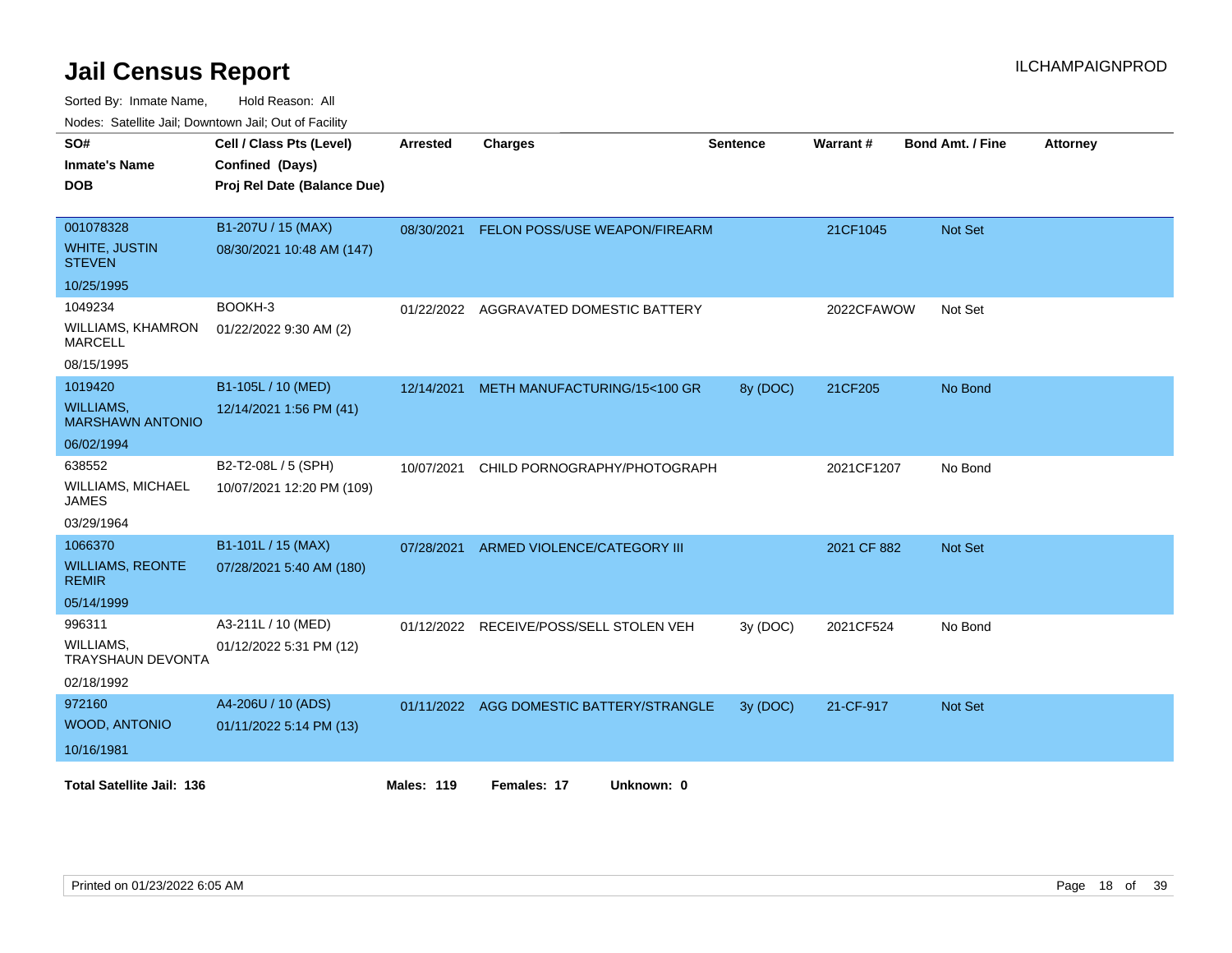| <b>Downtown Jail</b> |  |
|----------------------|--|
|                      |  |
|                      |  |

| SO#<br><b>Inmate's Name</b><br><b>DOB</b> | Cell / Class Pts (Level)<br>Confined (Days)<br>Proj Rel Date (Balance Due) | <b>Arrested</b>          | <b>Charges</b>                                    | <b>Sentence</b> | Warrant#             | <b>Bond Amt. / Fine</b>           | <b>Attorney</b> |
|-------------------------------------------|----------------------------------------------------------------------------|--------------------------|---------------------------------------------------|-----------------|----------------------|-----------------------------------|-----------------|
| 1073165                                   | G4L / 5 (MIN)                                                              | 04/30/2021               | FORGERY/ISSUE/DELIVER DOCUMENT                    |                 | 19CF143              | 75000.00                          |                 |
| <b>ACKERMAN, CODY</b><br><b>JAMES</b>     | 04/30/2021 4:48 PM (269)                                                   | 04/30/2021<br>05/03/2021 | <b>BURGLARY</b><br>FORGERY/ISSUE/DELIVER DOCUMENT |                 | 21CF516<br>2018CF689 | <b>Not Set</b><br>2500.00 / 75.00 |                 |
| 02/01/1989                                |                                                                            |                          |                                                   |                 |                      |                                   |                 |
| 001078621                                 | F5U / 10 (MED)                                                             | 12/23/2021               | <b>RESIDENTIAL BURGLARY</b>                       |                 | 21CF1582             | Not Set                           |                 |
|                                           | BAILEY, DANIEL SCOTT 12/23/2021 9:44 AM (32)                               | 01/14/2022               | PROBATION VIOLATION                               |                 | 21CF1445             | Not Set                           |                 |
| 05/09/1999                                |                                                                            |                          |                                                   |                 |                      |                                   |                 |
| 969121                                    | B1 / 15 (SPH)                                                              | 11/25/2021               | <b>CRIM TRESPASS TO RESIDENCE</b>                 |                 | 21CF1444             | <b>Not Set</b>                    |                 |
| <b>BECKLEY, ANTHONY</b><br><b>PATRICK</b> | 11/25/2021 7:16 PM (60)                                                    |                          |                                                   |                 |                      |                                   |                 |
| 06/30/1989                                |                                                                            |                          |                                                   |                 |                      |                                   |                 |
| 517915                                    | G5U / 5 (MIN)                                                              | 08/03/2021               | FORGERY/ISSUE/DELIVER DOCUMENT                    |                 |                      | No Bond                           |                 |
| <b>BOXLEY, CHARLES</b><br><b>OMAR</b>     | 08/03/2021 2:18 PM (174)                                                   | 08/03/2021               | <b>BURGLARY</b>                                   |                 | 21CF289              | 20000.00                          |                 |
| 01/10/1985                                |                                                                            | 08/03/2021               | <b>BURGLARY</b>                                   |                 | 21CF679              | 20000.00                          |                 |
| 1027929                                   | F6L / 15 (MAX)                                                             | 12/18/2021               | <b>HOME INVASION/CAUSE INJURY</b>                 |                 | 21CF1560             | No Bond                           |                 |
| <b>BROUGHTON, MARK</b><br>ANTHONY, Junior | 12/18/2021 2:55 AM (37)                                                    |                          |                                                   |                 |                      |                                   |                 |
| 02/15/1990                                |                                                                            |                          |                                                   |                 |                      |                                   |                 |
| 1067476                                   | F5L / 10 (MED)                                                             | 11/13/2021               | AGG DOMESTIC BATTERY/STRANGLE                     |                 | 20CF575              | 5000.00                           |                 |
| BROWN, JAMES<br><b>BRONELL</b>            | 11/13/2021 2:35 AM (72)                                                    | 11/13/2021               | <b>RESIDENTIAL BURGLARY</b>                       |                 | 21CF385              | 25000.00                          |                 |
| 01/08/1996                                |                                                                            |                          |                                                   |                 |                      |                                   |                 |
| 995432                                    | <b>H5L / 10 (ADS)</b>                                                      | 12/20/2021               | FAIL TO RPT WKLY/NO FIXED ADDR                    |                 | 21CF1559             | <b>Not Set</b>                    |                 |
| BROWN, JAVON<br><b>SHANTEZ</b>            | 12/20/2021 2:06 AM (35)                                                    |                          |                                                   |                 |                      |                                   |                 |
| 10/14/1991                                |                                                                            |                          |                                                   |                 |                      |                                   |                 |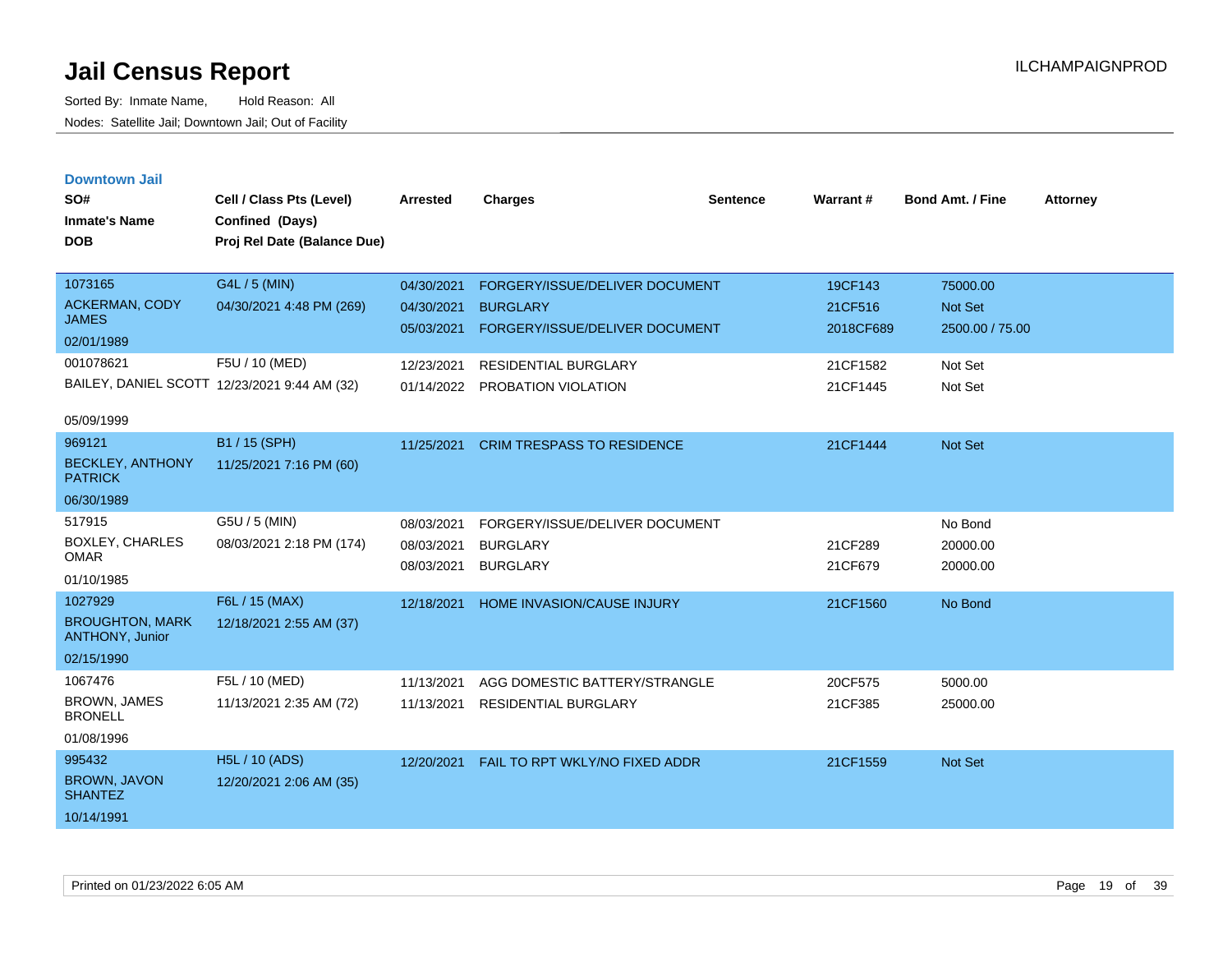Sorted By: Inmate Name, Hold Reason: All Nodes: Satellite Jail; Downtown Jail; Out of Facility

| roaco. Catolino cali, Domntonn cali, Out of Facility |                                                                            |                 |                                      |                 |            |                         |                 |
|------------------------------------------------------|----------------------------------------------------------------------------|-----------------|--------------------------------------|-----------------|------------|-------------------------|-----------------|
| SO#<br><b>Inmate's Name</b><br><b>DOB</b>            | Cell / Class Pts (Level)<br>Confined (Days)<br>Proj Rel Date (Balance Due) | <b>Arrested</b> | <b>Charges</b>                       | <b>Sentence</b> | Warrant#   | <b>Bond Amt. / Fine</b> | <b>Attorney</b> |
| 1075941                                              | G2L / 5 (MIN)                                                              | 10/08/2021      | <b>HARASS WITNESS/FAMILY MBR/REP</b> |                 | 2021CF1188 | 500000.00               |                 |
| <b>BROWN, LIONEL</b><br><b>TERRELL</b>               | 10/08/2021 5:16 PM (108)                                                   |                 |                                      |                 |            |                         |                 |
| 10/19/1981                                           |                                                                            |                 |                                      |                 |            |                         |                 |
| 1068812                                              | F1L / 15 (MAX)                                                             | 12/21/2021      | FELON POSS/USE FIREARM PRIOR         |                 | 21CF1568   | Not Set                 |                 |
| BRYANT, DANNY<br><b>EUGENE</b>                       | 12/21/2021 1:50 PM (34)                                                    | 12/21/2021      | AGG DISCHARGE FIREARM/OCC VEH        |                 | 21CF741    | Not Set                 |                 |
| 11/22/1989                                           |                                                                            |                 |                                      |                 |            |                         |                 |
| 61904                                                | D4 / 15 (ADS)                                                              | 10/23/2021      | <b>ROBBERY</b>                       |                 | 21CF1287   | <b>Not Set</b>          |                 |
| <b>BURNETT, TIMOTHY</b><br><b>LYNN</b>               | 10/23/2021 5:43 PM (93)                                                    |                 |                                      |                 |            |                         |                 |
| 09/09/1983                                           |                                                                            |                 |                                      |                 |            |                         |                 |
| 001078092                                            | H2U / 10 (ADS)                                                             | 12/27/2021      | AGG BATTERY/PUBLIC PLACE             |                 | 2021CF1042 | 5000.00                 |                 |
| WILLIAM                                              | CHOUNARD, STANLEY 12/27/2021 10:47 PM (28)                                 |                 |                                      |                 |            |                         |                 |
| 06/25/1986                                           |                                                                            |                 |                                      |                 |            |                         |                 |
| 1075361                                              | <b>J6L / 5 (ADS)</b>                                                       | 04/16/2021      | <b>BURGLARY</b>                      |                 | 21CF414    | <b>Not Set</b>          |                 |
| <b>COWART, TORREY</b><br><b>BENJAMEN, Junior</b>     | 04/16/2021 9:17 PM (283)                                                   |                 |                                      |                 |            |                         |                 |
| 11/22/1987                                           |                                                                            |                 |                                      |                 |            |                         |                 |
| 1076276                                              | G1L / 5 (MIN)                                                              | 12/20/2021      | THEFT/CONTROL <\$500/PRIOR           | $2y/6m$ (DOC)   |            | Not Set                 |                 |
| COX, SEAN MICHAEL                                    | 12/20/2021 12:45 PM (35)                                                   | 12/20/2021      | WARRANT OUT OF COUNTY                |                 | 21CM99     | 3000.00                 |                 |
| 02/06/1985                                           |                                                                            |                 |                                      |                 |            |                         |                 |
| 1067370                                              | E6L / 15 (MAX)                                                             | 11/05/2021      | FIREARM/FOID INVALID/NOT ELIG        |                 | 21CF1370   | Not Set                 |                 |
| <b>DAVIS, AUSTIN</b><br><b>CHRISTOPHER</b>           | 11/06/2021 12:23 AM (79)                                                   |                 |                                      |                 |            |                         |                 |
| 08/11/1997                                           |                                                                            |                 |                                      |                 |            |                         |                 |
| 001077214                                            | F9U / 15 (MAX)                                                             | 12/20/2021      | <b>MURDER</b>                        |                 | 21CF1572   | Not Set                 |                 |
| DAVIS-MURDOCK,<br><b>ERION VASSHAD</b>               | 12/21/2021 10:13 AM (34)                                                   | 12/22/2021      | PAROLE REVOCATION                    |                 | CH2107977  | Not Set                 |                 |

06/22/1998

Printed on 01/23/2022 6:05 AM Page 20 of 39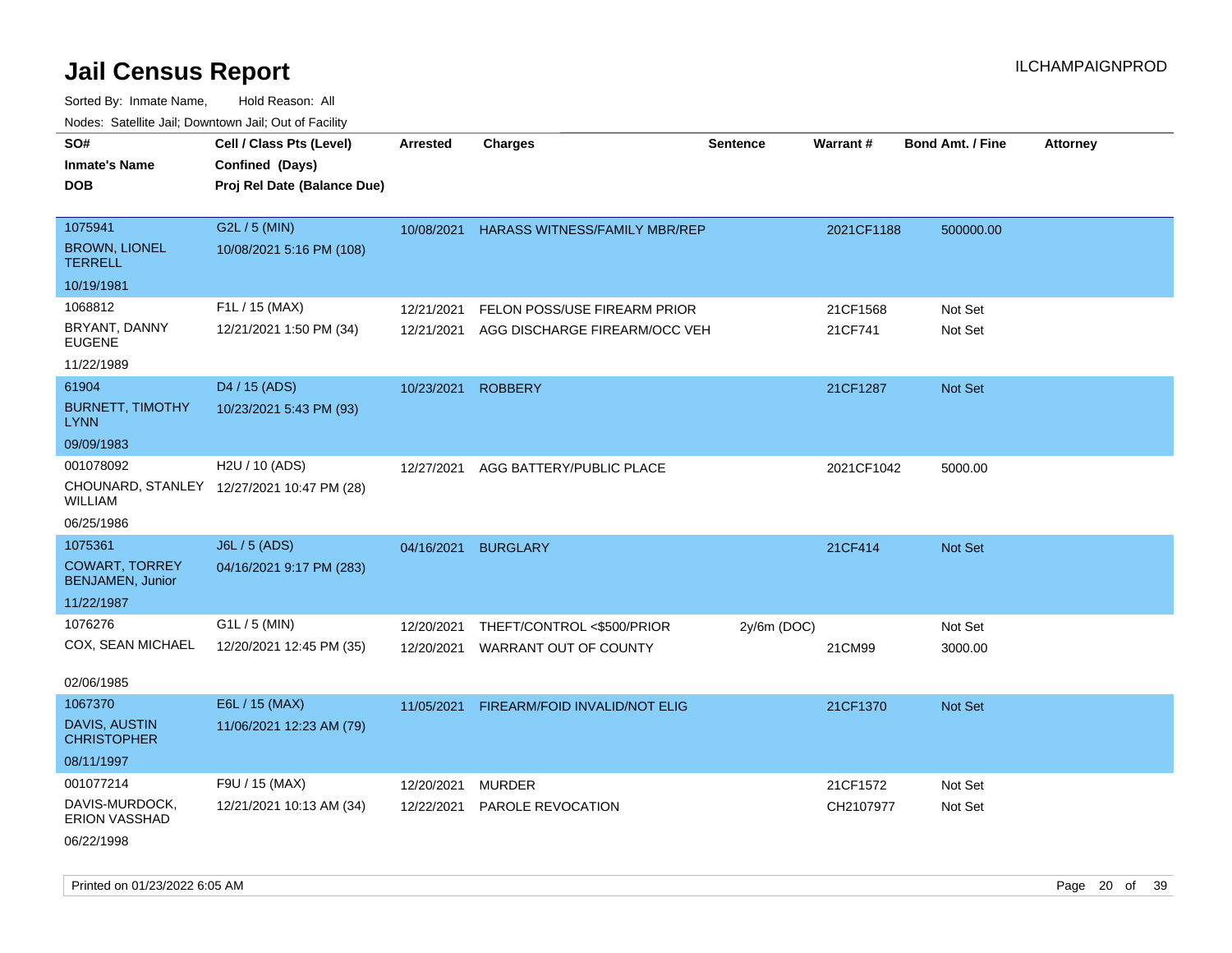| roaco. Calcinio dan, Downtown dan, Cal or Fability |                                              |                   |                                         |                 |            |                         |                 |
|----------------------------------------------------|----------------------------------------------|-------------------|-----------------------------------------|-----------------|------------|-------------------------|-----------------|
| SO#                                                | Cell / Class Pts (Level)                     | <b>Arrested</b>   | <b>Charges</b>                          | <b>Sentence</b> | Warrant#   | <b>Bond Amt. / Fine</b> | <b>Attorney</b> |
| <b>Inmate's Name</b>                               | Confined (Days)                              |                   |                                         |                 |            |                         |                 |
| <b>DOB</b>                                         | Proj Rel Date (Balance Due)                  |                   |                                         |                 |            |                         |                 |
|                                                    |                                              |                   |                                         |                 |            |                         |                 |
| 001078223                                          | G6U / 5 (MIN)                                | 11/09/2021        | AGG DUI/NO VALID DL                     |                 | 21CF1382   | <b>Not Set</b>          |                 |
| DIEGO-MATEO,<br><b>JOAQUIN</b>                     | 11/09/2021 10:52 PM (76)                     |                   |                                         |                 |            |                         |                 |
| 01/23/2002                                         |                                              |                   |                                         |                 |            |                         |                 |
| 571307                                             | J3L / 15 (ADS)                               | 09/14/2020        | CRIM SEXUAL ABUSE/CONSENT               |                 | 2020CF1026 | Not Set                 |                 |
| DOMINGO-<br>CASTANEDA,                             | 09/14/2020 11:19 PM (497)                    | 09/14/2020        | PRED CRIM SEX ASLT/VICTIM <13           |                 | 2020CF1025 | Not Set                 |                 |
| 09/29/1989                                         |                                              |                   |                                         |                 |            |                         |                 |
| 527379                                             | D6 / 15 (ADS)                                | 10/25/2021        | ARMED HABITUAL CRIMINAL                 |                 | 21CF1297   | <b>Not Set</b>          |                 |
| DRAKE, MARCELL<br><b>DEON</b>                      | 10/25/2021 5:05 PM (91)                      | 10/27/2021        | AGG DOMESTIC BATTERY/STRANGLE           |                 | 21CF1245   | Not Set                 |                 |
| 04/20/1987                                         |                                              |                   |                                         |                 |            |                         |                 |
| 959292                                             | K1 / 15 (ADS)                                | 04/01/2021        | ATTEMPT (FIRST DEGREE MURDER)           |                 | 2020CF565  | 2000000.00              |                 |
| DUNCAN, COREYON<br><b>ANTHONY</b>                  | 04/01/2021 8:46 PM (298)                     | 12/17/2021 MURDER |                                         |                 | 21CF1542   | Not Set                 |                 |
| 01/17/1989                                         |                                              |                   |                                         |                 |            |                         |                 |
| 43977                                              | $15/5$ (MIN)                                 | 12/20/2021        | AGG FLEEING POLICE/21 MPH OVER          |                 | 21CF1566   | Not Set                 |                 |
| <b>EMKES, DOUGLAS</b><br>ALAN                      | 12/20/2021 9:59 AM (35)                      | 12/20/2021        | PAROLE REVOCATION                       |                 |            | No Bond                 |                 |
| 06/08/1959                                         |                                              |                   |                                         |                 |            |                         |                 |
| 1053207                                            | K3 / 15 (SPH)                                |                   | 06/06/2019 MURDER/INTENT TO KILL/INJURE |                 | 2019-CF849 | 2000000.00              |                 |
| FAUST, JAQUAVEON<br>LAVELL                         | 06/06/2019 2:24 PM (963)                     |                   |                                         |                 |            |                         |                 |
| 07/25/1996                                         |                                              |                   |                                         |                 |            |                         |                 |
| 962759                                             | C5L / 5 (ADS)                                | 07/16/2021        | <b>METH DELIVERY&lt;5 GRAMS</b>         |                 | 21CF833    | <b>Not Set</b>          |                 |
|                                                    | FINLEY, KEVIN DANTE 07/16/2021 9:44 PM (192) | 07/29/2021        | AGG CRIM SEX ASSAULT/FELONY             |                 | 21CF891    | No Bond                 |                 |
|                                                    |                                              |                   |                                         |                 |            |                         |                 |
| 12/28/1988                                         |                                              |                   |                                         |                 |            |                         |                 |
| 524764                                             | G3L / 5 (MIN)                                |                   | 09/18/2021 METH DELIVERY/15<100 GRAMS   |                 | 21CF627    | 50000.00                |                 |
| <b>FISCUS, ROBERT</b><br>LOWELL                    | 09/18/2021 10:50 AM (128)                    |                   |                                         |                 |            |                         |                 |
| 02/17/1986                                         |                                              |                   |                                         |                 |            |                         |                 |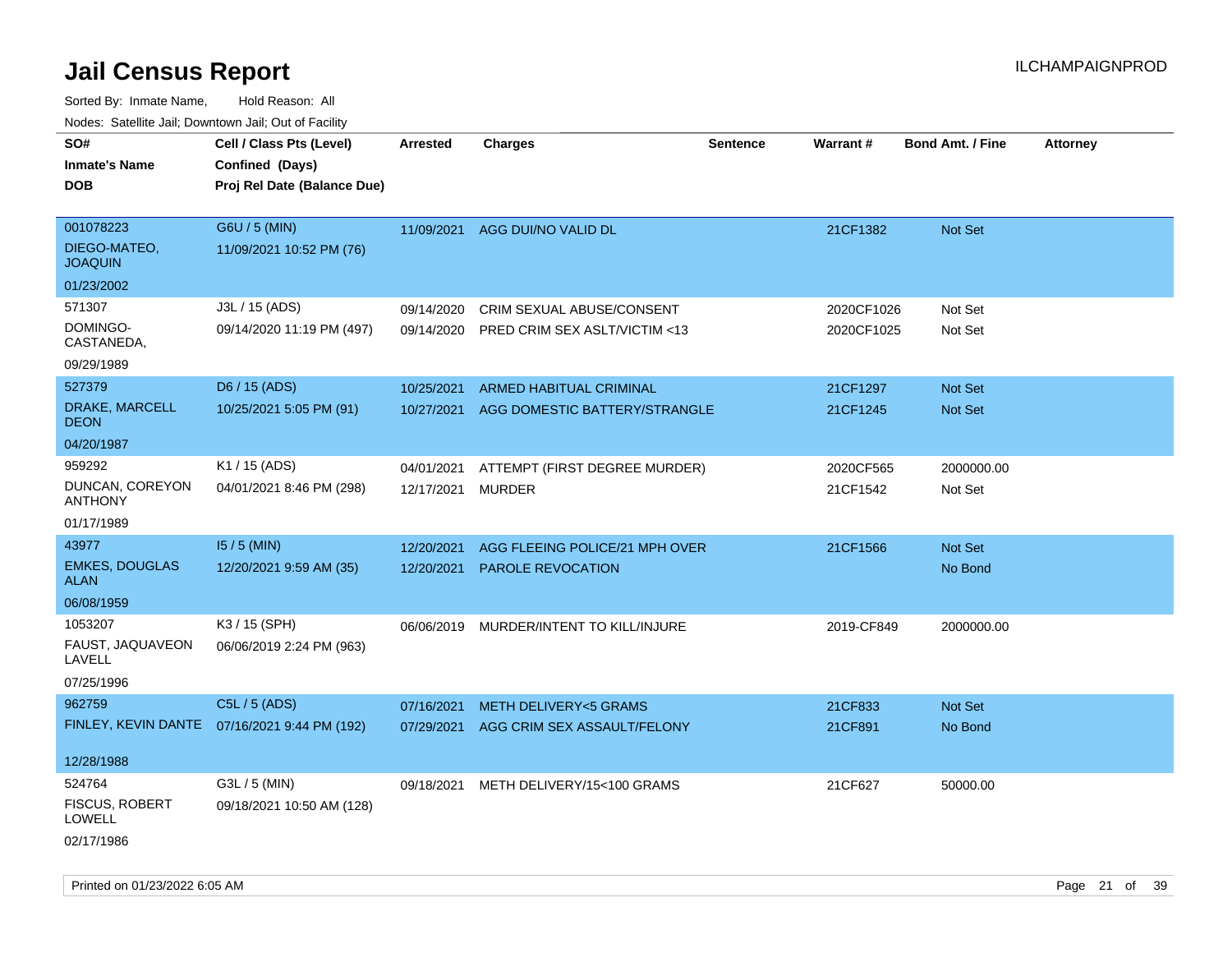Sorted By: Inmate Name, Hold Reason: All Nodes: Satellite Jail; Downtown Jail; Out of Facility

| rouco. Calcillo Jali, Downtown Jali, Out of Facility |                                             |                 |                                          |                       |           |                         |                 |
|------------------------------------------------------|---------------------------------------------|-----------------|------------------------------------------|-----------------------|-----------|-------------------------|-----------------|
| SO#<br>Inmate's Name                                 | Cell / Class Pts (Level)<br>Confined (Days) | <b>Arrested</b> | <b>Charges</b>                           | <b>Sentence</b>       | Warrant#  | <b>Bond Amt. / Fine</b> | <b>Attorney</b> |
| DOB                                                  | Proj Rel Date (Balance Due)                 |                 |                                          |                       |           |                         |                 |
| 1068917                                              | $H1L / 5$ (MIN)                             |                 | 08/11/2021 VIO ORDER/PRIOR VIO OF ORDER  |                       | 21CF965   | <b>Not Set</b>          |                 |
| <b>GARCIA, JUAN</b><br><b>CARLOS</b>                 | 08/11/2021 9:24 PM (166)                    |                 |                                          |                       |           |                         |                 |
| 10/21/1997                                           |                                             |                 |                                          |                       |           |                         |                 |
| 32913                                                | $11 / 15$ (ADS)                             |                 | 12/03/2021 PRED CRIM SEX ASLT/VICTIM <13 |                       | 21CF1481  | Not Set                 |                 |
| GROB, WARREN A,<br>Junior                            | 12/03/2021 4:24 PM (52)                     |                 |                                          |                       |           |                         |                 |
| 12/07/1950                                           |                                             |                 |                                          |                       |           |                         |                 |
| 1073611                                              | G3U / 5 (MIN)                               | 02/09/2021      | MFG 15>100 GR ECSTASY/ANALOG             |                       | 21CF121   | 500000.00               |                 |
| <b>HAYES, CAMERON</b><br><b>TAYLOR MALEEK</b>        | 02/09/2021 3:10 PM (349)                    | 02/09/2021      | DELIVERY OF OR POSSESSION OF W/INT       |                       | 21CF160   | <b>Not Set</b>          |                 |
| 08/10/1998                                           |                                             |                 |                                          |                       |           |                         |                 |
| 544770                                               | D3 / 10 (MED)                               | 08/14/2021      | AGG DOMESTIC BATTERY/STRANGLE            |                       | 2021CF514 | 25000.00                |                 |
| HAYES, DEVON<br>JERMAINE                             | 08/14/2021 2:56 AM (163)                    | 08/14/2021      | AGGRAVATED DOMESTIC BATTERY              |                       | 21CF977   | No Bond                 |                 |
| 11/07/1987                                           |                                             |                 |                                          |                       |           |                         |                 |
| 972300                                               | F6U / 10 (MED)                              | 12/22/2021      | <b>RESIDENTIAL BURGLARY</b>              |                       | 18CF1691  | 25000.00                |                 |
| <b>HOLT, MICHAEL</b><br>TERRELL                      | 12/22/2021 8:36 AM (33)                     | 12/22/2021      | AGG CRIM SEX ABUSE/VICTIM <9             |                       | 19CF1277  | 250000.00               |                 |
| 12/25/1989                                           |                                             |                 |                                          |                       |           |                         |                 |
| 1063119                                              | J5L / 10 (MED)                              | 11/05/2021      | <b>BURGLARY</b>                          | 2y/6m (DOC) 2018CF877 |           | 10000.00                |                 |
| HUNT, KHALLEEL<br>MALIK                              | 11/05/2021 7:47 AM (80)                     |                 |                                          |                       |           |                         |                 |
| 03/28/1999                                           |                                             |                 |                                          |                       |           |                         |                 |
| 001077437                                            | F1U / 10 (MED)                              | 08/23/2021      | DOM BTRY/CONTACT/1-2 PRECONV             |                       | 21CF1025  | <b>Not Set</b>          |                 |
| <b>JOHNSON, ANTONIO</b><br>LASHAUN                   | 08/23/2021 7:48 PM (154)                    |                 |                                          |                       |           |                         |                 |
| 01/06/1980                                           |                                             |                 |                                          |                       |           |                         |                 |
| 1073894                                              | E1U / 10 (ADS)                              | 09/09/2021      | VIOLATE SEX OFFENDER REGIS/2+            |                       | 2021CF920 | 10000.00                |                 |
|                                                      | JOKICH, ANTON VEGO 09/09/2021 2:14 PM (137) |                 |                                          |                       |           |                         |                 |

05/30/1969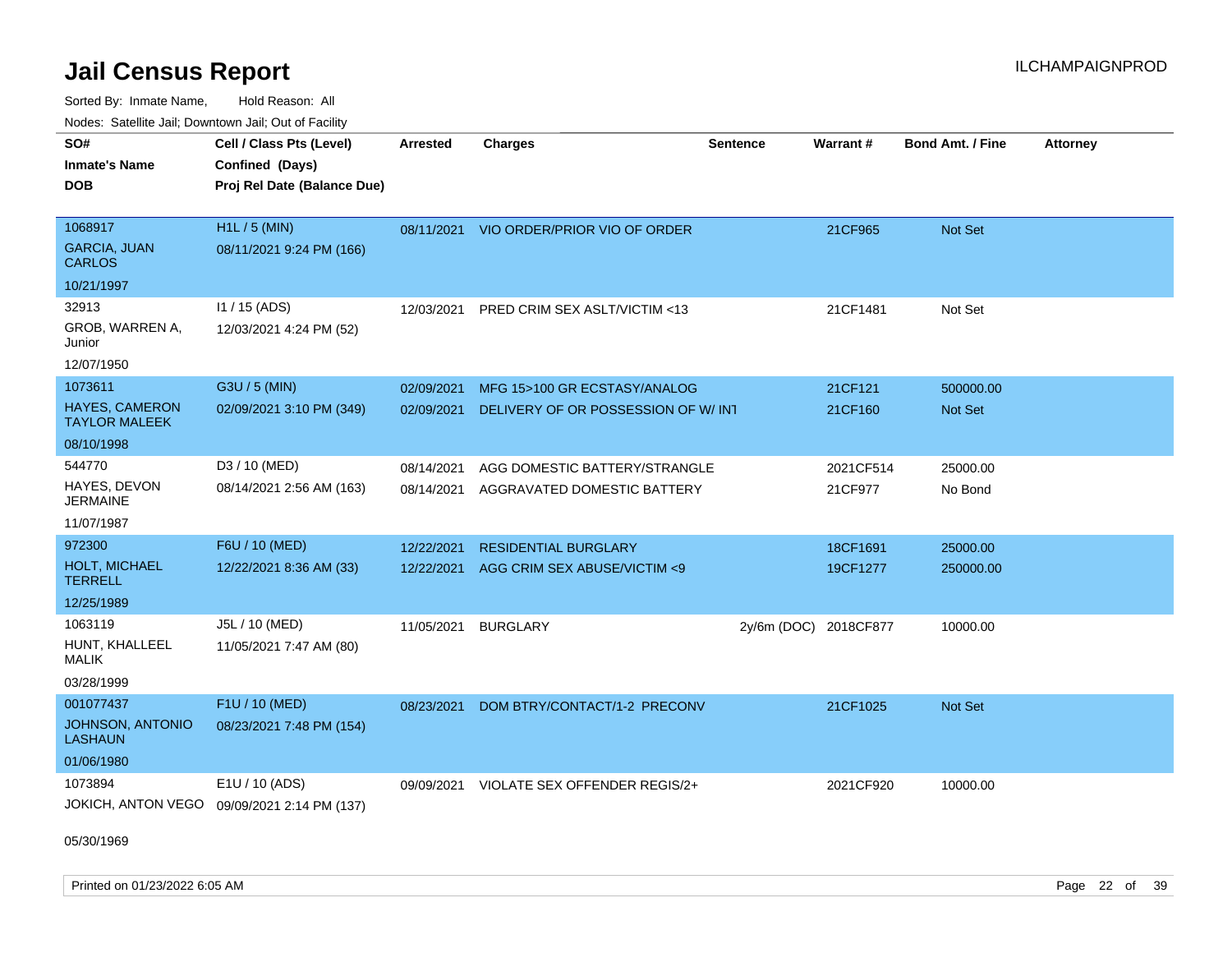| SO#<br><b>Inmate's Name</b><br><b>DOB</b>                            | Cell / Class Pts (Level)<br>Confined (Days)<br>Proj Rel Date (Balance Due) | <b>Arrested</b>                        | <b>Charges</b>                                                             | <b>Sentence</b> | <b>Warrant#</b>                  | Bond Amt. / Fine               | <b>Attorney</b> |
|----------------------------------------------------------------------|----------------------------------------------------------------------------|----------------------------------------|----------------------------------------------------------------------------|-----------------|----------------------------------|--------------------------------|-----------------|
| 24308<br>KWIATKOWSKI,<br>ROBERT JOHN<br>08/08/1963                   | D <sub>2</sub> / 15 (MAX)<br>06/03/2021 10:40 PM (235)                     | 06/03/2021                             | <b>ROBBERY</b>                                                             |                 | 21CF625                          | No Bond                        |                 |
| 001078693<br>10/27/1985                                              | G8U / 5 (MIN)<br>LARGE, JOSHUA DALE 12/19/2021 4:54 AM (36)                | 12/19/2021<br>12/19/2021<br>12/19/2021 | RECEIVE/POSS/SELL STOLEN VEH<br><b>RETAIL THEFT</b><br><b>RETAIL THEFT</b> |                 | 21CF1555<br>2021CM216<br>20CF422 | Not Set<br>5000.00<br>20000.00 |                 |
| 26787<br>LAURENT, JOHN<br><b>WAYNE</b><br>02/01/1967                 | F4U / 10 (MED)<br>12/18/2021 9:30 PM (37)                                  | 12/18/2021                             | <b>RESIDENTIAL BURGLARY</b>                                                |                 | 21CF1558                         | Not Set                        |                 |
| 29681<br>LENOIR, JOHN<br><b>CHRISTOPHER</b><br>04/20/1966            | J2L / 15 (ADS)<br>07/14/2020 12:51 PM (559)                                | 07/14/2020                             | PREDATORY CRIMINAL SEX ASSLT/CHILD                                         |                 | 20CF-781                         | 250000.00                      |                 |
| 001078320<br><b>MARSH, PAUL</b><br><b>OLUFUNMILAYO</b><br>07/13/1994 | J1L / 10 (SPH)<br>11/23/2021 2:32 PM (62)                                  | 11/23/2021                             | <b>RESIST/OBSTRUCTING A PEACE OFFICEF</b>                                  |                 | 21CM539                          | Not Set                        |                 |
| 45113<br>MARTIN, JEREMIAH<br><b>FRANCIS</b><br>01/18/1977            | E2L / 15 (MAX)<br>11/20/2021 1:18 AM (65)                                  | 11/20/2021                             | ARMED HABITUAL CRIMINAL                                                    |                 | 21CF1424                         | No Bond                        |                 |
| 1063030<br>02/22/1991                                                | H4L / 15 (ADS)<br>MASON, RYAN ONEIAL 12/21/2021 9:30 AM (34)               | 12/20/2021<br>12/22/2021               | <b>MURDER</b><br>PAROLE REVOCATION                                         |                 | 21CF1571<br>CH2107979            | Not Set<br>Not Set             |                 |
| 1066623<br>MATA-OROZCO,<br><b>OLEGARIO</b><br>03/06/1995             | G7U / 5 (MIN)<br>11/17/2021 5:08 PM (68)                                   |                                        | 11/17/2021 MFG/DEL 15<100 GR COCA/ANALOG                                   |                 | 17CF1093                         | 75000.00                       |                 |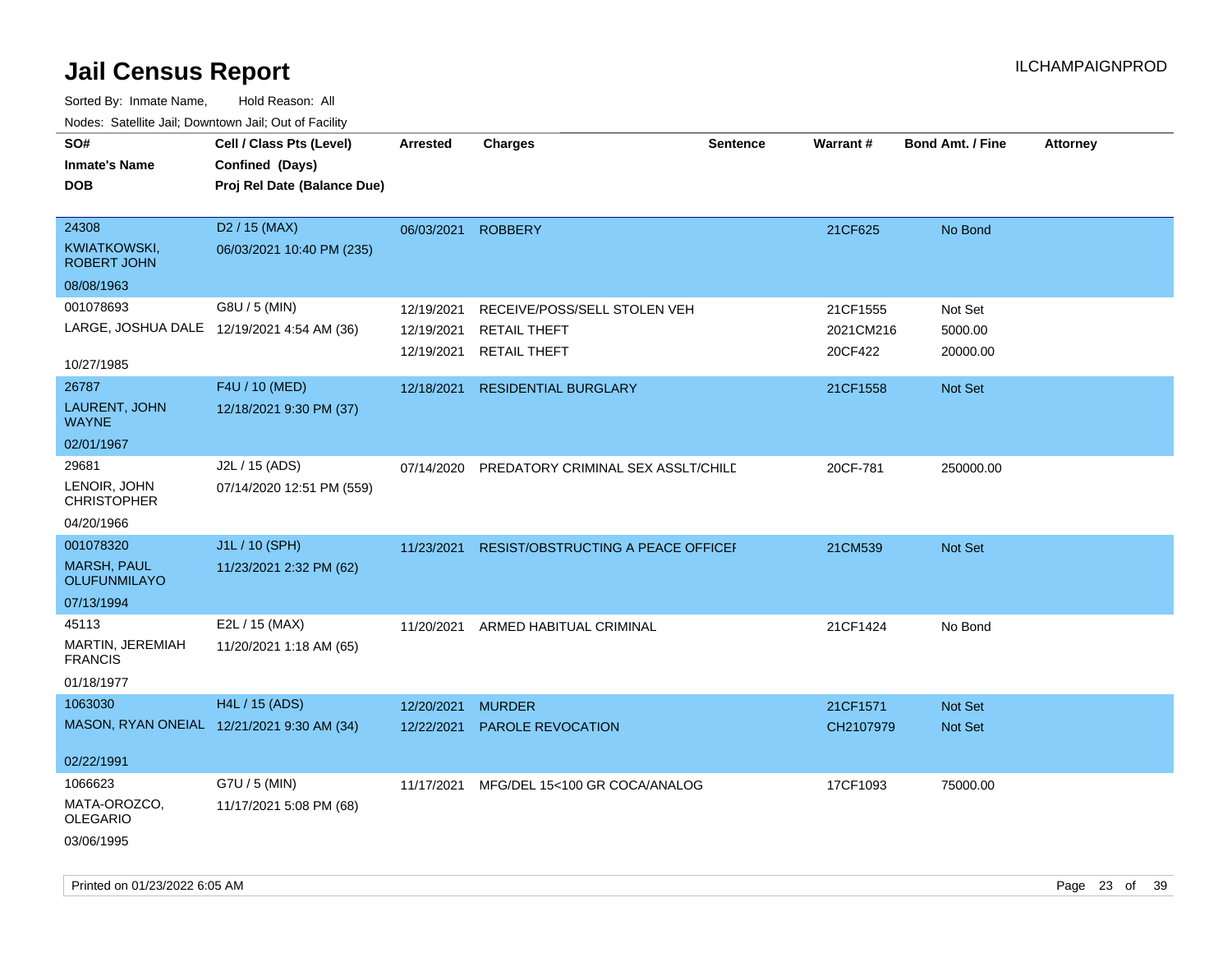Sorted By: Inmate Name, Hold Reason: All

Nodes: Satellite Jail; Downtown Jail; Out of Facility

| rouco. Calcinic Jan, Downtown Jan, Out of Facility |                                           |                 |                               |                 |            |                         |                 |
|----------------------------------------------------|-------------------------------------------|-----------------|-------------------------------|-----------------|------------|-------------------------|-----------------|
| SO#                                                | Cell / Class Pts (Level)                  | <b>Arrested</b> | <b>Charges</b>                | <b>Sentence</b> | Warrant#   | <b>Bond Amt. / Fine</b> | <b>Attorney</b> |
| <b>Inmate's Name</b>                               | Confined (Days)                           |                 |                               |                 |            |                         |                 |
| <b>DOB</b>                                         | Proj Rel Date (Balance Due)               |                 |                               |                 |            |                         |                 |
|                                                    |                                           |                 |                               |                 |            |                         |                 |
| 001078249                                          | B3 / 10 (MED)                             | 08/07/2021      | FELON POSS/USE WEAPON/FIREARM |                 | 21CF947    | Not Set                 |                 |
| MCCLENDON, CALVIN<br>M                             | 08/07/2021 8:56 AM (170)                  |                 |                               |                 |            |                         |                 |
| 04/29/1990                                         |                                           |                 |                               |                 |            |                         |                 |
| 40235                                              | G9U / 5 (MIN)                             | 10/04/2021      | AGG DUI/4                     |                 | 2021CF1145 | 35000.00                |                 |
| MERRIWEATHER,<br><b>MARCUS TODD</b>                | 10/04/2021 4:41 PM (112)                  |                 |                               |                 |            |                         |                 |
| 11/28/1967                                         |                                           |                 |                               |                 |            |                         |                 |
| 1040273                                            | E5U / 15 (ADS)                            | 09/30/2021      | PRED CRIM SEX ASLT/VICTIM <13 |                 | 21CF329    | 500000.00               |                 |
| METCALFE, LANELL<br><b>JARON</b>                   | 09/30/2021 11:32 PM (116)                 |                 |                               |                 |            |                         |                 |
| 09/22/1988                                         |                                           |                 |                               |                 |            |                         |                 |
| 1075635                                            | B2 / 10 (ADS)                             | 05/11/2021      | AGG DISCHARGE FIREARM/OCC VEH |                 | 21CF538    | Not Set                 |                 |
| MILES, DEVLON VON,<br>Junior                       | 05/11/2021 10:39 PM (258)                 | 05/11/2021      | MFG/DEL CANNABIS/30-500 GRAMS |                 | 20CF1402   | 100000.00               |                 |
| 11/04/2000                                         |                                           |                 |                               |                 |            |                         |                 |
| 48033                                              | G5L / 5 (MIN)                             | 12/04/2021      | DOMESTIC BATTERY/OTHER PRIOR  | 4y (DOC)        | 21CF1482   | Not Set                 |                 |
| MOORE,<br><b>CHRISTOPHER ALLEN</b>                 | 12/04/2021 4:38 PM (51)                   |                 |                               |                 |            |                         |                 |
| 07/02/1976                                         |                                           |                 |                               |                 |            |                         |                 |
| 1069209<br>MOORE, DEVONTE                          | 14 / 10 (ADS)<br>04/07/2021 6:25 PM (292) | 04/07/2021      | AGG BATTERY/GREAT BODILY HARM |                 | 21CF376    | Not Set                 |                 |
| JAMAL                                              |                                           |                 |                               |                 |            |                         |                 |
| 09/24/1995                                         |                                           |                 |                               |                 |            |                         |                 |
| 1074169                                            | C2L / 10 (MED)                            | 12/21/2021      | AGGRAVATED DOMESTIC BATTERY   |                 | 21CF1567   | Not Set                 |                 |
| PANZER, IAN RICHARD 12/21/2021 2:24 PM (34)        |                                           |                 |                               |                 |            |                         |                 |
| 07/04/1988                                         |                                           |                 |                               |                 |            |                         |                 |
| 61251                                              | E4L / 15 (ADS)                            | 12/27/2021      | PRED CRIM SEX ASLT/VICTIM <13 |                 | 21CF651    | No Bond                 |                 |
| PETMECKY, JOHN<br><b>ROBERT</b>                    | 12/27/2021 1:52 PM (28)                   |                 |                               |                 |            |                         |                 |
| 03/09/1983                                         |                                           |                 |                               |                 |            |                         |                 |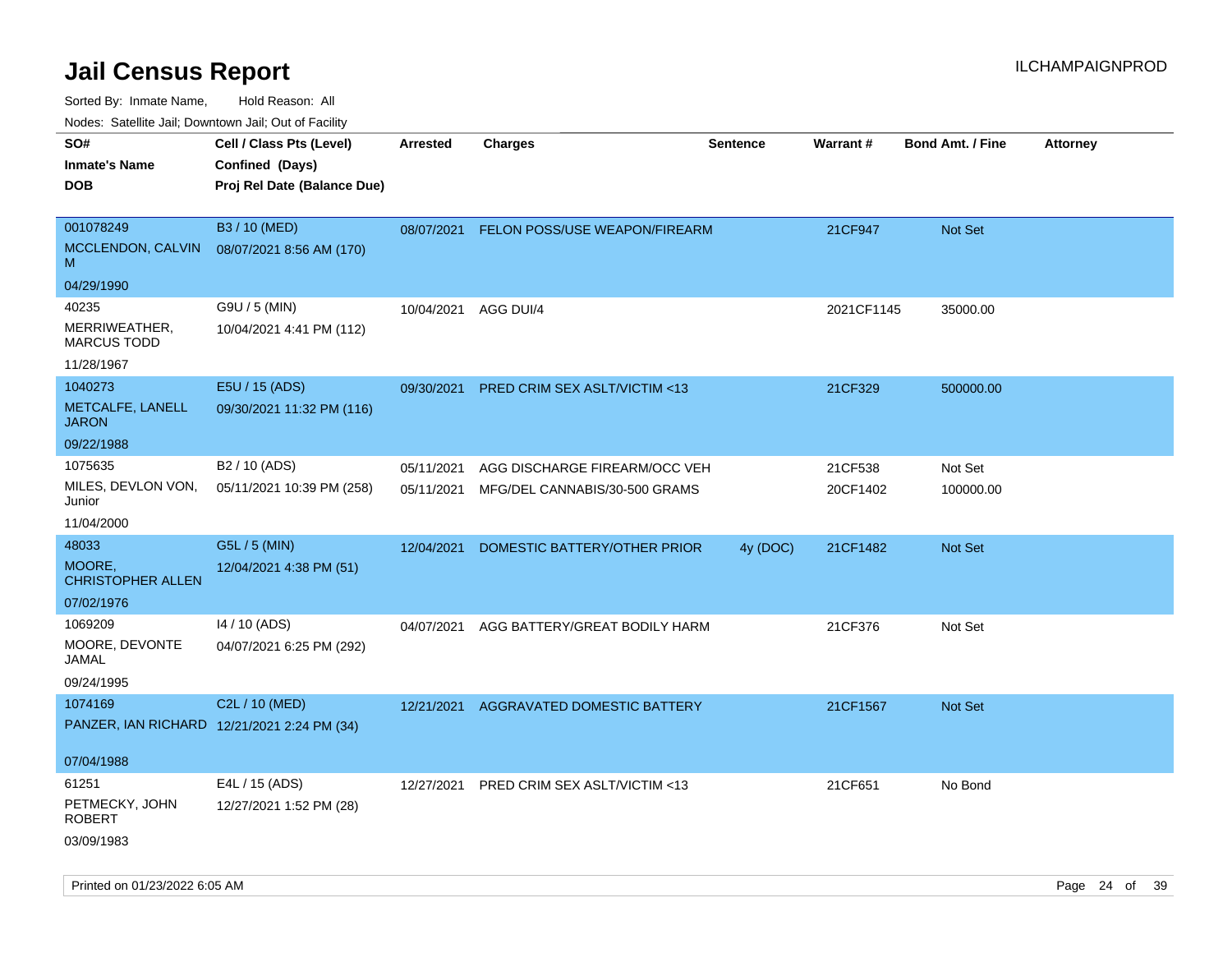Sorted By: Inmate Name, Hold Reason: All Nodes: Satellite Jail; Downtown Jail; Out of Facility

| SO#<br><b>Inmate's Name</b>             | Cell / Class Pts (Level)<br>Confined (Days) | Arrested   | <b>Charges</b>                                 | <b>Sentence</b> | Warrant#     | <b>Bond Amt. / Fine</b> | <b>Attorney</b> |
|-----------------------------------------|---------------------------------------------|------------|------------------------------------------------|-----------------|--------------|-------------------------|-----------------|
|                                         |                                             |            |                                                |                 |              |                         |                 |
| DOB                                     | Proj Rel Date (Balance Due)                 |            |                                                |                 |              |                         |                 |
| 1022441                                 | H6L / 10 (ADS)                              | 10/27/2021 | AGG BATTERY/PEACE OFFICER                      |                 | 2021 CF 12   | No Bond                 |                 |
| PICKENS, DONTRELL<br><b>DEMAR</b>       | 10/27/2021 1:39 PM (89)                     | 10/27/2021 | AGG BATTERY/PEACE OFFICER                      |                 | 2020 CF 1488 | No Bond                 |                 |
| 12/10/1993                              |                                             |            |                                                |                 |              |                         |                 |
| 1072114                                 | A1U / 15 (SPH)                              | 01/17/2021 | ATTEMPT (FIRST DEGREE MURDER)                  |                 | 2021CF65     | Not Set                 |                 |
| ROBINSON, DONNELL<br>LEVON              | 01/17/2021 2:40 PM (372)                    | 01/17/2021 | ARMED ROBBERY/NO FIREARM<br>AGGRAVATED BATTERY |                 | 2020CF824    | 75000.00                |                 |
| 10/23/2000                              |                                             | 02/17/2021 |                                                | 4y (DOC)        |              | 250000.00               |                 |
| 1068592                                 | J7L / 15 (ADS)                              | 11/12/2021 | <b>BURGLARY</b>                                |                 | 21CF1393     | <b>Not Set</b>          |                 |
| ROSS, TEVONTAE<br><b>TERRANCE</b>       | 11/12/2021 8:41 AM (73)                     |            |                                                |                 |              |                         |                 |
| 12/15/1998                              |                                             |            |                                                |                 |              |                         |                 |
| 59178                                   | F8L / 15 (MAX)                              | 12/13/2021 | AGG DISCHARGE FIREARM/OCC VEH                  |                 | 21CF1274     | 1500000.00              |                 |
| SANDERS, MICHAEL<br>JEAN                | 12/13/2021 4:17 PM (42)                     |            |                                                |                 |              |                         |                 |
| 12/22/1967                              |                                             |            |                                                |                 |              |                         |                 |
| 001078704                               | F7U / 15 (MAX)                              | 12/21/2021 | MURDER/INTENT TO KILL/INJURE                   |                 | 21CF1575     | Not Set                 |                 |
| SHORTER, JAQUAN<br><b>MAURICE</b>       | 12/23/2021 1:23 AM (32)                     |            |                                                |                 |              |                         |                 |
| 10/08/1998                              |                                             |            |                                                |                 |              |                         |                 |
| 47195                                   | G8L / 5 (MIN)                               | 12/27/2021 | <b>RESIDENTIAL BURGLARY</b>                    |                 | 2020CF1222   | 10000.00                |                 |
| SIMMONS, JAMES<br><b>ROBERT</b>         | 12/27/2021 8:42 AM (28)                     | 12/28/2021 | <b>RESIDENTIAL BURGLARY</b>                    |                 | 2021CF1596   | Not Set                 |                 |
| 03/13/1975                              |                                             |            |                                                |                 |              |                         |                 |
| 1057312                                 | G2U / 5 (MIN)                               | 11/10/2021 | HOME INVASION/FIREARM                          | 7y (DOC)        | 21CF1388     | Not Set                 |                 |
| <b>STARKS, RAMEON</b><br><b>TAHZIER</b> | 11/10/2021 9:51 PM (75)                     |            |                                                |                 |              |                         |                 |
| 12/18/1996                              |                                             |            |                                                |                 |              |                         |                 |
| 1051104                                 | G4U / 5 (MIN)                               | 05/26/2021 | <b>BURGLARY</b>                                |                 | 21CF667      | Not Set                 |                 |
| STOVER, ANDREW<br><b>WADE</b>           | 05/27/2021 12:59 AM (242)                   | 05/26/2021 | METH DELIVERY/5<15 GRAMS                       |                 | 21CF598      | Not Set                 |                 |
|                                         |                                             |            |                                                |                 |              |                         |                 |

07/20/1994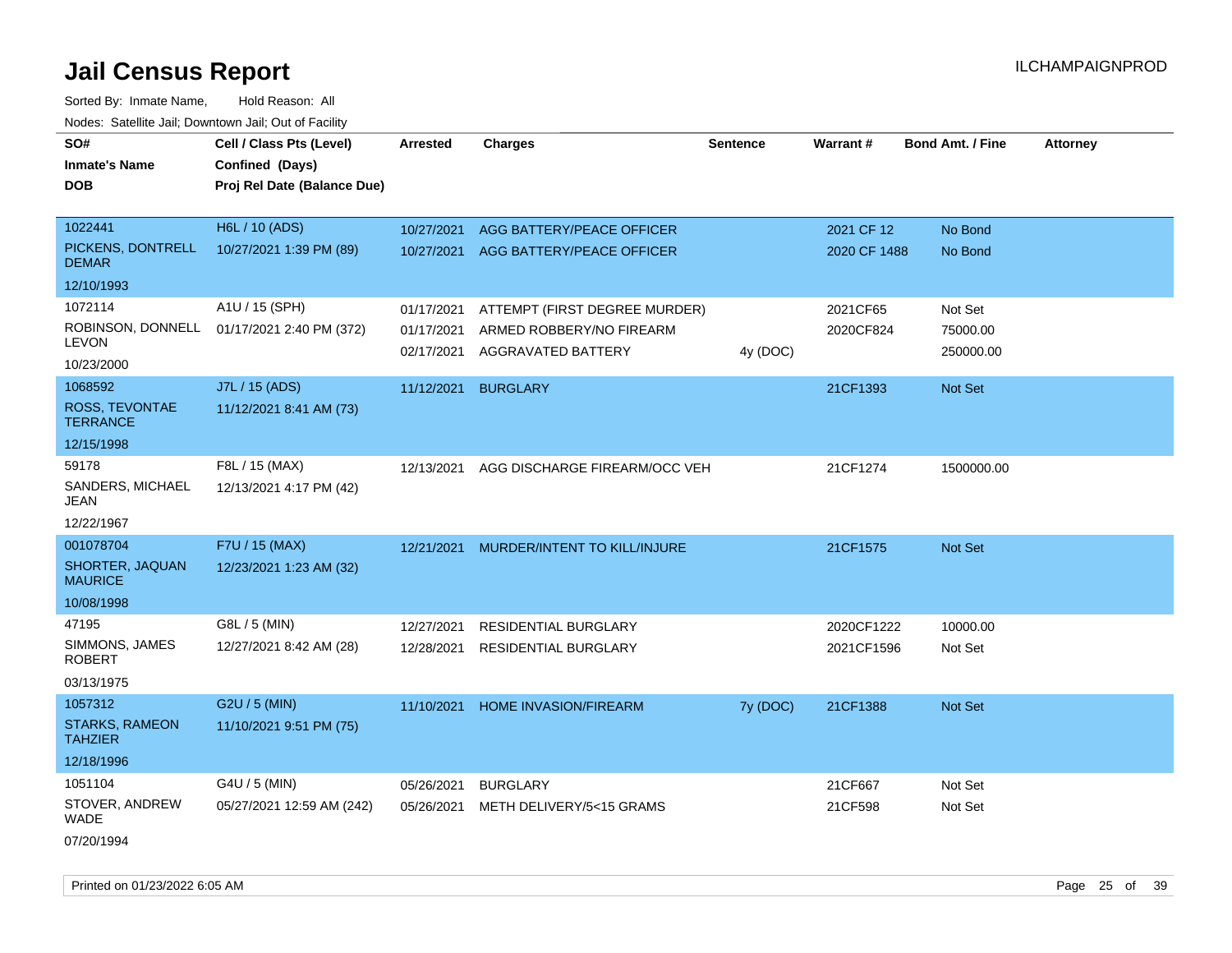| roaco. Calcinio dan, Downtown dan, Cal or Fability |                             |                     |                                       |                 |                 |                         |                 |
|----------------------------------------------------|-----------------------------|---------------------|---------------------------------------|-----------------|-----------------|-------------------------|-----------------|
| SO#                                                | Cell / Class Pts (Level)    | Arrested            | <b>Charges</b>                        | <b>Sentence</b> | <b>Warrant#</b> | <b>Bond Amt. / Fine</b> | <b>Attorney</b> |
| Inmate's Name                                      | Confined (Days)             |                     |                                       |                 |                 |                         |                 |
| <b>DOB</b>                                         | Proj Rel Date (Balance Due) |                     |                                       |                 |                 |                         |                 |
|                                                    |                             |                     |                                       |                 |                 |                         |                 |
| 001078182                                          | G7L / 5 (MIN)               |                     | 12/20/2021 DRIVING ON REVOKED LICENSE |                 | 2021CF800       | No Bond                 |                 |
| <b>STRONG, KEVIN</b><br><b>GARDNER</b>             | 12/20/2021 4:34 PM (35)     |                     |                                       |                 |                 |                         |                 |
| 02/12/1963                                         | 3/19/2022 (0.00)            |                     |                                       |                 |                 |                         |                 |
| 65920                                              | F3L / 15 (MAX)              | 12/21/2021          | ARMED ROBBERY/ARMED W/FIREARM         |                 | 2021CF1543      | 100000.00               |                 |
| TAPSCOTT,<br><b>CORNELIUS</b>                      | 12/21/2021 10:57 PM (34)    |                     |                                       |                 |                 |                         |                 |
| 07/14/1985                                         |                             |                     |                                       |                 |                 |                         |                 |
| 1068839                                            | C9L / 15 (MAX)              | 08/07/2020 HOMICIDE |                                       |                 | 2020-CF851      | 1000000.00              |                 |
| TAYLOR, LONDON<br>JAVON                            | 08/07/2020 10:30 AM (535)   |                     |                                       |                 |                 |                         |                 |
| 08/16/1999                                         |                             |                     |                                       |                 |                 |                         |                 |
| 1004142                                            | C3L / 15 (MAX)              | 10/27/2021          | POSSESSION OF METH/15<100GRAMS        |                 | 2021CF1298      | 1500000.00              |                 |
| TOY, KAYON LARENZ                                  | 10/22/2021 1:01 PM (94)     |                     |                                       |                 |                 |                         |                 |
|                                                    |                             |                     |                                       |                 |                 |                         |                 |
| 09/12/1991                                         |                             |                     |                                       |                 |                 |                         |                 |
| 1056971                                            | D1 / 10 (ADS)               | 08/07/2021          | FELON POSS/USE WEAPON/FIREARM         |                 | 21CF948         | No Bond                 |                 |
| TRAVIS, DENZEL<br><b>DANTRELL</b>                  | 08/07/2021 7:36 AM (170)    | 08/08/2021          | AGG BATTERY/PUBLIC PLACE              |                 | 2020CF647       | 25000.00                |                 |
| 03/21/1993                                         |                             |                     |                                       |                 |                 |                         |                 |
| 001078250                                          | F2L / 10 (MED)              | 08/07/2021          | FELON POSS WEAPON/BODY ARMOR          |                 | 21CF950         | Not Set                 |                 |
| TRAVIS, JORDAN<br>TESHAUN                          | 08/07/2021 10:27 AM (170)   |                     |                                       |                 |                 |                         |                 |
| 03/03/1996                                         |                             |                     |                                       |                 |                 |                         |                 |
| 56994                                              | A2L / 15 (SPH)              | 12/09/2021          | STALKING/CAUSE FEAR FOR SAFETY        |                 | 21CF1514        | <b>Not Set</b>          |                 |
| <b>TURNER, ROBERT</b><br>EARL, Senior              | 12/09/2021 9:23 PM (46)     | 12/13/2021          | <b>PAROLE REVOCATION</b>              |                 | CH2107735       | <b>Not Set</b>          |                 |
| 09/07/1982                                         |                             |                     |                                       |                 |                 |                         |                 |
| 30108                                              | J4L / 15 (ADS)              | 07/30/2021          | MURDER                                |                 | 21CF902         | 2000000.00              |                 |
| VANDYKE, DARYL<br>ANTHONY                          | 07/30/2021 8:29 PM (178)    |                     |                                       |                 |                 |                         |                 |
| 10/04/1965                                         |                             |                     |                                       |                 |                 |                         |                 |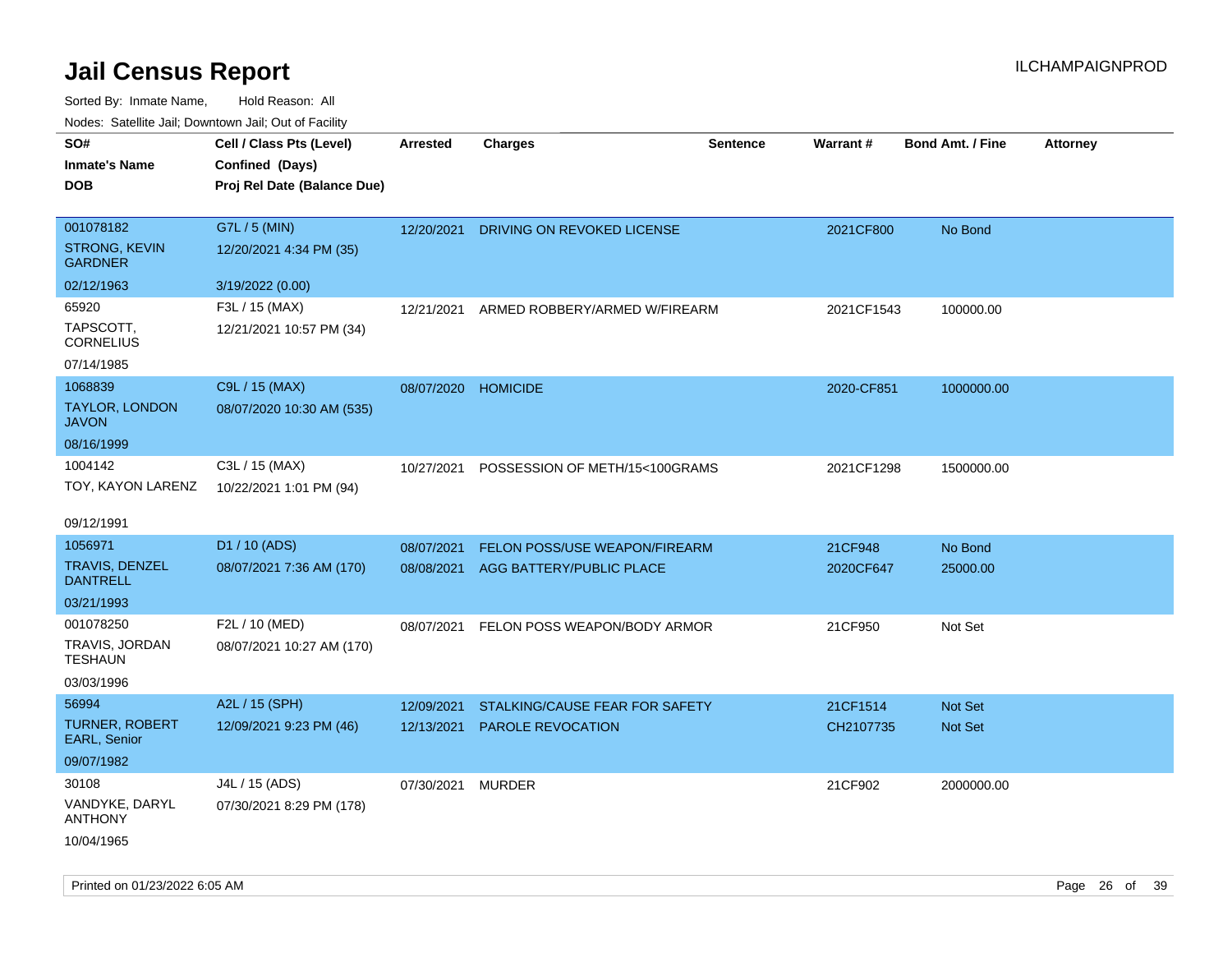Sorted By: Inmate Name, Hold Reason: All Nodes: Satellite Jail; Downtown Jail; Out of Facility

| roaco. Catolino cali, Downtown cali, Out of Fability |                                              |            |                                    |                 |             |                         |                 |
|------------------------------------------------------|----------------------------------------------|------------|------------------------------------|-----------------|-------------|-------------------------|-----------------|
| SO#                                                  | Cell / Class Pts (Level)                     | Arrested   | <b>Charges</b>                     | <b>Sentence</b> | Warrant#    | <b>Bond Amt. / Fine</b> | <b>Attorney</b> |
| <b>Inmate's Name</b>                                 | Confined (Days)                              |            |                                    |                 |             |                         |                 |
| <b>DOB</b>                                           | Proj Rel Date (Balance Due)                  |            |                                    |                 |             |                         |                 |
|                                                      |                                              |            |                                    |                 |             |                         |                 |
| 968681                                               | D5 / 15 (ADS)                                | 08/27/2021 | AGG CRIM SX AB/VIC 13<18/TRUST     |                 | 2020CF499   | 250000.00               |                 |
| <b>WADE, DEMETRIUS</b><br><b>DARYL</b>               | 08/27/2021 2:25 AM (150)                     | 08/27/2021 | INDIRECT CRIMINAL CONTEMPT         | 3y (DOC)        | 2021CC16    | No Bond                 |                 |
| 01/07/1987                                           |                                              |            |                                    |                 |             |                         |                 |
| 1070904                                              | G6L / 5 (MIN)                                | 10/28/2021 | <b>BURGLARY</b>                    | 3y (DOC)        | 2021CF321   | 15000.00                |                 |
| WANKEL, JONAH<br>JAMES                               | 10/28/2021 3:42 AM (88)                      |            |                                    |                 |             |                         |                 |
| 12/15/1993                                           |                                              |            |                                    |                 |             |                         |                 |
| 1070971                                              | H3L / 5 (ADS)                                | 12/07/2021 | <b>IDENTITY THEFT/&lt;\$300</b>    |                 | 20CF922     | Not Set                 |                 |
| <b>WEIR, CLINTON</b><br><b>HOWARD</b>                | 12/08/2021 3:45 AM (47)                      | 12/07/2021 | <b>RECKLESS DRIVING</b>            |                 | 19TR2348    | Not Set                 |                 |
| 03/15/1983                                           |                                              |            |                                    |                 |             |                         |                 |
| 54212                                                | E3U / 10 (ADS)                               | 12/21/2021 | RECEIVE/POSS/SELL STOLEN VEH       |                 | 2021CF669   | 10000.00                |                 |
| <b>WHITLOCK, GEORGE</b>                              | 12/21/2021 1:20 PM (34)                      | 12/21/2021 | VIOLATE ORDER PROTECTION           |                 | 2021CM391   | 1000.00                 |                 |
| ABRAM                                                |                                              | 12/21/2021 | ARMED VIOLENCE/CATEGORY I          |                 | 21CF1576    | Not Set                 |                 |
| 11/10/1978                                           |                                              |            |                                    |                 |             |                         |                 |
| 001078709                                            | F3U / 15 (MAX)                               | 12/22/2021 | ARMED VIOLENCE/CATEGORY I          |                 | 21CF1586    | Not Set                 |                 |
|                                                      | WILLIAMS, DAVID LEE 12/22/2021 11:00 AM (33) |            |                                    |                 |             |                         |                 |
|                                                      |                                              |            |                                    |                 |             |                         |                 |
| 12/18/1989                                           |                                              |            |                                    |                 |             |                         |                 |
| 1058072                                              | A2U / 15 (SPH)                               |            | 02/25/2021 ARMED HABITUAL CRIMINAL |                 |             | Not Set                 |                 |
| WILLIAMS, KENNETH<br><b>BERNARD</b>                  | 02/25/2021 3:24 PM (333)                     |            |                                    |                 |             |                         |                 |
| 10/04/1985                                           |                                              |            |                                    |                 |             |                         |                 |
| 001078711                                            | F9L / 10 (MED)                               | 12/22/2021 | AGG DISCHARGE FIREARM/OCC BLDG     |                 | 21CF1585    | Not Set                 |                 |
| <b>WILLIS, RANDY</b><br><b>RAMEEL</b>                | 12/22/2021 4:15 PM (33)                      |            |                                    |                 |             |                         |                 |
| 09/10/2003                                           |                                              |            |                                    |                 |             |                         |                 |
| 9326                                                 | $12/5$ (ADS)                                 | 06/14/2021 | <b>BURGLARY</b>                    |                 | 2020-CF-625 | Not Set                 |                 |
| YOUNG, ANTHONY<br><b>PAUL</b>                        | 06/14/2021 12:07 PM (224)                    |            |                                    |                 |             |                         |                 |
| 03/13/1954                                           |                                              |            |                                    |                 |             |                         |                 |

Printed on 01/23/2022 6:05 AM Page 27 of 39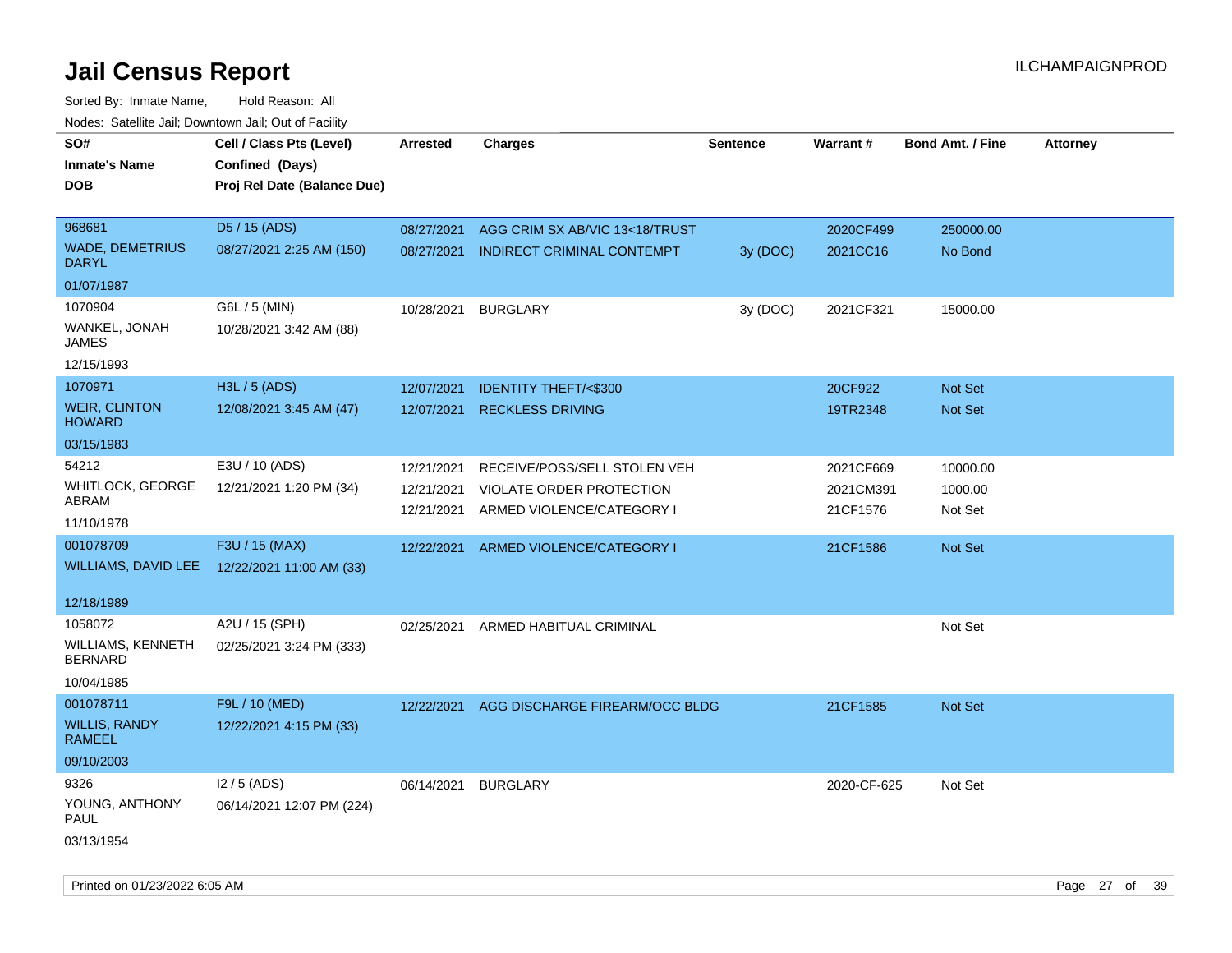Sorted By: Inmate Name, Hold Reason: All Nodes: Satellite Jail; Downtown Jail; Out of Facility

**Total Downtown Jail: 71 Males: 71 Females: 0 Unknown: 0**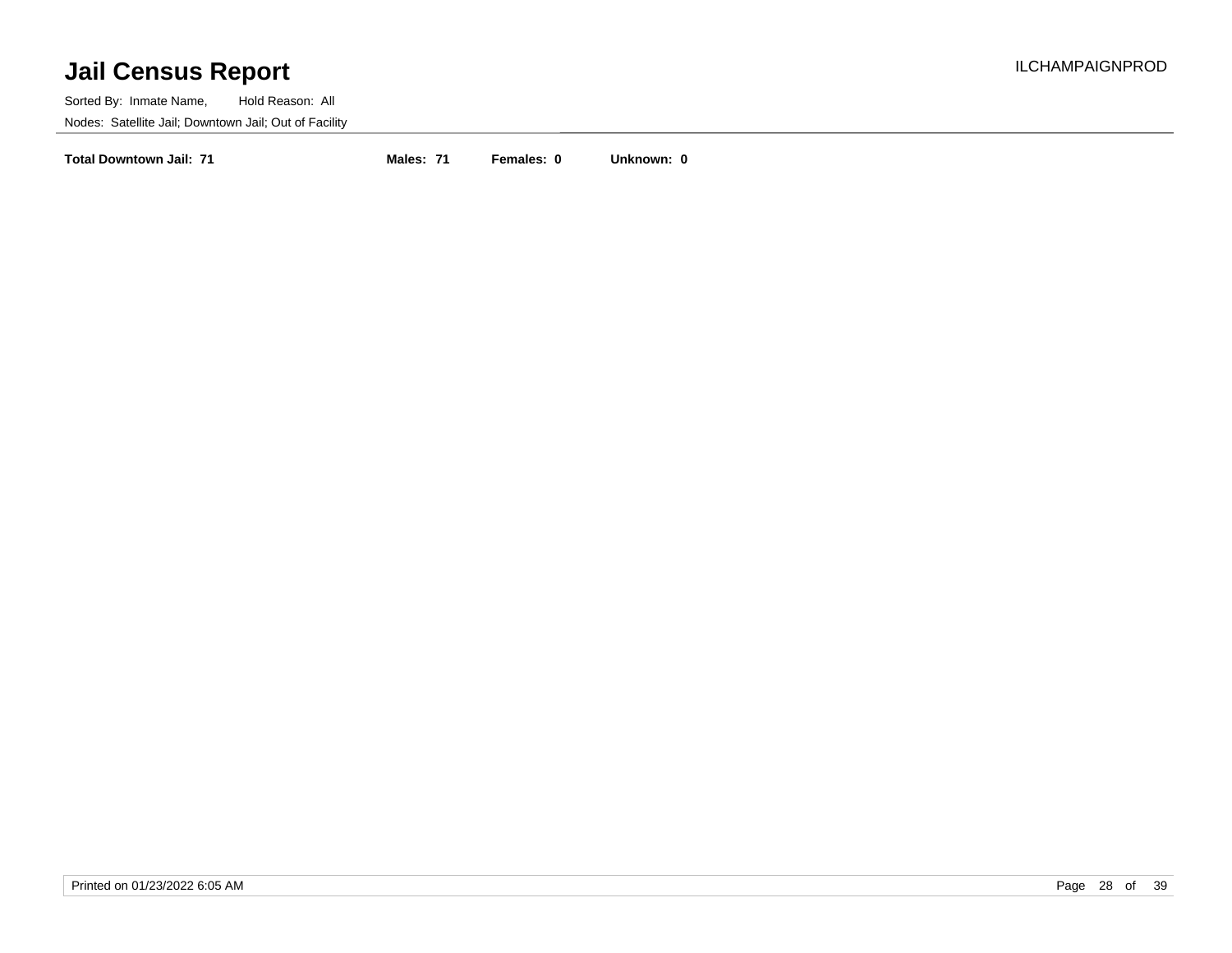|  | <b>Out of Facility</b> |
|--|------------------------|
|--|------------------------|

| SO#<br><b>Inmate's Name</b><br><b>DOB</b> | Cell / Class Pts (Level)<br>Confined (Days)<br>Proj Rel Date (Balance Due) | <b>Arrested</b> | <b>Charges</b>                      | <b>Sentence</b> | Warrant#  | <b>Bond Amt. / Fine</b> | <b>Attorney</b> |
|-------------------------------------------|----------------------------------------------------------------------------|-----------------|-------------------------------------|-----------------|-----------|-------------------------|-----------------|
| 61095<br>AMOS, DERRICK                    | <b>KAN / 10 (ADS)</b><br>05/02/2021 9:02 PM (267)                          | 05/02/2021      | <b>HOME INVASION/CAUSE INJURY</b>   |                 | 2021CF323 | 100000.00               |                 |
| <b>JAMES</b><br>06/12/1985                |                                                                            |                 |                                     |                 |           |                         |                 |
| 19971                                     | <b>EHD</b>                                                                 | 11/09/2021      | DRIVING RVK/SUSP DUI/SSS 4-9        |                 | 2021CF968 | Not Set                 |                 |
| <b>LYNN</b>                               | BARNESKE, RAYMOND 11/09/2021 9:32 AM (76)                                  |                 |                                     |                 |           |                         |                 |
| 08/17/1961                                | 5/6/2022 (0.00)                                                            |                 |                                     |                 |           |                         |                 |
| 516062                                    | <b>KAN / 15 (MAX)</b>                                                      | 02/22/2021      | PHONE HARASSMENT/2+                 |                 | 20CF194   | 5000.00                 |                 |
| <b>BENNETT, JOHN</b><br><b>MICHAEL</b>    | 02/22/2021 10:47 AM (336)                                                  | 02/22/2021      | AGG DISCH FIR/VEH/PC OFF/FRMAN      |                 | 21CF210   | No Bond                 |                 |
| 04/30/1986                                |                                                                            |                 |                                     |                 |           |                         |                 |
| 33993                                     | KAN / 10 (MED)                                                             | 06/14/2021      | AGGRAVATED DOMESTIC BATTERY         |                 | 21CF688   | Not Set                 |                 |
| <b>BOOKER, STEPHON</b>                    | 06/14/2021 7:42 PM (224)                                                   | 06/14/2021      | POSSESSING A CONTROLLED SUBSTAND    |                 | 21CF657   | Not Set                 |                 |
| <b>MONTELL</b>                            |                                                                            | 06/14/2021      | PAROLE REVOCATION                   |                 | CH2103612 | No Bond                 |                 |
| 06/11/1971                                |                                                                            |                 |                                     |                 |           |                         |                 |
| 1074315                                   | <b>KAN / 15 (MAX)</b>                                                      | 07/27/2021      | AGG DISCHARGE FIREARM/VEH/SCH       |                 | 21CF927   | Not Set                 |                 |
| <b>BRIGGS, PATRICK</b><br><b>MONTAY</b>   | 08/03/2021 4:56 PM (174)                                                   |                 |                                     |                 |           |                         |                 |
| 08/05/2001                                |                                                                            |                 |                                     |                 |           |                         |                 |
| 001078065                                 | KAN / 10 (ADS)                                                             | 06/17/2021      | AGG BATTERY/DISCHARGE FIREARM       |                 | 21CF704   | 1000000.00              |                 |
| <b>BROWN, CHARMAN</b><br>LAKEEF           | 06/17/2021 12:32 PM (221)                                                  |                 |                                     |                 |           |                         |                 |
| 11/30/2002                                |                                                                            |                 |                                     |                 |           |                         |                 |
| 1038554                                   | <b>KAN / 15 (MAX)</b>                                                      | 08/18/2021      | <b>ARMED HABITUAL CRIMINAL</b>      |                 | 21CF1162  | Not Set                 |                 |
| <b>BROWN, CORRION</b><br><b>DEVONTAE</b>  | 08/18/2021 5:40 PM (159)                                                   | 08/18/2021      | DELIVERY OF OR POSSESSION OF W/ INT |                 | 21CF1009  | No Bond                 |                 |
| 04/19/1995                                |                                                                            |                 |                                     |                 |           |                         |                 |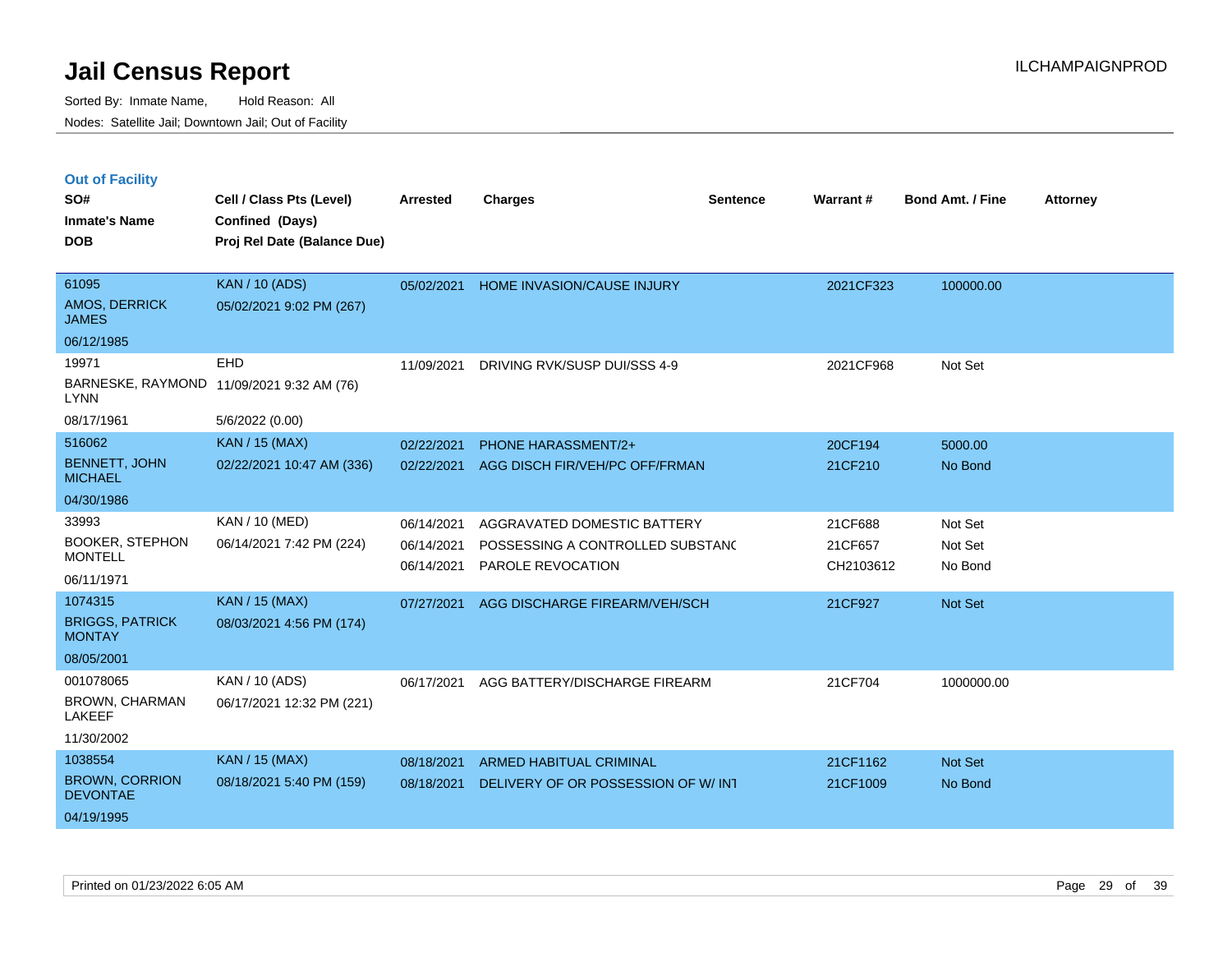| Nudes. Satellite Jali, Downtown Jali, Out of Facility |                                             |            |                               |                 |                 |                         |                 |
|-------------------------------------------------------|---------------------------------------------|------------|-------------------------------|-----------------|-----------------|-------------------------|-----------------|
| SO#                                                   | Cell / Class Pts (Level)                    | Arrested   | <b>Charges</b>                | <b>Sentence</b> | <b>Warrant#</b> | <b>Bond Amt. / Fine</b> | <b>Attorney</b> |
| <b>Inmate's Name</b>                                  | Confined (Days)                             |            |                               |                 |                 |                         |                 |
| DOB                                                   | Proj Rel Date (Balance Due)                 |            |                               |                 |                 |                         |                 |
|                                                       |                                             |            |                               |                 |                 |                         |                 |
| 1038579                                               | <b>KAN / 15 (MAX)</b>                       | 08/18/2021 | FELON POSS/USE WEAPON/FIREARM |                 | 21CF1010        | Not Set                 |                 |
| <b>BROWN, MARKEL</b><br>rikki                         | 08/18/2021 2:05 PM (159)                    |            |                               |                 |                 |                         |                 |
| 01/06/1995                                            |                                             |            |                               |                 |                 |                         |                 |
| 1003006                                               | KAN / 15 (MAX)                              | 08/19/2021 | FELON POSS/USE MACHINE GUN    |                 | 21CF1011        | No Bond                 |                 |
| <b>BROWN, ROCKEITH</b><br>JAVONTE                     | 08/19/2021 12:55 AM (158)                   |            |                               |                 |                 |                         |                 |
| 07/23/1991                                            |                                             |            |                               |                 |                 |                         |                 |
| 995894                                                | <b>KAN / 10 (ADS)</b>                       | 12/28/2021 | FELON POSSESS WEAPON/2ND+     | 5y (DOC)        | 2020CF709       | No Bond                 |                 |
|                                                       | BUTLER, JAMES LYNN 12/28/2021 11:05 AM (27) |            |                               |                 |                 |                         |                 |
|                                                       |                                             |            |                               |                 |                 |                         |                 |
| 12/04/1991                                            |                                             |            |                               |                 |                 |                         |                 |
| 987334                                                | DEW / 15 (MAX)                              | 03/10/2021 | ATTEMPT (FIRST DEGREE MURDER) |                 | 19CF689         | Not Set                 |                 |
| CAIN, ISAIAH<br>DEPRIEST                              | 03/10/2021 2:22 PM (320)                    |            |                               |                 |                 |                         |                 |
| 12/23/1990                                            |                                             |            |                               |                 |                 |                         |                 |
| 001078638                                             | <b>EHD</b>                                  | 12/15/2021 | DRIVING ON SUSPENDED LICENSE  |                 | 2021TR1120      | Not Set                 |                 |
| <b>CAMPBELL, CARLA</b><br><b>GISSELLE</b>             | 12/15/2021 11:03 AM (40)                    |            |                               |                 |                 |                         |                 |
| 08/12/1980                                            | 2/12/2022 (0.00)                            |            |                               |                 |                 |                         |                 |
| 992962                                                | DEW / 15 (ADS)                              | 05/25/2021 | MURDER/INTENT TO KILL/INJURE  |                 | 2018CF1045      | 1000000.00              |                 |
| CAMPBELL, KEITH<br>KNAQEEB                            | 05/25/2021 1:19 PM (244)                    |            |                               |                 |                 |                         |                 |
| 07/22/1991                                            |                                             |            |                               |                 |                 |                         |                 |
| 001078576                                             | KAN / 15 (MAX)                              | 11/09/2021 | UNLAWFUL USE OF A WEAPON      |                 | 21CF1383        | <b>Not Set</b>          |                 |
| CARTER, DEMONDRE<br>DAVON                             | 11/09/2021 6:01 PM (76)                     |            |                               |                 |                 |                         |                 |
| 05/27/2001                                            |                                             |            |                               |                 |                 |                         |                 |
| 1064992                                               | KAN / 15 (MAX)                              | 09/20/2021 | ARMED VIOLENCE/CATEGORY I     |                 | 21CF1137        | Not Set                 |                 |
| CARTER, KEJUAN<br>JAVONTE                             | 09/20/2021 11:42 PM (126)                   |            |                               |                 |                 |                         |                 |
| 06/27/1998                                            |                                             |            |                               |                 |                 |                         |                 |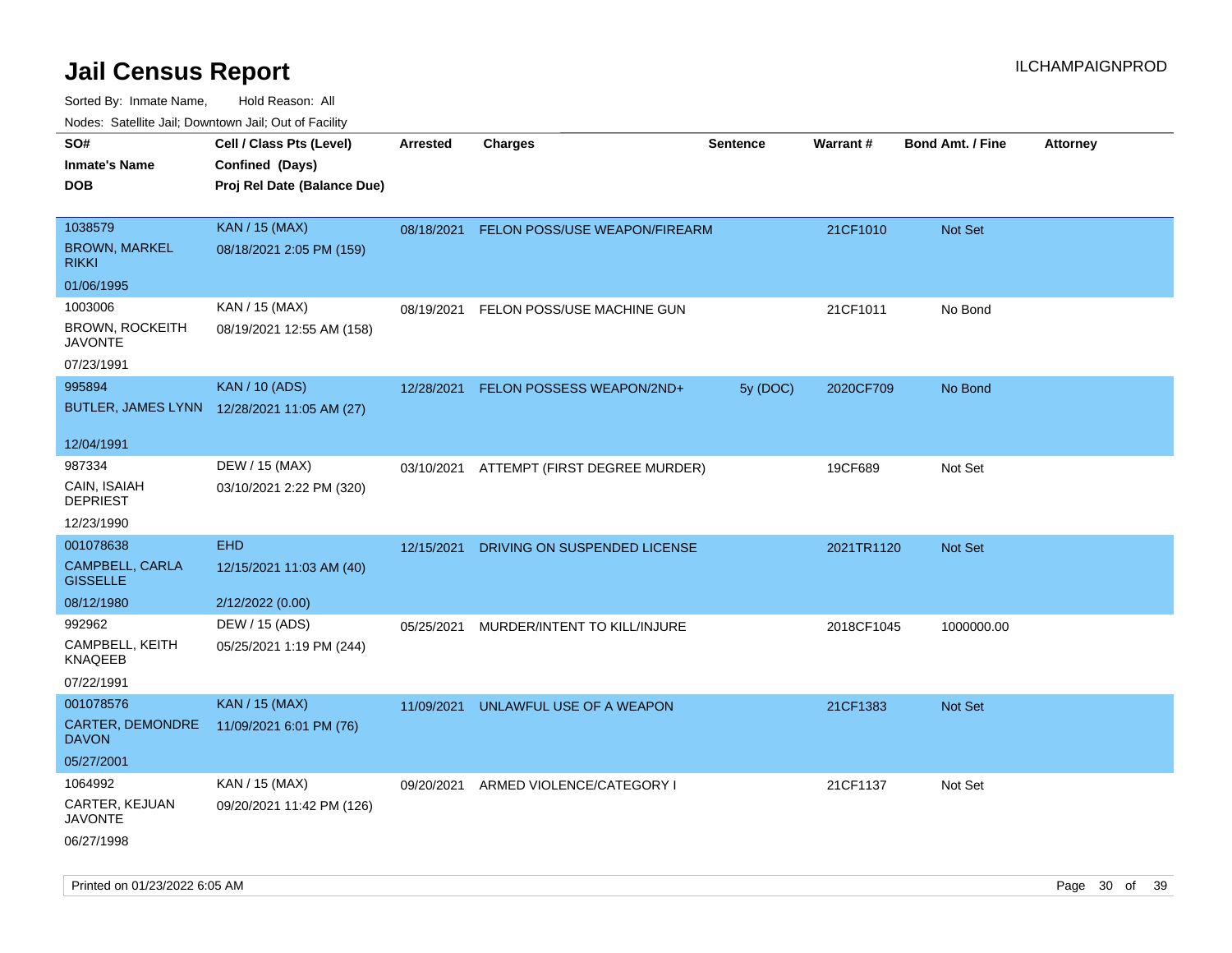| SO#<br><b>Inmate's Name</b><br><b>DOB</b>                                    | Cell / Class Pts (Level)<br>Confined (Days)<br>Proj Rel Date (Balance Due) | Arrested                               | <b>Charges</b>                                                                                          | <b>Sentence</b> | <b>Warrant#</b>                      | <b>Bond Amt. / Fine</b>       | <b>Attorney</b> |
|------------------------------------------------------------------------------|----------------------------------------------------------------------------|----------------------------------------|---------------------------------------------------------------------------------------------------------|-----------------|--------------------------------------|-------------------------------|-----------------|
| 001078729<br><b>CARTER, TROY</b><br><b>DEMON</b>                             | <b>KAN / 15 (ADS)</b><br>01/02/2022 10:29 AM (22)                          |                                        | 01/02/2022 MURDER/INTENT TO KILL/INJURE                                                                 |                 | 20CF396                              | 1000000.00                    |                 |
| 01/02/2004                                                                   |                                                                            |                                        |                                                                                                         |                 |                                      |                               |                 |
| 001078461<br>COLE, ERIC JOSE                                                 | KAN / 10 (MED)<br>10/08/2021 12:25 AM (108)                                | 10/07/2021<br>10/07/2021<br>10/08/2021 | AGG UNLAWFUL USE WEAPON/PERSON<br>AGG DOMESTIC BATTERY/STRANGLE<br><b>HARASS WITNESS/FAMILY MBR/REP</b> |                 | 2021CF1209<br>2021CF1208<br>21CF1218 | No Bond<br>Not Set<br>Not Set |                 |
| 01/24/2002<br>1048488<br>COLSON, WAYNE<br><b>ARTHUR, Third</b><br>10/14/1995 | <b>KAN / 10 (ADS)</b><br>12/30/2021 8:27 AM (25)                           | 12/30/2021                             | ARMED VIOLENCE/CATEGORY I                                                                               |                 | 2022CF4                              | Not Set                       |                 |
| 57733<br><b>CRAIG. ANTOINE</b><br>DARRELL<br>10/09/1982                      | KAN / 15 (SPH)<br>02/25/2020 4:08 PM (699)                                 | 02/25/2020<br>02/25/2020               | <b>HOMICIDE</b><br>FELON POSS/USE WEAPON/FIREARM                                                        |                 | 2020-CF250<br>19CF-1827              | 2000000.00<br>80000.00        |                 |
| 001077939                                                                    | <b>KAN / 10 (MED)</b>                                                      | 05/10/2021                             | FIREARM/FOID INVALID/NOT ELIG                                                                           |                 | 21CF526                              | No Bond                       |                 |
| <b>CROSS, PATRICK</b><br><b>DONTRELLE</b>                                    | 05/10/2021 7:31 PM (259)                                                   | 06/02/2021                             | POSS STOLEN VEHICLE > \$25,000                                                                          |                 | 21CF612                              | Not Set                       |                 |
| 11/07/2001                                                                   |                                                                            |                                        |                                                                                                         |                 |                                      |                               |                 |
| 001077558<br>DAVIS, RICHARD LEE<br>08/20/1984                                | EHD<br>01/04/2022 9:17 AM (20)<br>2/2/2022 (0.00)                          |                                        | 01/04/2022 DRIVING RVK/SUSP DUI/SSS 2ND                                                                 |                 | 2021CF301                            | Not Set                       |                 |
| 49972<br><b>DICKERSON.</b><br><b>RAYMOND COLLIER</b>                         | <b>KAN / 10 (ADS)</b><br>01/03/2022 11:10 AM (21)                          |                                        | 01/03/2022 FELON POSS/USE WEAPON/FIREARM                                                                | 2y (DOC)        | 20CF1476                             | No Bond                       |                 |
| 08/16/1978                                                                   |                                                                            |                                        |                                                                                                         |                 |                                      |                               |                 |
| 1061304<br>DORRIS, KEMION<br><b>DAETOCE</b><br>11/19/1997                    | KAN / 15 (MAX)<br>10/11/2021 7:30 PM (105)                                 | 10/11/2021<br>10/11/2021<br>10/11/2021 | ARMED HABITUAL CRIMINAL<br>ARMED HABITUAL CRIMINAL<br><b>HOME INVASION/FIREARM</b>                      |                 | 21CF1226<br>21CF1227<br>21CF1228     | No Bond<br>No Bond<br>No Bond |                 |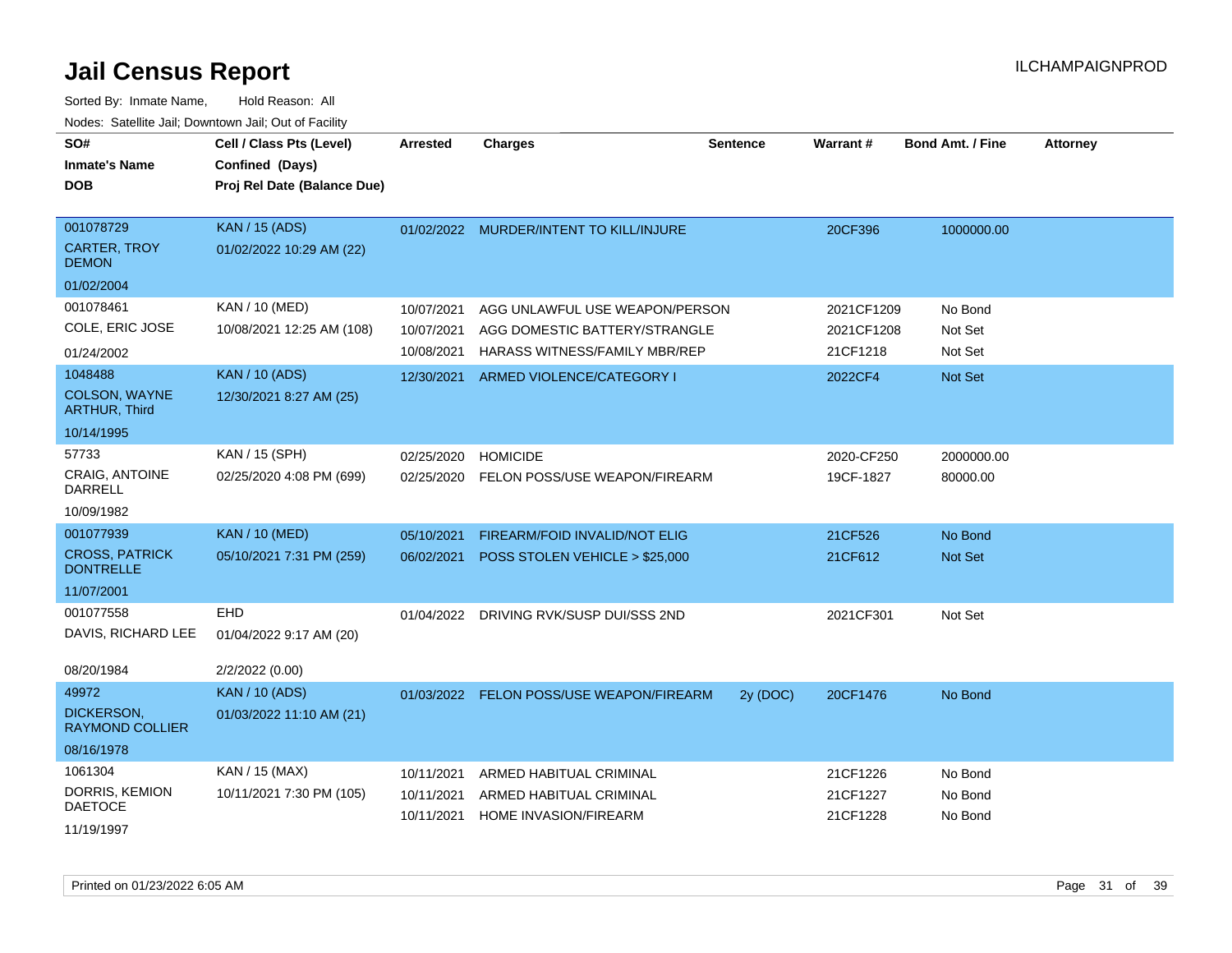| SO#                                      | Cell / Class Pts (Level)                     | <b>Arrested</b> | <b>Charges</b>                          | <b>Sentence</b> | <b>Warrant#</b> | <b>Bond Amt. / Fine</b> | <b>Attorney</b> |
|------------------------------------------|----------------------------------------------|-----------------|-----------------------------------------|-----------------|-----------------|-------------------------|-----------------|
| <b>Inmate's Name</b>                     | Confined (Days)                              |                 |                                         |                 |                 |                         |                 |
| <b>DOB</b>                               | Proj Rel Date (Balance Due)                  |                 |                                         |                 |                 |                         |                 |
|                                          |                                              |                 |                                         |                 |                 |                         |                 |
| 1048528                                  | <b>EHD</b>                                   |                 | 01/11/2022 DRIVING RVK/SUSP DUI/SSS 3RD |                 | 2021CF828       | Not Set                 |                 |
| <b>FREEMAN, TAMISHA</b><br><b>NICOLE</b> | 01/11/2022 9:20 AM (13)                      |                 |                                         |                 |                 |                         |                 |
| 04/24/1985                               | 2/9/2022 (0.00)                              |                 |                                         |                 |                 |                         |                 |
| 001077363                                | KAN / 25 (SPH)                               | 10/30/2020      | <b>HOME INVASION/FIREARM</b>            |                 | 20CF1202        | 500000.00               |                 |
| GARY, DAKOTA<br><b>TREVON</b>            | 10/30/2020 10:41 AM (451)                    |                 |                                         |                 |                 |                         |                 |
| 12/31/2001                               |                                              |                 |                                         |                 |                 |                         |                 |
| 1013012                                  | <b>KAN / 15 (MAX)</b>                        | 07/08/2021      | ATTEMPT (FIRST DEGREE MURDER)           |                 | 2021CF790       | 1000000.00              |                 |
| GARY, XAVIER LAMAR                       | 07/08/2021 9:24 AM (200)                     | 07/08/2021      | FELON POSS/USE FIREARM PRIOR            |                 | 2020CF650       | 25000.00                |                 |
|                                          |                                              | 07/08/2021      | <b>FELON POSS/USE FIREARM PRIOR</b>     |                 | 21CF798         | <b>Not Set</b>          |                 |
| 12/14/1991                               |                                              |                 |                                         |                 |                 |                         |                 |
| 1065946                                  | KAN / 10 (MED)                               | 09/04/2021      | AGG BATTERY/DISCHARGE FIREARM           |                 | 21CF1057        | 750000.00               |                 |
| GODBOLT, DESMOND<br><b>DEVONTAE</b>      | 09/04/2021 1:17 AM (142)                     | 09/04/2021      | RESIST/OBSTRUCTING A PEACE OFFICEI      |                 | 21CM407         | Not Set                 |                 |
| 11/15/1997                               |                                              |                 |                                         |                 |                 |                         |                 |
| 1070118                                  | <b>KAN / 15 (MAX)</b>                        | 08/31/2021      | AGGRAVATED DOMESTIC BATTERY             |                 | 21CF1049        | No Bond                 |                 |
| <b>GRAHAM, CORTEZ</b><br><b>LAMON</b>    | 08/31/2021 9:32 PM (146)                     | 09/02/2021      | PROBATION VIOLATION                     |                 | 21CF55          | Not Set                 |                 |
| 03/31/1976                               |                                              |                 |                                         |                 |                 |                         |                 |
| 1000641                                  | KAN / 10 (MED)                               | 09/14/2021      | ARMED HABITUAL CRIMINAL                 |                 | 21CF1116        | No Bond                 |                 |
| <b>GRANT, CEDRIC</b><br><b>DYSHAWN</b>   | 09/14/2021 6:32 PM (132)                     |                 |                                         |                 |                 |                         |                 |
| 01/03/1991                               |                                              |                 |                                         |                 |                 |                         |                 |
| 1076506                                  | <b>KAN / 15 (MAX)</b>                        | 09/17/2021      | AGG UUW/PERSON/CM THREAT VIOL           |                 | 21CF1131        | Not Set                 |                 |
|                                          | GRAY, JAMARH EMERE 09/17/2021 10:41 AM (129) | 09/20/2021      | <b>DOMESTIC BATTERY</b>                 |                 | 21CM430         | Not Set                 |                 |
| 06/21/2003                               |                                              |                 |                                         |                 |                 |                         |                 |
| 986315                                   | EHD                                          | 01/04/2022      | DRIVING ON SUSPENDED LICENSE            |                 | 2020TR4725      | Not Set                 |                 |
| HARPER, DEMARKO<br><b>DEVAIL</b>         | 01/04/2022 10:13 AM (20)                     |                 |                                         |                 |                 |                         |                 |
| 09/04/1989                               | 2/2/2022 (0.00)                              |                 |                                         |                 |                 |                         |                 |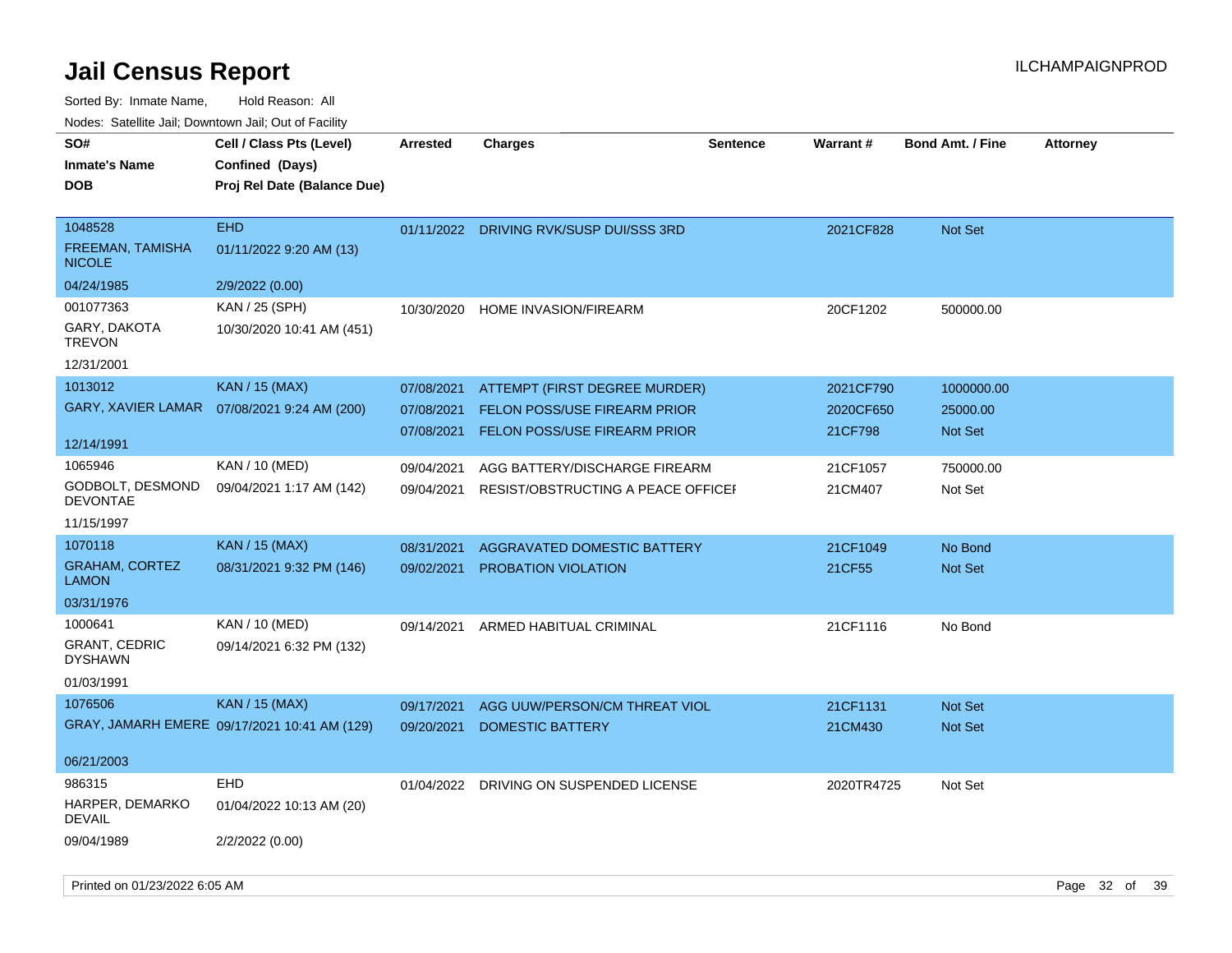| SO#<br><b>Inmate's Name</b><br><b>DOB</b>   | Cell / Class Pts (Level)<br>Confined (Days)<br>Proj Rel Date (Balance Due) | <b>Arrested</b> | <b>Charges</b>                 | <b>Sentence</b>         | Warrant#   | <b>Bond Amt. / Fine</b> | <b>Attorney</b> |
|---------------------------------------------|----------------------------------------------------------------------------|-----------------|--------------------------------|-------------------------|------------|-------------------------|-----------------|
| 001077887<br>HENRY, ROBERT<br><b>GORDON</b> | <b>EHD</b><br>01/11/2022 11:02 AM (13)                                     | 01/11/2022      | AGG DUI/LIC SUSP OR REVOKED    |                         | 2021CF466  | <b>Not Set</b>          |                 |
| 12/16/1952                                  | 2/7/2022 (0.00)                                                            |                 |                                |                         |            |                         |                 |
| 1045186                                     | KAN / 15 (MAX)                                                             | 08/16/2021      | ARMED VIOLENCE/CATEGORY I      |                         | 21CF934    | 1000000.00              |                 |
| HOLBROOK, JOHNNIE<br><b>MATHIS</b>          | 08/16/2021 11:07 AM (161)                                                  | 08/16/2021      | FELON POSS/USE WEAPON/FIREARM  |                         | 19CF968    | Not Set                 |                 |
| 07/19/1996                                  |                                                                            | 08/16/2021      | AGG FLEEING POLICE/21 MPH OVER |                         | 21CF988    | Not Set                 |                 |
|                                             |                                                                            | 08/16/2021      | FELON POSS/USE WEAPON/FIREARM  |                         | 21CF989    | Not Set                 |                 |
| 001078146                                   | <b>DEW / 15 (MAX)</b>                                                      | 07/09/2021      | AGG BATTERY/DISCHARGE FIREARM  |                         | 21CF795    | 1000000.00              |                 |
| HUNT, TEIGAN<br><b>JAZAIREO</b>             | 07/09/2021 12:41 PM (199)                                                  | 07/09/2021      | ARMED ROBBERY/ARMED W/FIREARM  |                         | 21CF806    | <b>Not Set</b>          |                 |
| 05/14/2003                                  |                                                                            |                 |                                |                         |            |                         |                 |
| 989743                                      | KAN / 15 (ADS)                                                             | 04/13/2021      | AGG DISCHARGE FIREARM/VEH/SCH  |                         | 21CF400    | Not Set                 |                 |
| JACKSON, STEVE<br>ALLEN                     | 04/13/2021 2:45 AM (286)                                                   | 04/13/2021      | AGGRAVATED DOMESTIC BATTERY    |                         | 21CF399    | Not Set                 |                 |
| 06/04/1991                                  |                                                                            |                 |                                |                         |            |                         |                 |
| 50495                                       | <b>EHD</b>                                                                 | 08/10/2021      | DRIVING RVK/SUSP DUI/SSS 10-14 |                         | 2020CF997  | <b>Not Set</b>          |                 |
| <b>JENKINS, ARNOLD</b><br><b>FARRIS</b>     | 08/10/2021 9:08 AM (167)                                                   | 08/10/2021      | DRIVING RVK/SUSP DUI/SSS 10-14 |                         | 2019CF1363 | <b>Not Set</b>          |                 |
| 04/19/1962                                  | 2/4/2022 (0.00)                                                            |                 |                                |                         |            |                         |                 |
| 1076450                                     | DEW / 15 (MAX)                                                             | 06/25/2020      | AGG DISCHARGE OF A FIREARM     | 6y/0m/0d (DOI 2020CF703 |            | Not Set                 |                 |
| <b>JONES, CARLOS</b><br><b>ANTONIO</b>      | 06/25/2020 2:13 PM (578)                                                   | 11/02/2020      | HOME INVASION/FIREARM          | 11y (DOC)               | 20CF1204   | No Bond                 |                 |
| 11/18/2001                                  |                                                                            |                 |                                |                         |            |                         |                 |
| 001078401                                   | <b>KAN / 10 (ADS)</b>                                                      | 09/19/2021      | UNLAWFUL VEHICULAR INVASION    |                         | 21CF1134   | <b>Not Set</b>          |                 |
| <b>KNIGHT, ERIC</b>                         | 09/19/2021 7:32 PM (127)                                                   | 09/19/2021      | HRSMT/THREATEN PERSON/KILL     |                         | 2021CF561  | 50000.00                |                 |
| 07/11/1991                                  |                                                                            | 09/21/2021      | <b>BURGLARY</b>                |                         | 21CF1139   | Not Set                 |                 |
| 1002591                                     | <b>EHD</b>                                                                 | 01/11/2022      | AGG DUI/LIC SUSP OR REVOKED    |                         | 2020CF1399 | Not Set                 |                 |
| <b>KRAUS, MARY</b><br>KATHERINE             | 01/11/2022 11:54 AM (13)                                                   |                 |                                |                         |            |                         |                 |
| 04/13/1959                                  | 2/22/2022 (0.00)                                                           |                 |                                |                         |            |                         |                 |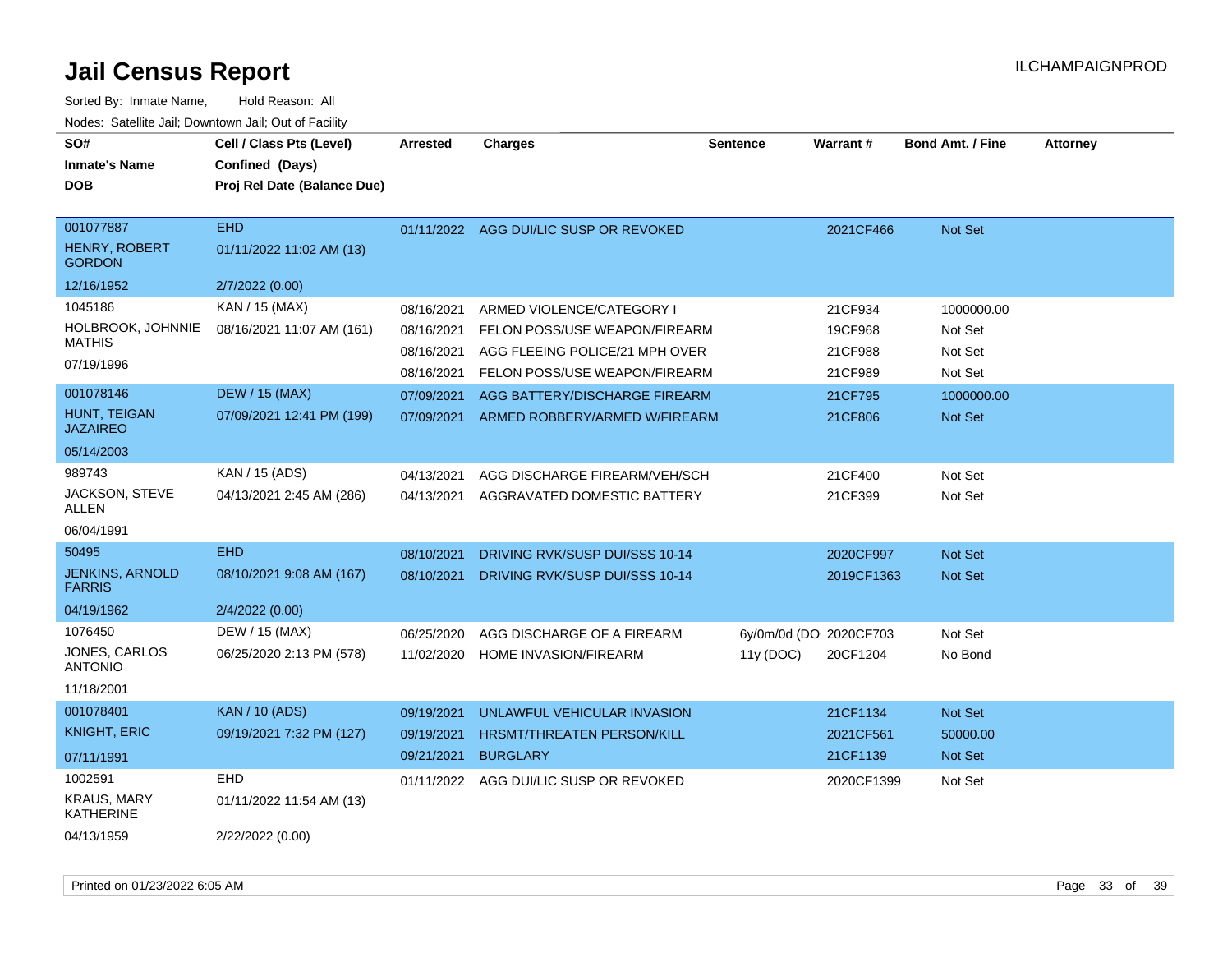| SO#<br><b>Inmate's Name</b><br><b>DOB</b> | Cell / Class Pts (Level)<br>Confined (Days)<br>Proj Rel Date (Balance Due) | <b>Arrested</b> | <b>Charges</b>                           | <b>Sentence</b> | <b>Warrant#</b> | <b>Bond Amt. / Fine</b> | <b>Attorney</b> |
|-------------------------------------------|----------------------------------------------------------------------------|-----------------|------------------------------------------|-----------------|-----------------|-------------------------|-----------------|
| 1064445                                   | <b>DEW / 15 (MAX)</b>                                                      | 04/23/2021      | AGG DISCHARGE FIREARM/OCC VEH            |                 | 2021CF295       | 500000.00               |                 |
| LARUE, TERENCE                            | 04/23/2021 11:18 AM (276)                                                  | 04/23/2021      | POSSESS 15<100 GRAMS COCAINE             |                 | 19CF1052        | 10000.00                |                 |
| <b>TRAMEL</b>                             |                                                                            | 04/23/2021      | <b>FELON POSS/USE FIREARM/PAROLE</b>     |                 | 21CF899         | Not Set                 |                 |
| 12/23/1998                                |                                                                            |                 |                                          |                 |                 |                         |                 |
| 001078237                                 | KAN / 15 (ADS)                                                             | 08/03/2021      | AGG DISCHARGE FIREARM/OCC VEH            |                 | 21CF928         | No Bond                 |                 |
| LAWS, TERON<br><b>RAMONTE</b>             | 08/03/2021 6:29 PM (174)                                                   |                 |                                          |                 |                 |                         |                 |
| 04/03/2001                                |                                                                            |                 |                                          |                 |                 |                         |                 |
| 001078470                                 | <b>KAN / 15 (MAX)</b>                                                      | 10/10/2021      | MURDER/INTENT TO KILL/INJURE             |                 | 21CF1221        | Not Set                 |                 |
| LEE, AMAHRION<br><b>JA'MERE</b>           | 10/10/2021 1:23 PM (106)                                                   |                 |                                          |                 |                 |                         |                 |
| 11/05/2002                                |                                                                            |                 |                                          |                 |                 |                         |                 |
| 56792                                     | DEW / 10 (MED)                                                             | 02/02/2021      | ARMED HABITUAL CRIMINAL                  |                 | 2021CF141       | 500000.00               |                 |
| LILLARD, LAWRENCE<br><b>TYRONE</b>        | 02/02/2021 2:11 PM (356)                                                   | 02/22/2021      | DRIVING ON REVOKED LICENSE               |                 | 21TR426         | 5000.00                 |                 |
| 10/20/1982                                |                                                                            |                 |                                          |                 |                 |                         |                 |
| 001078575                                 | <b>KAN / 10 (MED)</b>                                                      | 11/09/2021      | <b>GUNRUNNING</b>                        |                 | 21CF1330        | 750000.00               |                 |
| <b>MCLAURIN, KEYON A</b>                  | 11/09/2021 12:41 PM (76)                                                   |                 |                                          |                 |                 |                         |                 |
| 11/19/2002                                |                                                                            |                 |                                          |                 |                 |                         |                 |
| 1011046                                   | KAN / 15 (ADS)                                                             |                 | 04/10/2021 ATTEMPT (FIRST DEGREE MURDER) |                 | 21CF392         | Not Set                 |                 |
| MILES, DARRION<br><b>ANTONIO KEVONTA</b>  | 04/11/2021 12:46 AM (288)                                                  |                 |                                          |                 |                 |                         |                 |
| 03/18/1990                                |                                                                            |                 |                                          |                 |                 |                         |                 |
| 001077278                                 | <b>KAN / 15 (MAX)</b>                                                      | 10/06/2020      | MURDER/INTENT TO KILL/INJURE             |                 | 2020CF146       | 2000000.00              |                 |
| MILLER, D'ANDRE                           | 10/06/2020 12:49 PM (475)                                                  | 10/06/2020      | AGG FLEEING POLICE/21 MPH OVER           |                 | 2019CF1171      | 50000.00                |                 |
| 09/08/1986                                |                                                                            |                 |                                          |                 |                 |                         |                 |
| 001078712                                 | KAN / 10 (MED)                                                             | 12/23/2021      | AGG DISCH FIREARM/1ST AID PERS           |                 | 21CF1581        | Not Set                 |                 |
| MONTGOMERY,<br>RASHARD MYKI               | 12/23/2021 4:27 PM (32)                                                    |                 |                                          |                 |                 |                         |                 |
| 11/05/2001                                |                                                                            |                 |                                          |                 |                 |                         |                 |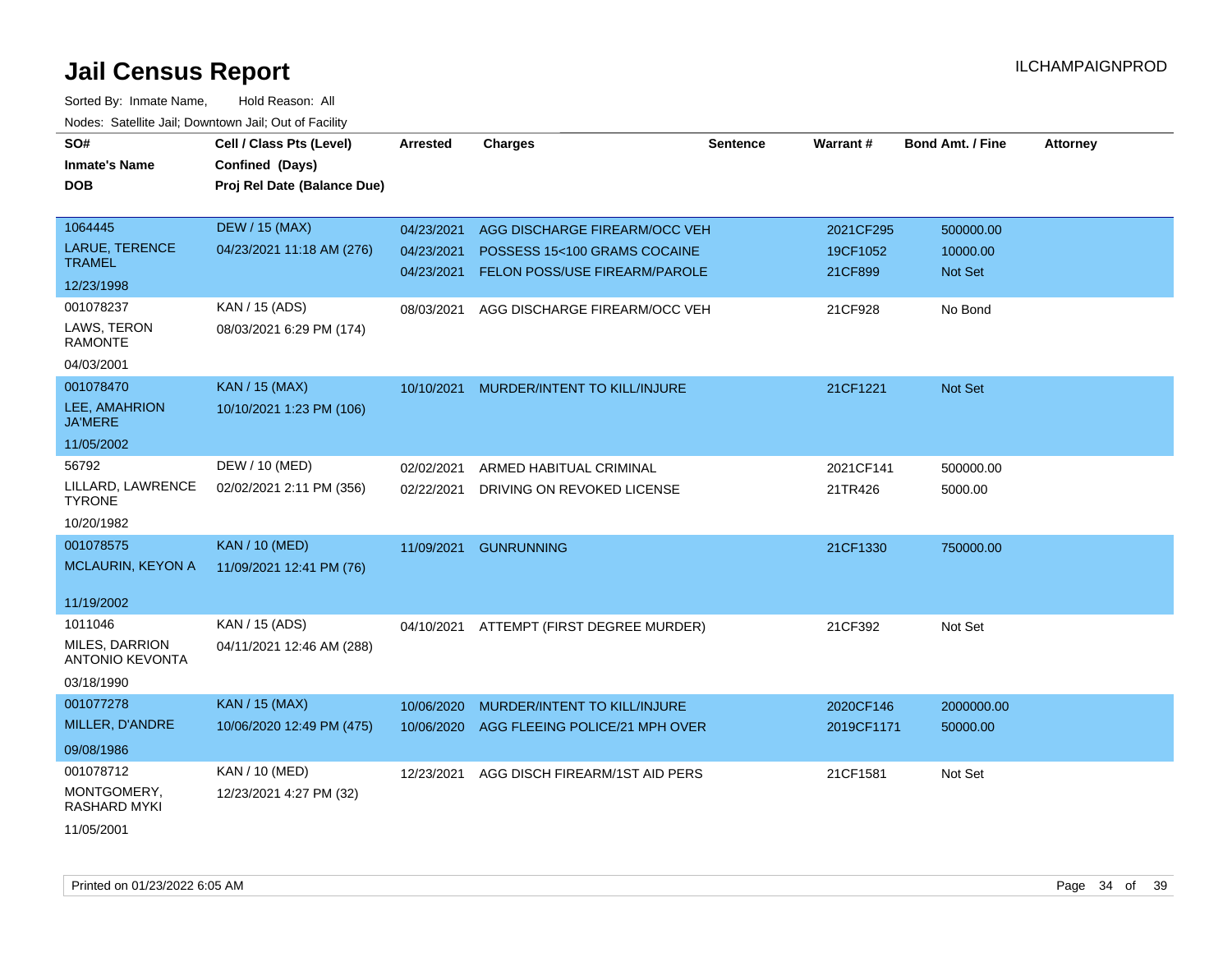| i vuuto. Talelille Jall, Dowlltowii Jall, Out of Facility |                                               |                 |                                          |                 |             |                         |                 |
|-----------------------------------------------------------|-----------------------------------------------|-----------------|------------------------------------------|-----------------|-------------|-------------------------|-----------------|
| SO#                                                       | Cell / Class Pts (Level)                      | <b>Arrested</b> | <b>Charges</b>                           | <b>Sentence</b> | Warrant#    | <b>Bond Amt. / Fine</b> | <b>Attorney</b> |
| <b>Inmate's Name</b>                                      | Confined (Days)                               |                 |                                          |                 |             |                         |                 |
| <b>DOB</b>                                                | Proj Rel Date (Balance Due)                   |                 |                                          |                 |             |                         |                 |
|                                                           |                                               |                 |                                          |                 |             |                         |                 |
| 1026477                                                   | <b>KAN / 15 (ADS)</b>                         | 09/21/2021      | AGG DISCHARGE FIREARM/OCC VEH            |                 | 21CF1138    | Not Set                 |                 |
| NEWBILL, DEVONTRE<br><b>LAMONT</b>                        | 09/21/2021 2:27 AM (125)                      | 09/22/2021      | PROBATION VIOLATION                      |                 | 20CF577     | Not Set                 |                 |
| 11/22/1993                                                |                                               |                 |                                          |                 |             |                         |                 |
| 1072907                                                   | <b>KAN</b>                                    | 07/14/2021      | ATTEMPT (FIRST DEGREE MURDER)            |                 | 2021-CF-832 | 2000000.00              |                 |
| NIKOLAEV, YEVGENIY                                        | 07/14/2021 10:10 PM (194)                     | 07/14/2021      | CRIMINAL DAMAGE <\$500/SCHOOL            |                 | 2021CF840   | 5000.00                 |                 |
|                                                           |                                               |                 |                                          |                 |             |                         |                 |
| 10/06/1983                                                |                                               |                 |                                          |                 |             |                         |                 |
| 001078558                                                 | <b>KAN / 10 (MED)</b>                         | 11/03/2021      | UNLAWFUL USE OF A WEAPON                 |                 | 21CF1352    | Not Set                 |                 |
| PARRISH, DOMINIC<br><b>WALTER</b>                         | 11/03/2021 1:25 PM (82)                       |                 |                                          |                 |             |                         |                 |
| 08/23/2001                                                |                                               |                 |                                          |                 |             |                         |                 |
| 001078063                                                 | KAN / 15 (MAX)                                | 06/15/2021      | AGG CRIM SEX ASSAULT/WEAPON              |                 | 2021CF678   | 1000000.00              |                 |
|                                                           | PERRY, ROBERT Junior 06/15/2021 4:37 PM (223) | 06/15/2021      | <b>ROBBERY</b>                           |                 | 2021CF159   | 25000.00                |                 |
|                                                           |                                               |                 |                                          |                 |             |                         |                 |
| 12/21/1990                                                |                                               |                 |                                          |                 |             |                         |                 |
| 37559                                                     | <b>EHD</b>                                    |                 | 01/12/2022 DRIVING ON REVOKED LICENSE    |                 | 2021TR2685  | Not Set                 |                 |
| PICKENS, DAVID<br><b>EUGENE</b>                           | 01/12/2022 10:16 AM (12)                      |                 |                                          |                 |             |                         |                 |
| 02/01/1973                                                | 3/12/2022 (0.00)                              |                 |                                          |                 |             |                         |                 |
| 001077591                                                 | KAN / 5 (ADS)                                 |                 | 01/06/2022 FIREARM/FOID INVALID/NOT ELIG | 42m (DOC)       | 2021CF782   | No Bond                 |                 |
| PYE, TRESHAUN<br>CORTEZ                                   | 01/06/2022 10:30 AM (18)                      |                 |                                          |                 |             |                         |                 |
| 05/01/2001                                                |                                               |                 |                                          |                 |             |                         |                 |
| 001077614                                                 | KAN / 15 (MAX)                                |                 | 01/17/2021 ATTEMPT (FIRST DEGREE MURDER) |                 | 21CF66      | <b>Not Set</b>          |                 |
| <b>DEVON</b>                                              | ROBINSON, DONTRELL 01/17/2021 3:08 PM (372)   |                 |                                          |                 |             |                         |                 |
| 09/22/2002                                                |                                               |                 |                                          |                 |             |                         |                 |
| 1061216                                                   | KAN / 10 (MED)                                | 06/22/2021      | <b>HOME INVASION/FIREARM</b>             |                 | 21CF727     | Not Set                 |                 |
| RUNGE, ANDRE<br><b>MARSEAN</b>                            | 06/22/2021 4:42 PM (216)                      |                 |                                          |                 |             |                         |                 |
| 12/05/1997                                                |                                               |                 |                                          |                 |             |                         |                 |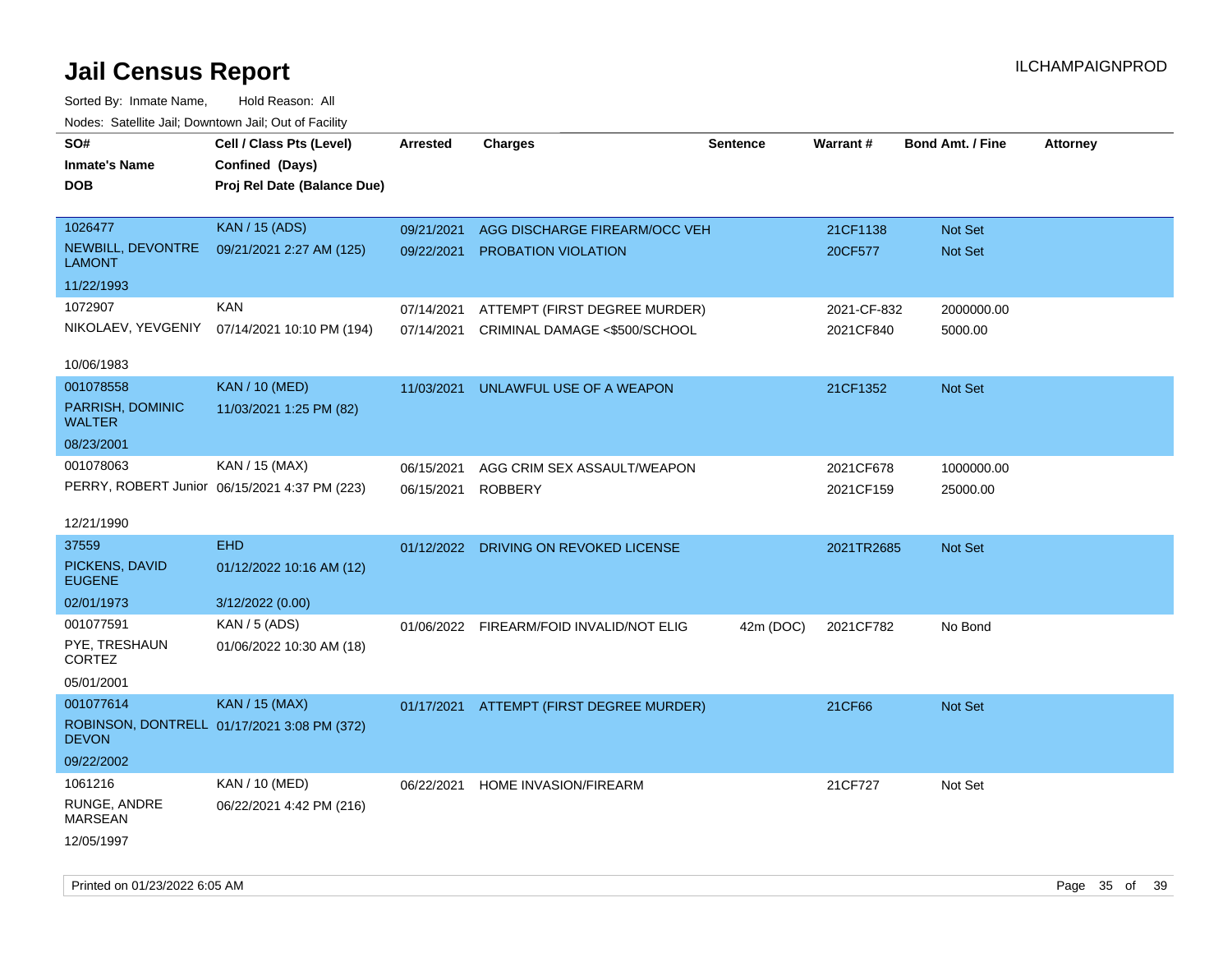| SO#                                    | Cell / Class Pts (Level)                      | Arrested   | <b>Charges</b>                            | <b>Sentence</b> | Warrant#    | Bond Amt. / Fine | <b>Attorney</b> |
|----------------------------------------|-----------------------------------------------|------------|-------------------------------------------|-----------------|-------------|------------------|-----------------|
| <b>Inmate's Name</b>                   | Confined (Days)                               |            |                                           |                 |             |                  |                 |
| <b>DOB</b>                             | Proj Rel Date (Balance Due)                   |            |                                           |                 |             |                  |                 |
|                                        |                                               |            |                                           |                 |             |                  |                 |
| 650295                                 | <b>PIA / 50 (MAX)</b>                         | 04/22/2020 | <b>CRIMINAL SEXUAL ASSAULT</b>            |                 | 2020-CF407  | 750000.00        |                 |
| SANDAGE, JERALD                        | 04/22/2020 6:30 AM (642)                      | 04/22/2020 | <b>CRIMINAL SEXUAL ASSAULT</b>            |                 | 2020-CF408  | 750000.00        |                 |
| <b>EUGENE</b>                          |                                               | 04/22/2020 | <b>CRIMINAL SEXUAL ABUSE</b>              |                 | 2020-CF409  | 750000.00        |                 |
| 06/07/1971                             |                                               | 04/22/2020 | <b>CRIMINAL SEXUAL ASSAULT</b>            |                 | 2020-CF410  | 750000.00        |                 |
|                                        |                                               | 04/22/2020 | OFFICIAL MISCONDUCT                       |                 | 2019-CF1811 | 25000.00         |                 |
| 1062194                                | DEW / 15 (MAX)                                | 02/27/2020 | MURDER/OTHER FORCIBLE FELONY              |                 | 20CF-247    | 1000000.00       |                 |
| SIMMONS, MICHAEL<br><b>JAMAL</b>       | 02/27/2020 1:11 PM (697)                      | 09/23/2020 | AGG BATTERY/DISCHARGE FIREARM             |                 | 20CF1061    | Not Set          |                 |
| 11/03/1997                             |                                               |            |                                           |                 |             |                  |                 |
| 001078115                              | <b>KAN / 15 (MAX)</b>                         | 07/01/2021 | ARMED VIOLENCE/CATEGORY I                 |                 | 21CF772     | Not Set          |                 |
| <b>SMITH, JAMES</b><br>NASHAUN, Junior | 07/01/2021 2:44 PM (207)                      | 07/30/2021 | DRIVING ON SUSPENDED LICENSE              |                 | 21TR5804    | 1500.00          |                 |
| 09/18/2000                             |                                               |            |                                           |                 |             |                  |                 |
| 001077868                              | KAN / 15 (MAX)                                | 04/21/2021 | ARMED ROBBERY/ARMED W/FIREARM             |                 | 21CF445     | Not Set          |                 |
| SPEARMENT,<br><b>KENTRELL</b>          | 04/21/2021 9:48 PM (278)                      | 08/19/2021 | FLEEING/ATTEMPT ELUDE OFFICER             |                 | 2021TR1053  | 1000.00          |                 |
| 01/21/2002                             |                                               |            |                                           |                 |             |                  |                 |
| 11979                                  | <b>EHD</b>                                    |            | 01/11/2022 AGG FLEEING POLICE/21 MPH OVER |                 | 2021CF629   | Not Set          |                 |
| <b>STARK, JACK LYNN</b>                | 01/11/2022 10:13 AM (13)                      |            |                                           |                 |             |                  |                 |
| 12/31/1955                             | 4/9/2022 (0.00)                               |            |                                           |                 |             |                  |                 |
| 001077854                              | <b>EHD</b>                                    | 09/15/2021 | DRIVING RVK/SUSP DUI/SSS 4-9              |                 | 2021CF306   | Not Set          |                 |
| STUKINS, DANNY RAY                     | 09/15/2021 10:17 AM (131)                     |            |                                           |                 |             |                  |                 |
| 07/05/1985                             | 3/13/2022 (0.00)                              |            |                                           |                 |             |                  |                 |
| 1046632                                | <b>KAN / 15 (MAX)</b>                         | 09/14/2021 | ARMED VIOLENCE/CATEGORY II                |                 | 21CF912     | 750000.00        |                 |
|                                        | TATE, JAVON MARQUIS 09/14/2021 12:10 PM (132) |            |                                           |                 |             |                  |                 |
| 08/10/1996                             |                                               |            |                                           |                 |             |                  |                 |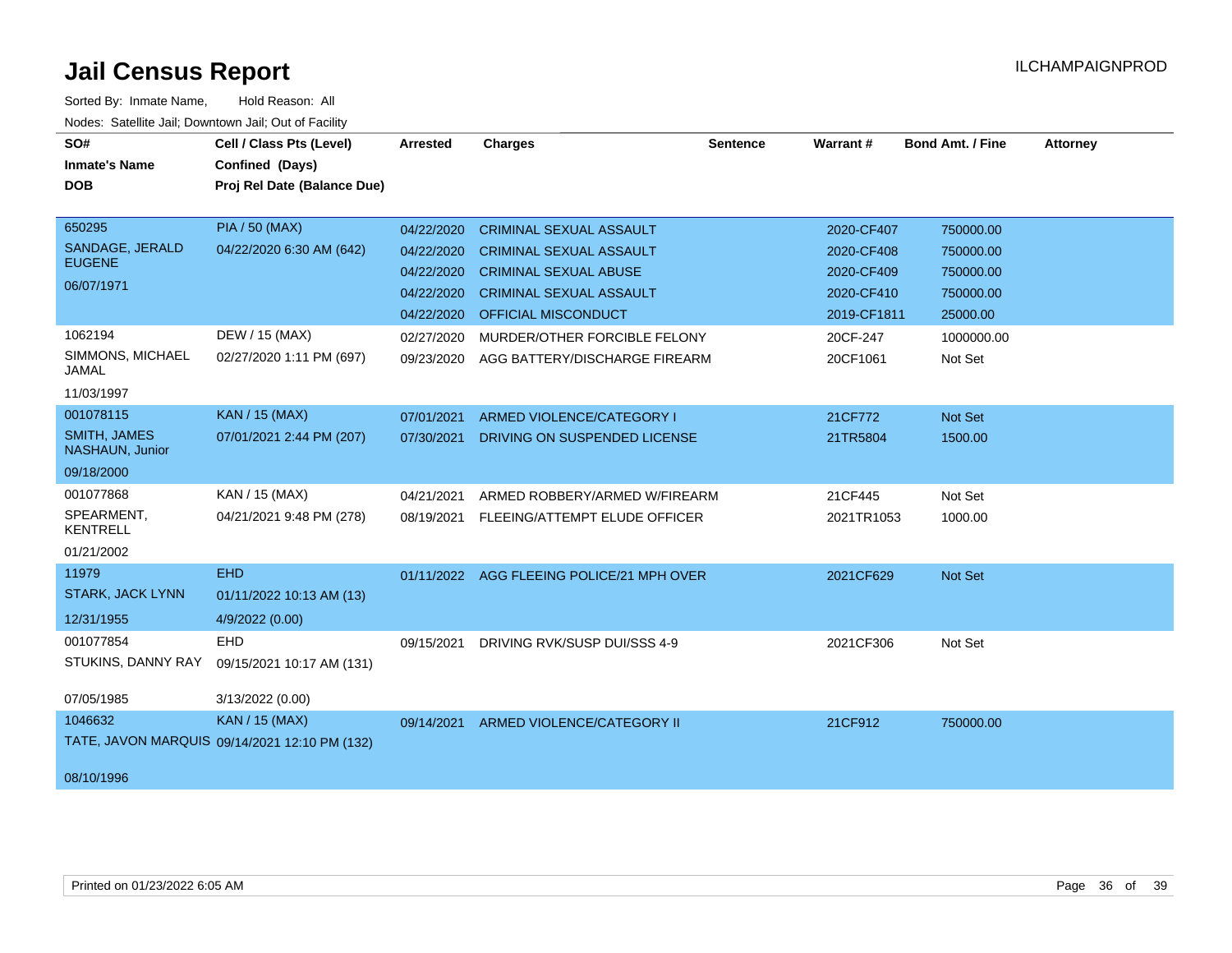| rouco. Calcillo Jali, Downtown Jali, Out of Facility |                             |                 |                                        |                 |                        |                         |                 |
|------------------------------------------------------|-----------------------------|-----------------|----------------------------------------|-----------------|------------------------|-------------------------|-----------------|
| SO#                                                  | Cell / Class Pts (Level)    | <b>Arrested</b> | <b>Charges</b>                         | <b>Sentence</b> | <b>Warrant#</b>        | <b>Bond Amt. / Fine</b> | <b>Attorney</b> |
| Inmate's Name                                        | Confined (Days)             |                 |                                        |                 |                        |                         |                 |
| DOB                                                  | Proj Rel Date (Balance Due) |                 |                                        |                 |                        |                         |                 |
|                                                      |                             |                 |                                        |                 |                        |                         |                 |
| 962484                                               | <b>KAN / 10 (ADS)</b>       |                 | 12/29/2021 AGGRAVATED DOMESTIC BATTERY |                 | 21CF1608               | <b>Not Set</b>          |                 |
| TAYLOR, VINCENT<br><b>REGINALD</b>                   | 12/29/2021 7:23 AM (26)     |                 |                                        |                 |                        |                         |                 |
| 11/03/1988                                           |                             |                 |                                        |                 |                        |                         |                 |
| 1033031                                              | KAN / 15 (MAX)              | 08/19/2020      | *AGG BATTERY W/FIREARM/PERSON          |                 | 2020-CF923             | 500000.00               |                 |
| TOMS, ANDREW<br>CHUCKY                               | 08/19/2020 5:59 PM (523)    |                 |                                        |                 |                        |                         |                 |
| 09/28/1978                                           |                             |                 |                                        |                 |                        |                         |                 |
| 27007                                                | <b>KAN / 15 (MAX)</b>       | 09/19/2021      | DOMESTIC BATTERY/OTHER PRIOR           |                 | 2y/0m/0d (DOI 21CF1133 | No Bond                 |                 |
| TUELL, ROBERT<br><b>STEPHEN</b>                      | 09/19/2021 9:51 AM (127)    |                 |                                        |                 |                        |                         |                 |
| 09/25/1967                                           |                             |                 |                                        |                 |                        |                         |                 |
| 001078263                                            | KAN / 10 (ADS)              | 08/11/2021      | AGG FLEEING POLICE/21 MPH OVER         | 15m (DOC)       |                        | 200000.00               |                 |
| TURK, BRANDON<br>LARSHAWN                            | 08/11/2021 6:23 PM (166)    |                 |                                        |                 |                        |                         |                 |
| 10/18/1995                                           |                             |                 |                                        |                 |                        |                         |                 |
| 001078386                                            | <b>KAN / 10 (MED)</b>       | 09/14/2021      | POSSESSION OF STOLEN FIREARM           |                 | 2021CF1099             | 250000.00               |                 |
| <b>TURNER, AMARIO</b>                                | 09/14/2021 11:42 PM (132)   |                 |                                        |                 |                        |                         |                 |
| 09/23/2002                                           |                             |                 |                                        |                 |                        |                         |                 |
| 1011886                                              | EHD                         |                 | 01/12/2022 AGG FLEEING/2+ CON DEVICES  |                 | 2021CF378              | Not Set                 |                 |
| TURNER, SHAWNTAY<br>EUGENE                           | 01/12/2022 9:25 AM (12)     |                 |                                        |                 |                        |                         |                 |
| 01/09/1992                                           | 3/11/2022 (0.00)            |                 |                                        |                 |                        |                         |                 |
| 1040925                                              | <b>KAN / 10 (MED)</b>       | 10/05/2021      | AGG BATTERY/DISCHARGE FIREARM          |                 | 2021CF1105             | 1000000.00              |                 |
| WEATHERALL.<br>JOHNNY EARL JAMES                     | 10/05/2021 4:17 PM (111)    |                 |                                        |                 |                        |                         |                 |
| 04/29/1994                                           |                             |                 |                                        |                 |                        |                         |                 |
| 1062558                                              | DEW / 10 (MED)              | 10/02/2021      | FELON POSS/USE WEAPON/FIREARM          |                 | 21CF1185               | Not Set                 |                 |
| WELLS, JIAMANTE<br>AMORE                             | 10/02/2021 8:29 PM (114)    |                 |                                        |                 |                        |                         |                 |
| 09/02/1995                                           |                             |                 |                                        |                 |                        |                         |                 |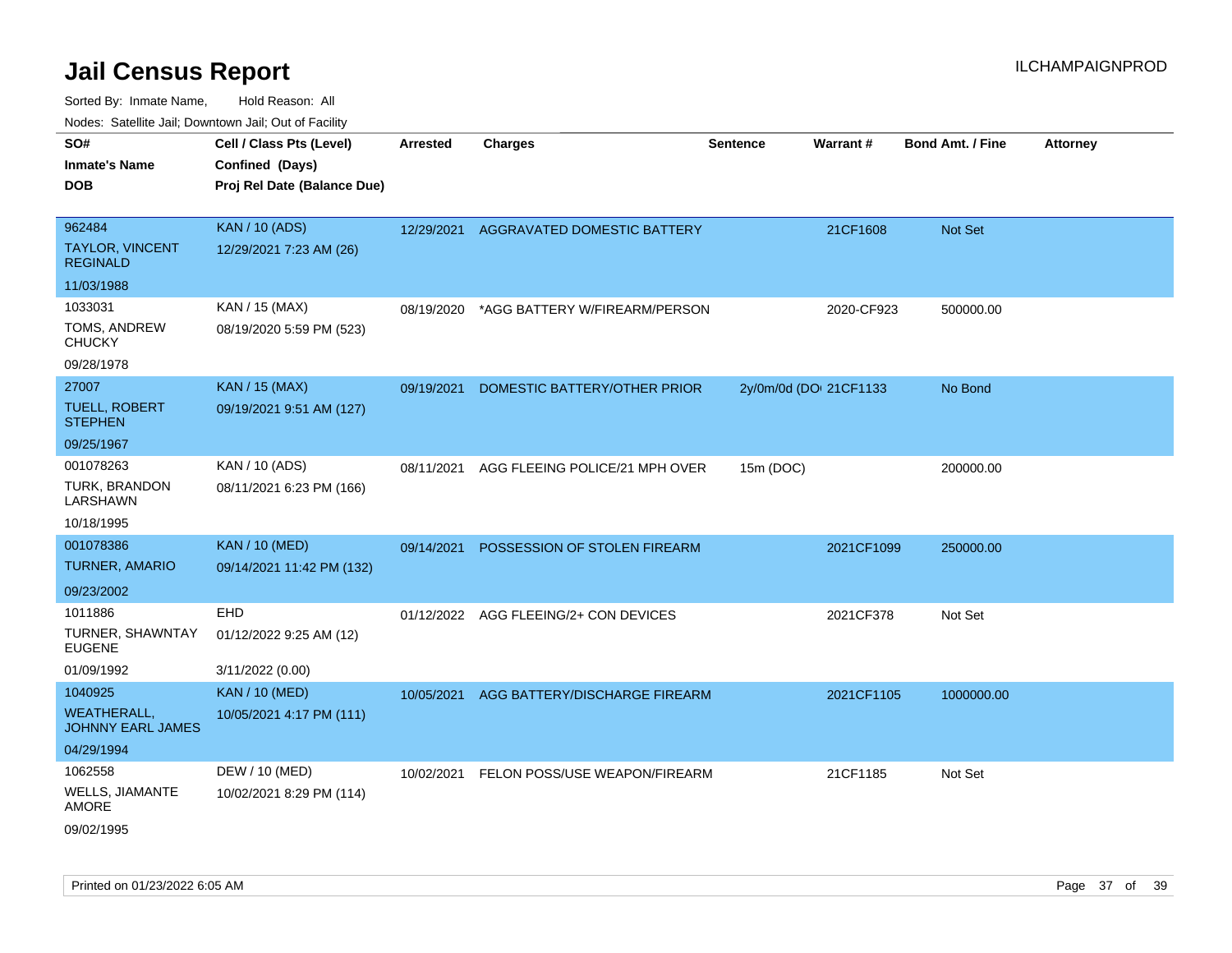| SO#<br><b>Inmate's Name</b><br><b>DOB</b>                           | Cell / Class Pts (Level)<br>Confined (Days)<br>Proj Rel Date (Balance Due) | <b>Arrested</b>                                                    | <b>Charges</b>                                                                                                                                              | <b>Sentence</b> | <b>Warrant#</b>                                                               | <b>Bond Amt. / Fine</b>                                                    | <b>Attorney</b>    |  |
|---------------------------------------------------------------------|----------------------------------------------------------------------------|--------------------------------------------------------------------|-------------------------------------------------------------------------------------------------------------------------------------------------------------|-----------------|-------------------------------------------------------------------------------|----------------------------------------------------------------------------|--------------------|--|
| 1002033<br><b>WEST, ANTONIO</b><br><b>DEONTA</b>                    | <b>KAN / 15 (MAX)</b><br>09/08/2021 11:01 PM (138)                         | 09/08/2021<br>09/08/2021<br>09/08/2021<br>09/08/2021<br>09/08/2021 | DRIVING ON SUSPENDED LICENSE<br>ARMED ROBBERY/ARMED W/FIREARM<br>AGG UNLAWFUL USE OF WEAPON/VEH<br>OBSTRCT JUSTICE/LEAVE STATE<br>ARMED VIOLENCE/CATEGORY I |                 | 2019-TR-11944<br>2020-CF-1406<br>2021-CF-AWOW<br>2021-CF-AWOW<br>2021-CF-AWOW | 5000.00<br>500000.00<br><b>Not Set</b><br><b>Not Set</b><br><b>Not Set</b> |                    |  |
| 04/15/1992                                                          |                                                                            |                                                                    |                                                                                                                                                             |                 |                                                                               |                                                                            |                    |  |
| 1022068<br><b>WILKINS, MICHAEL</b><br>CARL<br>07/10/1992            | KAN / 15 (ADS)<br>10/10/2021 5:07 AM (106)                                 | 10/10/2021                                                         | FELON POSS/USE WEAPON/FIREARM                                                                                                                               |                 | 21CF1212                                                                      | Not Set                                                                    |                    |  |
| 001077508                                                           | <b>DEW / 15 (ADS)</b>                                                      | 12/10/2020                                                         | MURDER/STRONG PROB KILL/INJURE                                                                                                                              | 55y (DOC)       | 2020CF1293                                                                    | No Bond                                                                    |                    |  |
| <b>WILLIAMS, CALVIN</b><br><b>TIMOTHY</b>                           | 12/10/2020 8:55 PM (410)                                                   |                                                                    |                                                                                                                                                             |                 |                                                                               |                                                                            |                    |  |
| 10/23/2002                                                          |                                                                            |                                                                    |                                                                                                                                                             |                 |                                                                               |                                                                            |                    |  |
| 539662<br>WILLIAMS, JAVONTAE<br><b>DEMAR</b><br>07/28/1991          | KAN / 10 (MED)<br>08/14/2021 1:28 AM (163)                                 | 08/14/2021<br>08/14/2021<br>08/14/2021<br>08/14/2021               | <b>AGGRAVATED BATTERY</b><br>AGGRAVATED DOMESTIC BATTERY<br>DOM BTRY/CONTACT/1-2 PRECONV<br><b>CITY OV ARREST</b>                                           |                 | 21CF979<br>2020CF1098<br>2021CF770<br>2017OV893                               | No Bond<br>25000.00<br>250000.00<br>1000.00                                |                    |  |
| 1037579<br><b>WILLIAMS, STEVEN</b><br>PATRICK, Second<br>11/25/1994 | <b>KAN / 10 (MED)</b><br>08/17/2021 8:16 PM (160)                          | 08/17/2021                                                         | <b>FELON POSS/USE WEAPON/FIREARM</b>                                                                                                                        |                 | 2019CF73                                                                      | No Bond                                                                    |                    |  |
| 545746<br><b>WOODS, MICHAEL</b><br><b>LACKENDRICK</b><br>10/06/1996 | KAN / 15 (ADS)<br>08/07/2021 8:40 AM (170)                                 | 08/07/2021<br>08/07/2021                                           | FELON POSS/USE WEAPON/FIREARM<br><b>BURGLARY</b><br>08/07/2021 WARRANT OUT OF COUNTY                                                                        |                 | 21CF949<br>2020CF597<br>2020TR9119                                            | Not Set<br>50000.00<br>5000.00                                             |                    |  |
| 001078539<br><b>WRIGHT, AMARION</b><br><b>MALIK</b><br>10/31/2002   | <b>KAN / 15 (MAX)</b><br>10/27/2021 7:31 AM (89)                           | 10/27/2021                                                         | AGG DISCHARGE FIREARM                                                                                                                                       |                 | 21CF1296                                                                      | 750000.00                                                                  |                    |  |
| <b>Total Out of Facility: 77</b>                                    |                                                                            | Males: 74                                                          | Females: 3<br>Unknown: 0                                                                                                                                    |                 |                                                                               |                                                                            |                    |  |
| Printed on 01/23/2022 6:05 AM                                       |                                                                            |                                                                    |                                                                                                                                                             |                 |                                                                               |                                                                            | Page 38 of<br>- 39 |  |